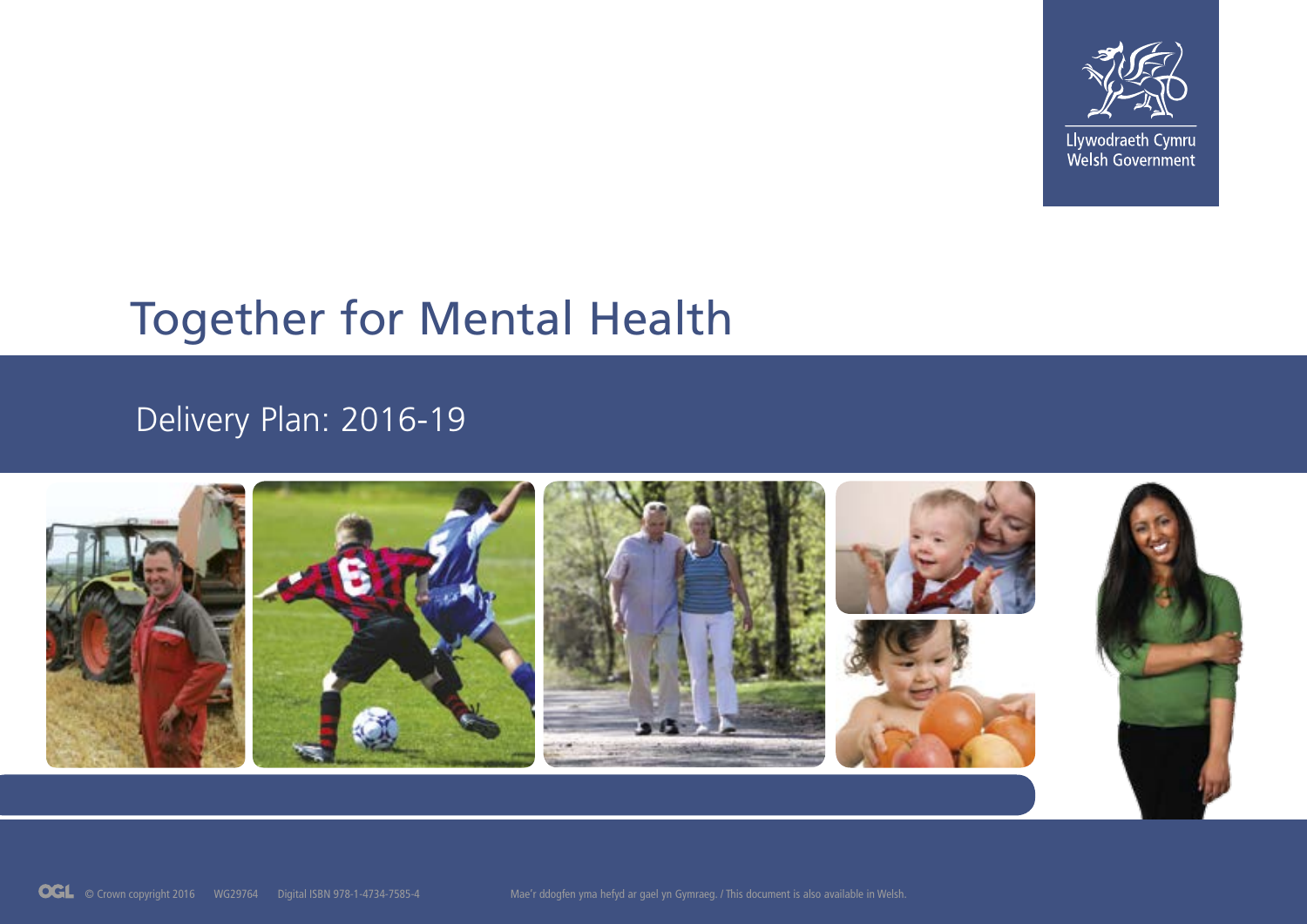#### **Together for Mental Health Delivery Plan 2016 – 2019**

Together for Mental Health<sup>1</sup> is the Welsh Government's 10 year strategy to improve mental health and well-being. Published in October 2012, following significant engagement and formal consultation with key partner agencies, stakeholders, services users and carers, it is a cross-Government strategy and covers all ages. It encompasses a range of actions, from those designed to improve the mental well-being of all residents in Wales, to those required to support people with a severe and enduring mental illness.

The strategy consists of five chapters and is underpinned by 18 outcomes which are set out in the table below. These were subject to detailed formal consultation in 2012 and remain unchanged for the lifetime of the strategy. The strategy is implemented through three-year delivery plans which set out the key actions for the Welsh Government and stakeholder agencies in the statutory and third sectors. The first delivery plan covered the period 2012-15 and this one covers the period 2016-19. Implementation is assured through Partnership Boards at national and local levels, and progress is reported publicly through annual reports produced by the Welsh Government, and Integrated Medium Term Plans (IMTPs) of the local health boards and NHS Trusts. For ease of reading the priority actions in this plan have been laid out by subject area, and linked back to the relevant chapter of the original strategy, and set out in a life-course approach with 'all age' actions presented first.

#### **Changes in strategic context since the publication of the strategy**

Since the publication of the first delivery plan there have been a number of strategic changes that need to be reflected in this second delivery plan.

The Welsh Government published the *Well-being of Future Generations (Wales) Act* **<sup>2</sup>** in April 2015 which has a key impact on future priorities*.* The Act aims to make public bodies:

- Think more about the long-term
- Work better with people and communities and each other,
- Look to prevent problems and take a more joined-up approach.

In short, it encourages bodies to 'do what they do' in a sustainable way, an approach that will drive future delivery. Strategy outcomes (see following table) and delivery plan priority areas have therefore been mapped against the goals of the Act. Although we have not identified any of the *Together for Mental Health* priorities specifically under the goal 'a globally responsible Wales', actions within the delivery plan which have an economic, social and environmental impact will also contribute to its implementation. The Act also establishes Public Services Boards (PSBs) for each local authority area in Wales which must prepare and publish a local Well-being plan setting out its objectives and the steps it will take to meet them. These plans will inform local priority setting.

 1 [http://gov.wales/topics/health/nhswales/healthservice/mental-health-services/strategy/](http://gov.wales/topics/health/nhswales/healthservice/mental-health-services/strategy/?lang=en)

<sup>&</sup>lt;sup>2</sup> <http://gov.wales/topics/people-and-communities/people/future-generations-bill/>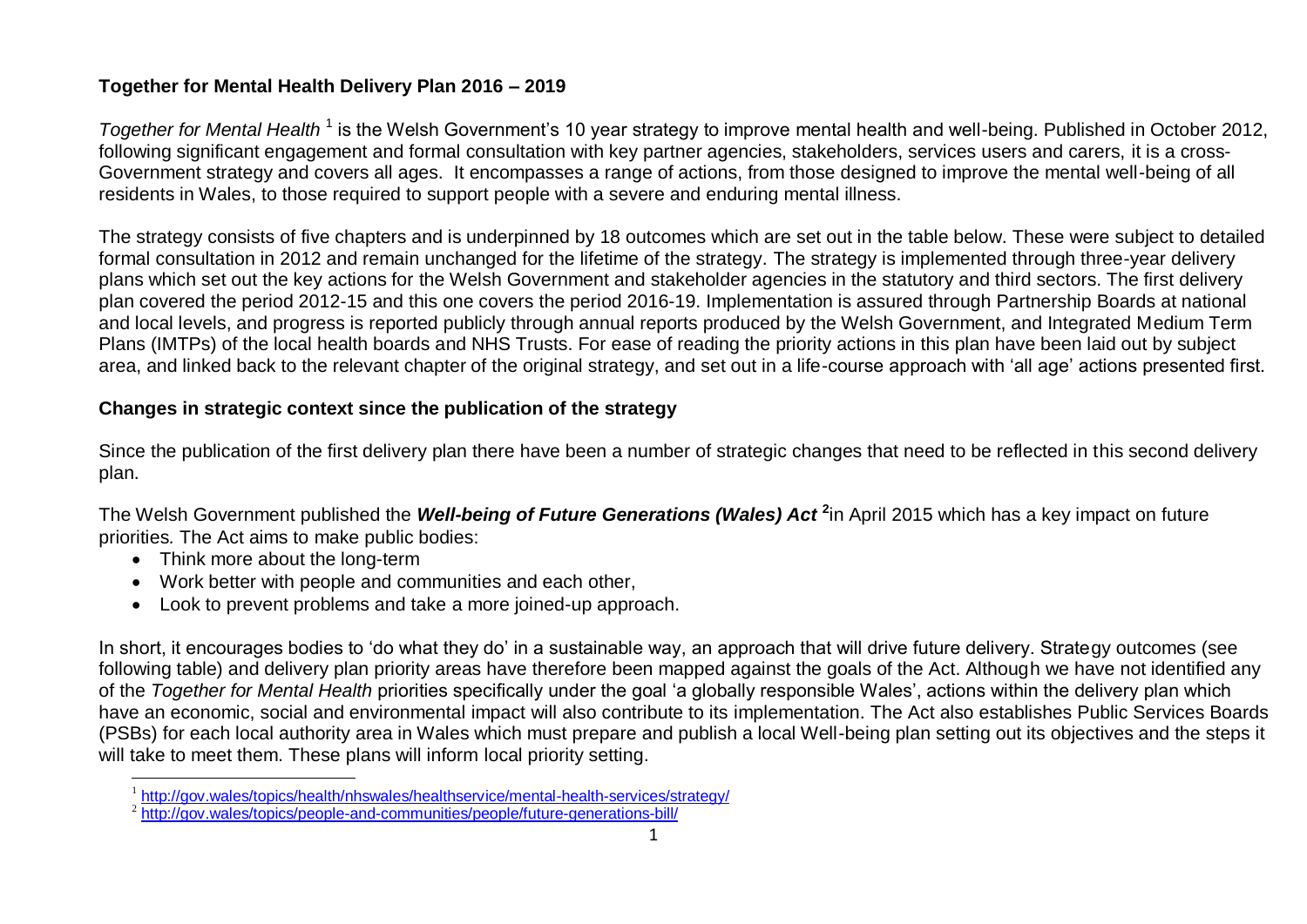| <b>Well-being of Future Generations</b><br>(Wales) Act 2015 | <b>Together for Mental Health High Level Outcomes</b>                                                                                                                                                                                                                                                                                                                                                                                                                                                                                                                                                                                                                                                                                                                                          | <b>Delivery Plan</b><br>2016-19<br><b>Priority areas</b> |
|-------------------------------------------------------------|------------------------------------------------------------------------------------------------------------------------------------------------------------------------------------------------------------------------------------------------------------------------------------------------------------------------------------------------------------------------------------------------------------------------------------------------------------------------------------------------------------------------------------------------------------------------------------------------------------------------------------------------------------------------------------------------------------------------------------------------------------------------------------------------|----------------------------------------------------------|
| <b>A healthier Wales</b>                                    | Population-wide physical and mental well-being is improved; people live longer, in better health and as<br>independently as possible, for as long as possible.<br>People in Wales have the information and support they need to sustain and improve their mental health<br>and self-manage mental health problems.<br>Families and carers of all ages are involved in assessments for support for their caring roles.<br>People of all ages experience sustained improvement to their mental health and wellbeing as a result of<br>cross-Government commitment to all sectors working together.<br>Evidence-based high quality services are delivered through appropriate, cost-effective investment in<br>mental health.                                                                     | 1<br>5<br>$\overline{7}$<br>8                            |
| A more equal Wales                                          | People with protected characteristics and vulnerable groups, experience equitable access and services<br>are more responsive to the needs of a diverse Welsh population.<br>People with mental ill-health experience less stigma and discrimination and feel that these problems are<br>being tackled.<br>People feel in more control as partners in decision-making about their treatment and how it is delivered.<br>Service users experience a more integrated approach from those delivering services.<br>People of all ages benefit from evidence-based interventions delivered as early as possible and from<br>improved access to psychological therapies.<br>Service user experience is improved, with safety, protection and dignity ensured and embedded in<br>sustainable services. | 6                                                        |
| A prosperous Wales                                          | People and communities are more resilient and better able to deal with the stresses in everyday life and<br>$\bullet$<br>at times of crisis.<br>Child welfare and development, educational attainment and workplace productivity are improved as we<br>address poverty.<br>Providers are positively managing risk, supporting people to increase their levels of hope and aspiration<br>and enabling them to realise their full potential through recovery and enablement approaches.                                                                                                                                                                                                                                                                                                          | 9                                                        |
| A Wales of vibrant culture and<br>thriving welsh language   | Welsh speakers in Wales are able to access linguistically appropriate mental health treatment and care<br>where they need to do so.                                                                                                                                                                                                                                                                                                                                                                                                                                                                                                                                                                                                                                                            | 3                                                        |
| A Wales of cohesive<br>communities                          | People of all ages and communities in Wales are effectively engaged in the planning delivery and<br>$\bullet$<br>evaluation of their local mental health services.<br>Staff across the wider workforce recognise and respond to signs and symptoms of mental illness and<br>dementia.<br>Inspirational leadership and a well-trained, competent workforce in sufficient numbers ensure a culture<br>which is safe, therapeutic, respectful and empowering.                                                                                                                                                                                                                                                                                                                                     | $\overline{2}$<br>10                                     |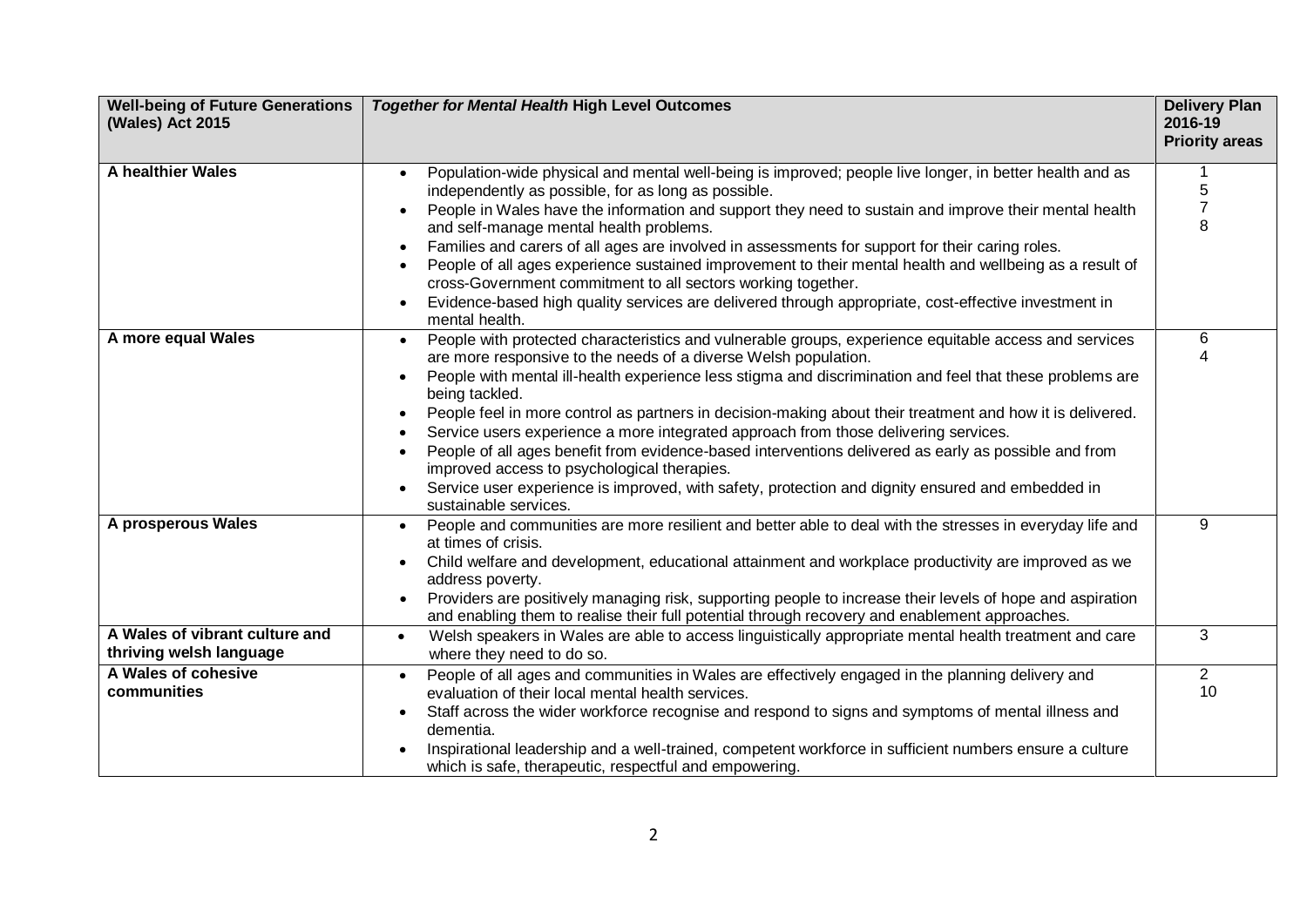A number of actions in this delivery plan have been developed to further embed the requirements of the *Social Services and Well-being (Wales) Act 2014* which came into force on 6 April 2016. The Act looks to:

- **Transform the way social services are delivered, promoting people's independence to give them a stronger voice and more control.**
- Provide greater consistency and clarity to people who use social services, their carers, local authority staff and their partner organisations, the courts and the judiciary
- **Promote equality, improve the quality of services and the provision of information people receive**
- Encourage a renewed focus on prevention and early intervention.

Throughout this delivery plan we have suggested a number of performance indicators to measure progress. We have worked to ensure that the national well-being indicators agreed as part of the implementation of the *Well-being of Future Generations Act* and the indicators from both the Social Services Outcomes Framework and the Public Health Outcomes Framework have been included as appropriate.

In addition, the plan has also been underpinned by the principles of *Prudent Health and Care.* (Please see glossary for further information.) The way in which mental health services have been shaped and delivered in recent years provides good evidence of prudent health and care in practice. Placing the needs of service users at the heart of service design, co-production in care and treatment planning, and professionals in both the statutory and third sector delivering services are good examples of how the prudent health and care principles underpin delivery in the mental health field. This delivery plan aims to strengthen that approach through a greater emphasis on prevention, integration and long term sustainability. Further examples of this approach can be found via the Welsh Government's prudent healthcare resource [www.prudenthealthcare.org.uk.](http://www.prudenthealthcare.org.uk/)

Delivering the actions set out in the plan will make a positive contribution to the Welsh Government's equality objectives through a commitment to identify and meet the needs of *all* groups in relation to mental health, including those from disadvantaged backgrounds who are statistically more likely to be living in poverty and experience poor mental health. This plan has also considered the articles contained within the United Nations Convention on the Rights of the Child (UNCRC).

The objectives of *'More than just words', the* Welsh Government's strategic framework for Welsh language services in health, social services and social care have also been embedded into the plan through actions that make it clear all organisations associated with mental health service delivery must ensure that such services are available to those who wish to communicate in Welsh.

#### **Monitoring Progress**

Progress in delivering the actions set out in the plan against the 11 priority areas will be monitored through regular updates to our National Partnership Board, which consists of service users and carers, representatives from the statutory and voluntary sectors and professional groups.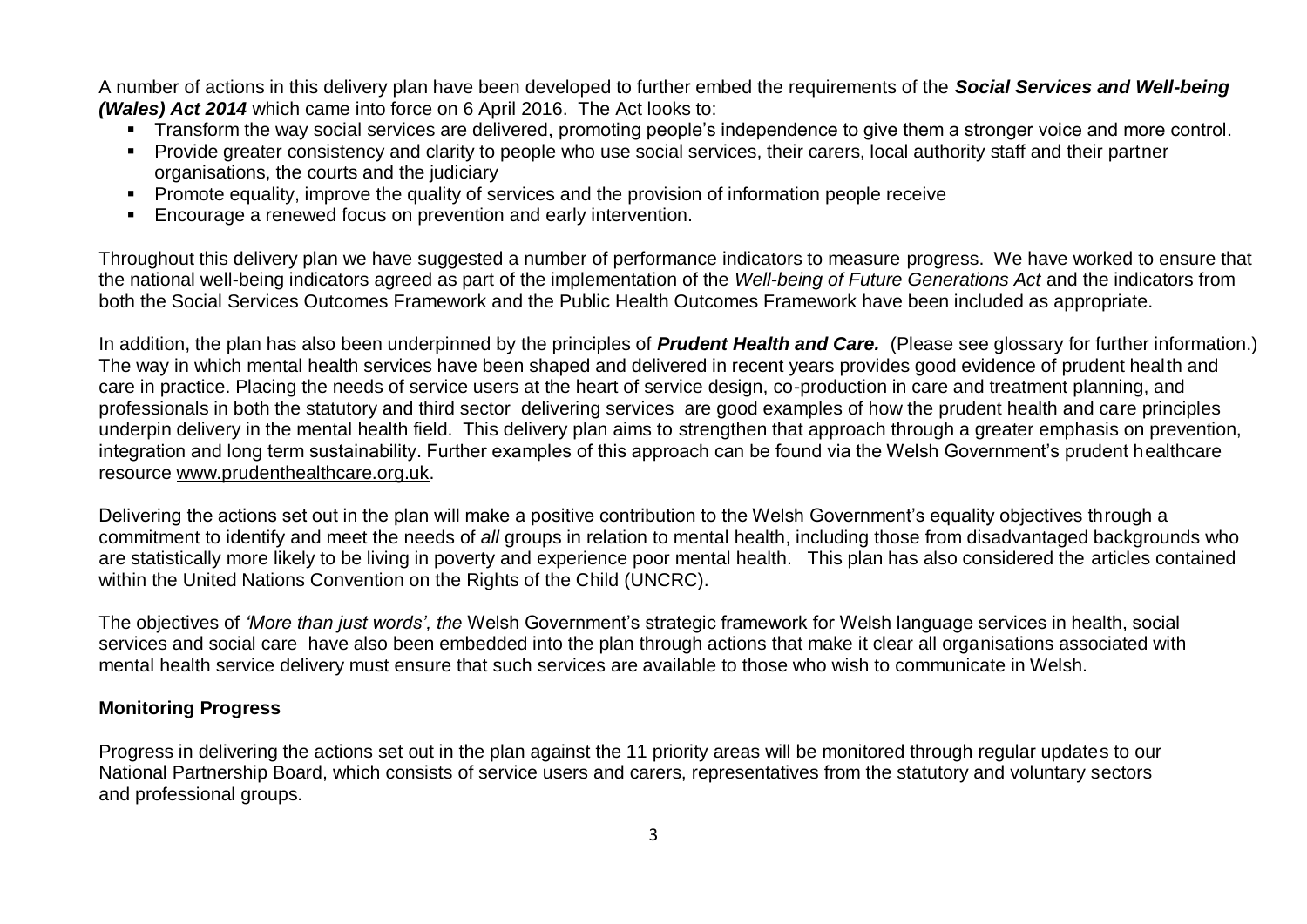| <b>Goal</b>                                                                                                                                                                              | Key actions - How we will do it and when.                                                                                                                                                                                                                                                                                                                                                                                                                                                                                                                                                                                           | How we will know -<br><b>Performance Measures</b>                                                                                                                                                                                                                                                                                                                                                                                                                                                                                                                                                                                                                                                 |
|------------------------------------------------------------------------------------------------------------------------------------------------------------------------------------------|-------------------------------------------------------------------------------------------------------------------------------------------------------------------------------------------------------------------------------------------------------------------------------------------------------------------------------------------------------------------------------------------------------------------------------------------------------------------------------------------------------------------------------------------------------------------------------------------------------------------------------------|---------------------------------------------------------------------------------------------------------------------------------------------------------------------------------------------------------------------------------------------------------------------------------------------------------------------------------------------------------------------------------------------------------------------------------------------------------------------------------------------------------------------------------------------------------------------------------------------------------------------------------------------------------------------------------------------------|
|                                                                                                                                                                                          | Priority area 1 - People in Wales are more resilient and better able to tackle poor mental well-being when it occurs.                                                                                                                                                                                                                                                                                                                                                                                                                                                                                                               |                                                                                                                                                                                                                                                                                                                                                                                                                                                                                                                                                                                                                                                                                                   |
| 1.1 To enable people in<br>Wales to have access to<br>appropriate information<br>and advice to promote<br>mental well-being and to<br>help them understand /<br>manage their conditions. | 1.1 (i) Health boards to provide or commission effective accessible lower<br>level interventions (Local Primary Mental Health Support Services<br>(LPMHSS) and Tier 0), such as anxiety management and mindfulness, in<br>community settings across Wales by March 2017. (Chapter 2)<br>1.1 (ii) Welsh Government (Public Health), with partners, to improve<br>awareness and access to evidence based Tier 0 information and support<br>by March 2018. (Chapter 1)<br>1.1 (iii) Welsh Government (Health and Social Services) to explore the<br>development of a pilot Social Prescription Scheme by December 2017.<br>(Chapter 1) | Percentage of service<br>$\bullet$<br>users, carers and GPs<br>across Wales who<br>positively rate (strongly<br>agreed or partly agreed)<br>the LPMHSS Source:<br>health boards<br>Number of people<br>$\bullet$<br>assessed and who have<br>received therapeutic<br>interventions and advice<br>from LPMHSS each year<br>Source: health boards<br>CALL / 111 helpline<br>numbers usage remains<br>at or above 2015 levels<br><b>Source: Welsh</b><br><b>Government</b><br>Mean mental well-being<br>score for people.<br><b>Source: National</b><br><b>Survey for Wales (16</b><br>plus) /Understanding<br>Society*(for children)<br>(Well-being of Future<br><b>Generations (Wales))</b><br>Act |

### **'***Together for Mental Health* **Delivery Plan 2016-19 – Priority Actions**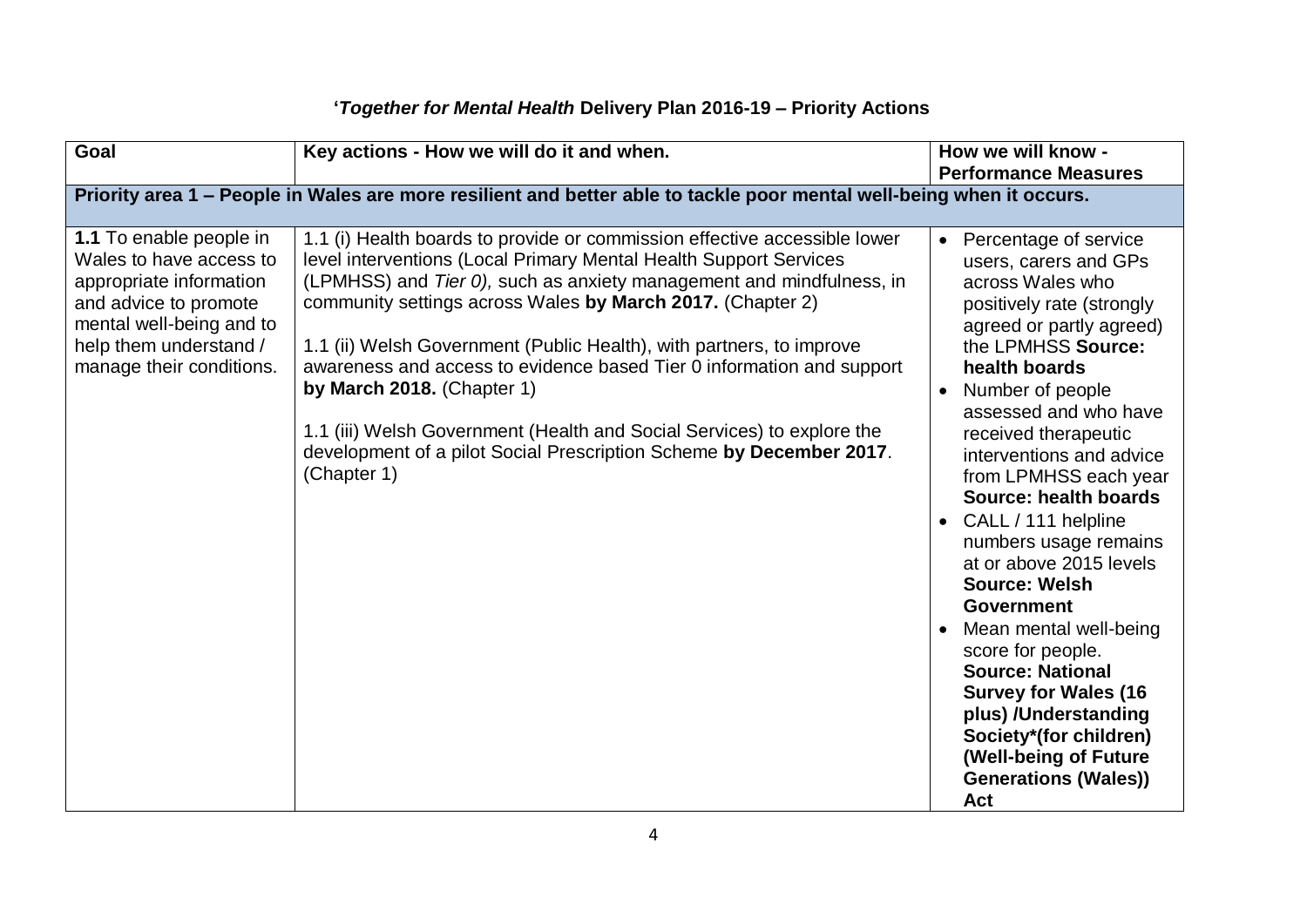| <b>Goal</b>                                                     | Key actions - How we will do it and when.                                                                                                                                                                                                                                                                                                                                                                                                                                                                                                                  | How we will know -                                                                                                                                                                                                                                                                                                                                                                                                                                                                                                                                     |
|-----------------------------------------------------------------|------------------------------------------------------------------------------------------------------------------------------------------------------------------------------------------------------------------------------------------------------------------------------------------------------------------------------------------------------------------------------------------------------------------------------------------------------------------------------------------------------------------------------------------------------------|--------------------------------------------------------------------------------------------------------------------------------------------------------------------------------------------------------------------------------------------------------------------------------------------------------------------------------------------------------------------------------------------------------------------------------------------------------------------------------------------------------------------------------------------------------|
|                                                                 |                                                                                                                                                                                                                                                                                                                                                                                                                                                                                                                                                            | <b>Performance Measures</b>                                                                                                                                                                                                                                                                                                                                                                                                                                                                                                                            |
|                                                                 |                                                                                                                                                                                                                                                                                                                                                                                                                                                                                                                                                            | Mental health service<br>$\bullet$<br>users accessing social<br>prescriptions e.g.<br>physical exercise/green<br>gyms/books on the same<br>basis as other groups.<br>Source: health boards                                                                                                                                                                                                                                                                                                                                                             |
| 1.2 To prevent and<br>reduce suicide and self<br>harm in Wales. | 1.2 (i) Health boards, Public Health Wales, local authorities and third<br>sector to implement the Talk to me 2 Action Plan available at:<br>http://gov.wales/topics/health/publications/health/reports/talk2/?lang=en by<br><b>March 2019.</b> (Chapter 1)<br>The priority actions comprise a rolling programme of work which the<br>National Advisory Group on Suicide and Self Harm Prevention (NAG) will<br>review and report on annually – the first report was in April 2016 and will<br>serve as a baseline report in the context of this document. | Rate of suicide reducing<br>$\bullet$<br>from an average over the<br>10 year (2005-2015)<br>period. Source: Office<br>of National Statistics<br>(ONS)<br>Mean mental well-being<br>$\bullet$<br>score for people.<br>Source: As per 1.1<br>Admission rates for self<br>$\bullet$<br>harm to Welsh hospitals.<br><b>Source Patient Episode</b><br><b>Database for Wales</b><br>(PEDW)<br>All individuals discharged<br>$\bullet$<br>from inpatient care to<br>have a first follow up<br>within 5 working days of<br>discharge. Source:<br>health boards |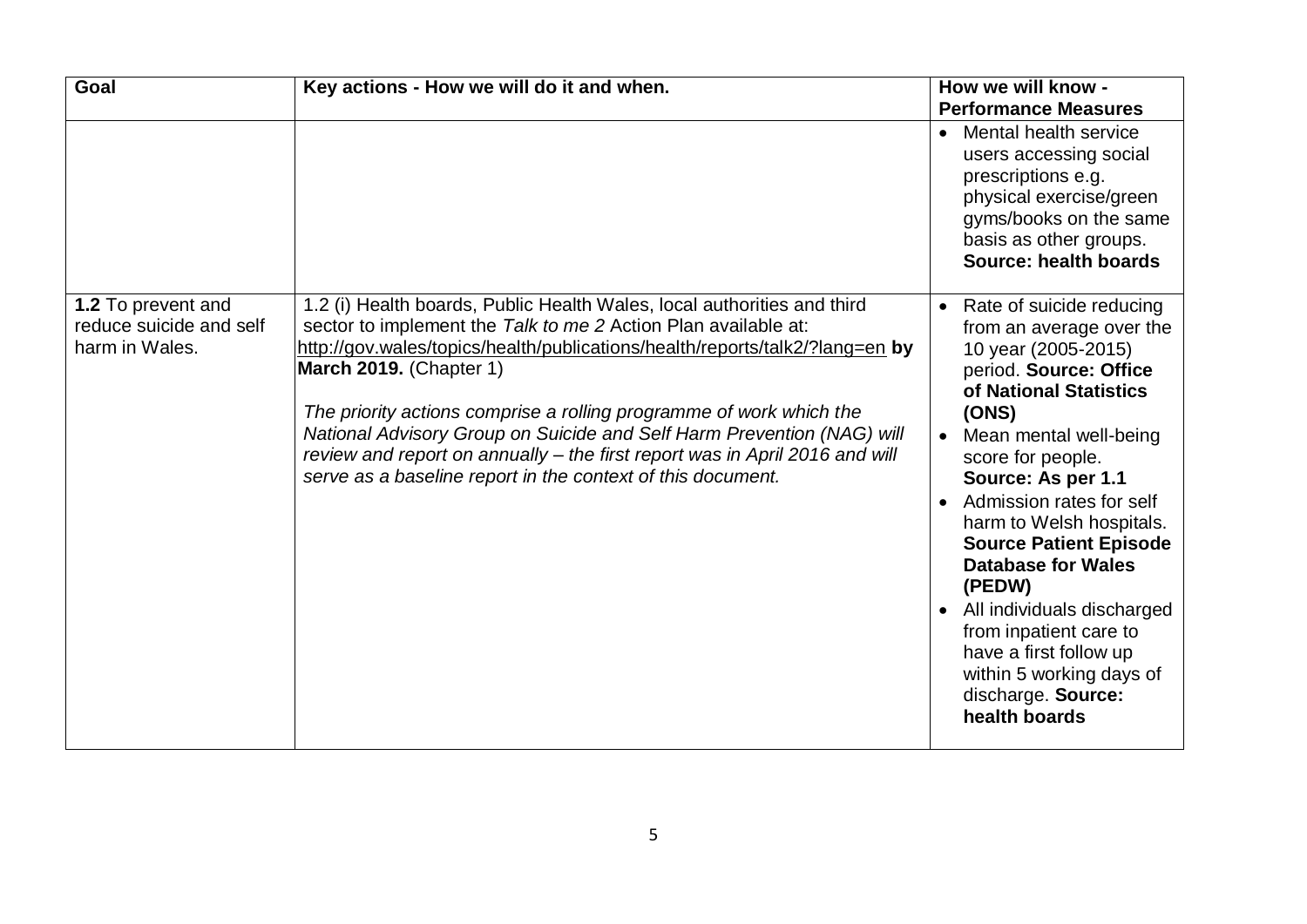| Goal                                                                                                                   | Key actions - How we will do it and when.                                                                                                                                                                                                                                                                                                                                                                                                                                                                                              | How we will know -                                                                                                                                                                                                                                                                                               |
|------------------------------------------------------------------------------------------------------------------------|----------------------------------------------------------------------------------------------------------------------------------------------------------------------------------------------------------------------------------------------------------------------------------------------------------------------------------------------------------------------------------------------------------------------------------------------------------------------------------------------------------------------------------------|------------------------------------------------------------------------------------------------------------------------------------------------------------------------------------------------------------------------------------------------------------------------------------------------------------------|
|                                                                                                                        |                                                                                                                                                                                                                                                                                                                                                                                                                                                                                                                                        | <b>Performance Measures</b>                                                                                                                                                                                                                                                                                      |
| 1.3 To promote mental<br>well-being and where<br>possible prevent mental<br>health problems<br>developing.             | 1.3 (i) Welsh Government (Public Health) and Public Health Wales NHS<br>Trust to support workplaces to improve the mental health and well-being of<br>their staff by March 2019. (Chapter 1)<br>1.3 (ii) Public Health Wales NHS Trust to work with Welsh Government<br>and other national agencies to explore options for better co-ordinating and<br>harnessing support for protecting the mental health and well-being of<br>people at risk of redundancy or who have recently experienced<br>redundancy by March 2018. (Chapter 1) | • Percentage of the<br>working population<br>engaged in Healthy<br>Working Wales. Source:<br><b>Welsh Government</b><br>Mean mental well-being<br>score for people.<br>Source: As per 1.1<br>Proposal of options for<br>$\bullet$<br>consideration by Welsh<br>Government. Source:<br><b>Public Health Wales</b> |
| <b>Priority area 2.</b><br>isolation.                                                                                  | The quality of life for people is improved, particularly through addressing loneliness and unwanted                                                                                                                                                                                                                                                                                                                                                                                                                                    |                                                                                                                                                                                                                                                                                                                  |
| 2.1 To improve the health<br>and well-being of people<br>in Wales by reducing<br>loneliness and unwanted<br>isolation. | 2.1(i) Welsh Government to work across departments to develop a<br>national approach that aims to reduce loneliness and isolation among<br>those individuals who have or are at risk of, mental health problems by<br><b>March 2019.</b> (Chapter 1)<br>2.1 (ii) Public Health Wales NHS Trust, through its Healthy and Well                                                                                                                                                                                                           | Percentage of people<br>who are lonely Source:<br><b>National Survey for</b><br><b>Wales* (Social Services</b><br><b>Outcomes Framework)</b><br>Percentage of people                                                                                                                                             |
|                                                                                                                        | Communities Programme and a network approach, to promote and<br>support community and third sector organisations to develop collaboration<br>and amplify existing community assets, capacity and resources to increase<br>wellbeing and community resilience by March 2019. (Chapter 2)                                                                                                                                                                                                                                                | agreeing that they belong<br>to the area; that people<br>from different<br>backgrounds get on well<br>together; and that people                                                                                                                                                                                  |
|                                                                                                                        | 2.1 (iii) Welsh Government (Health & Social Services) to work with<br>partners on a pilot for developing compassionate communities by March<br>2017. (Chapter 1)                                                                                                                                                                                                                                                                                                                                                                       | treat each other with<br>respect Source:<br><b>National Survey for</b>                                                                                                                                                                                                                                           |
|                                                                                                                        |                                                                                                                                                                                                                                                                                                                                                                                                                                                                                                                                        | <b>Wales* (Social Services</b><br><b>Outcomes Framework)</b>                                                                                                                                                                                                                                                     |
|                                                                                                                        |                                                                                                                                                                                                                                                                                                                                                                                                                                                                                                                                        | Communities identifying                                                                                                                                                                                                                                                                                          |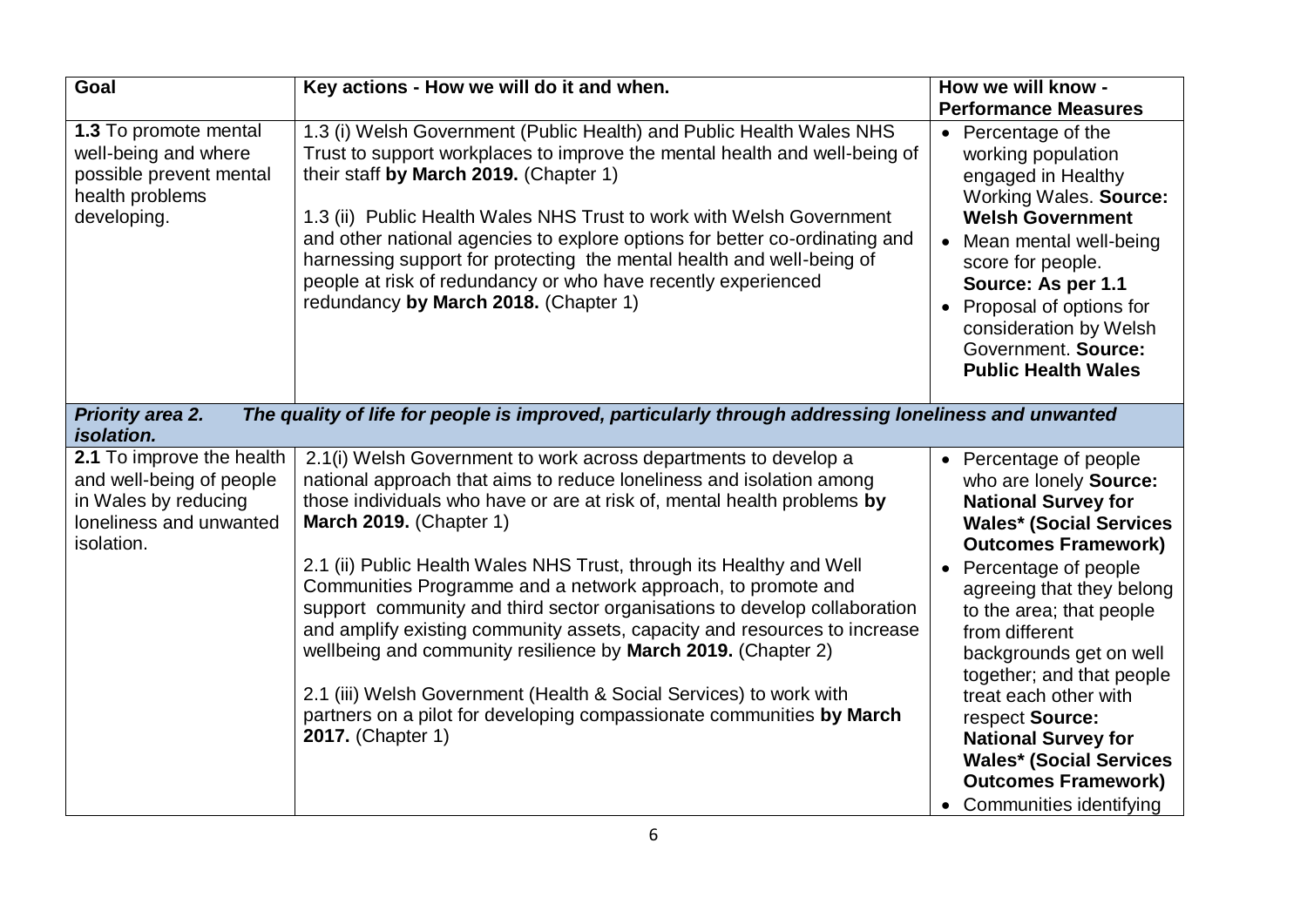| Goal                                                                                                                                                            | Key actions - How we will do it and when.                                                                                                                                                                                                                                                                                                                                                                                                                                                                                                                                                                                                                                                                                                                                                                                                                                                                                                                                                                                                                                                                                                 | How we will know -                                                                                                                                                                                                                                                                                                                                                                                                                                                                                                                            |
|-----------------------------------------------------------------------------------------------------------------------------------------------------------------|-------------------------------------------------------------------------------------------------------------------------------------------------------------------------------------------------------------------------------------------------------------------------------------------------------------------------------------------------------------------------------------------------------------------------------------------------------------------------------------------------------------------------------------------------------------------------------------------------------------------------------------------------------------------------------------------------------------------------------------------------------------------------------------------------------------------------------------------------------------------------------------------------------------------------------------------------------------------------------------------------------------------------------------------------------------------------------------------------------------------------------------------|-----------------------------------------------------------------------------------------------------------------------------------------------------------------------------------------------------------------------------------------------------------------------------------------------------------------------------------------------------------------------------------------------------------------------------------------------------------------------------------------------------------------------------------------------|
|                                                                                                                                                                 |                                                                                                                                                                                                                                                                                                                                                                                                                                                                                                                                                                                                                                                                                                                                                                                                                                                                                                                                                                                                                                                                                                                                           | <b>Performance Measures</b>                                                                                                                                                                                                                                                                                                                                                                                                                                                                                                                   |
|                                                                                                                                                                 |                                                                                                                                                                                                                                                                                                                                                                                                                                                                                                                                                                                                                                                                                                                                                                                                                                                                                                                                                                                                                                                                                                                                           | mental wellbeing as a<br>priority area for action.<br><b>Source: Public Health</b><br>Wales<br>Uptake of network tools<br>and resources relating to<br>mental wellbeing and<br>community resilience.<br><b>Source: Public Health</b><br><b>Wales</b>                                                                                                                                                                                                                                                                                          |
|                                                                                                                                                                 | Priority area 3 - Services meet the needs of the diverse population of Wales                                                                                                                                                                                                                                                                                                                                                                                                                                                                                                                                                                                                                                                                                                                                                                                                                                                                                                                                                                                                                                                              |                                                                                                                                                                                                                                                                                                                                                                                                                                                                                                                                               |
| 3.1 To reduce<br>inequalities for vulnerable<br>groups with mental<br>health needs, ensuring<br>equitable access and<br>provision of mental<br>health services. | 3.1 (i) Welsh Government (Mental Health and Vulnerable Groups) to<br>provide guidance and signposting information for health Boards and local<br>authorities on supporting service users with protected characteristics by<br>December 2017. (Chapter 2)<br>3.1 (ii) Health boards and trusts to ensure as far as possible that all<br>healthcare staff have undertaken the Treat Me Fairly equalities training e-<br>learning package, of relevant vulnerable groups on a rolling programme,<br>developed by the NHS Centre for Equalities and Human Rights (CEHR)<br>and NHS Wales by December 2016. (Chapter 5)<br>3.1 (iii) Welsh Government (Health and Social Services) to work with<br>stakeholders to develop an Integrated Health and Social Care Framework<br>of Action for people who are deaf or living with hearing loss by December<br>2016. (Chapter 3)<br>3.1 (iv) Welsh Government (Health and Social Services) to issue pathway<br>for care, to ensure access for refugee and asylum seekers to general<br>mental health and specialist Post Traumatic Stress Disorder (PTSD)<br>provision by January 2017. (Chapter 3) | Number & percentage of<br>$\bullet$<br>healthcare staff<br>undertaking the Treat me<br>Fairly equalities training<br>e-learning package.<br>Source: health boards<br>Percentage of service<br>users in secondary<br>services across Wales<br>who positively rated<br>(strongly agreed or partly<br>agreed) that they were<br>satisfied / felt involved<br>with their care and<br>treatment plan equitable<br>across different groups<br>including ethnicity and<br>disability (evidenced via<br>local audit). Source:<br>health board service |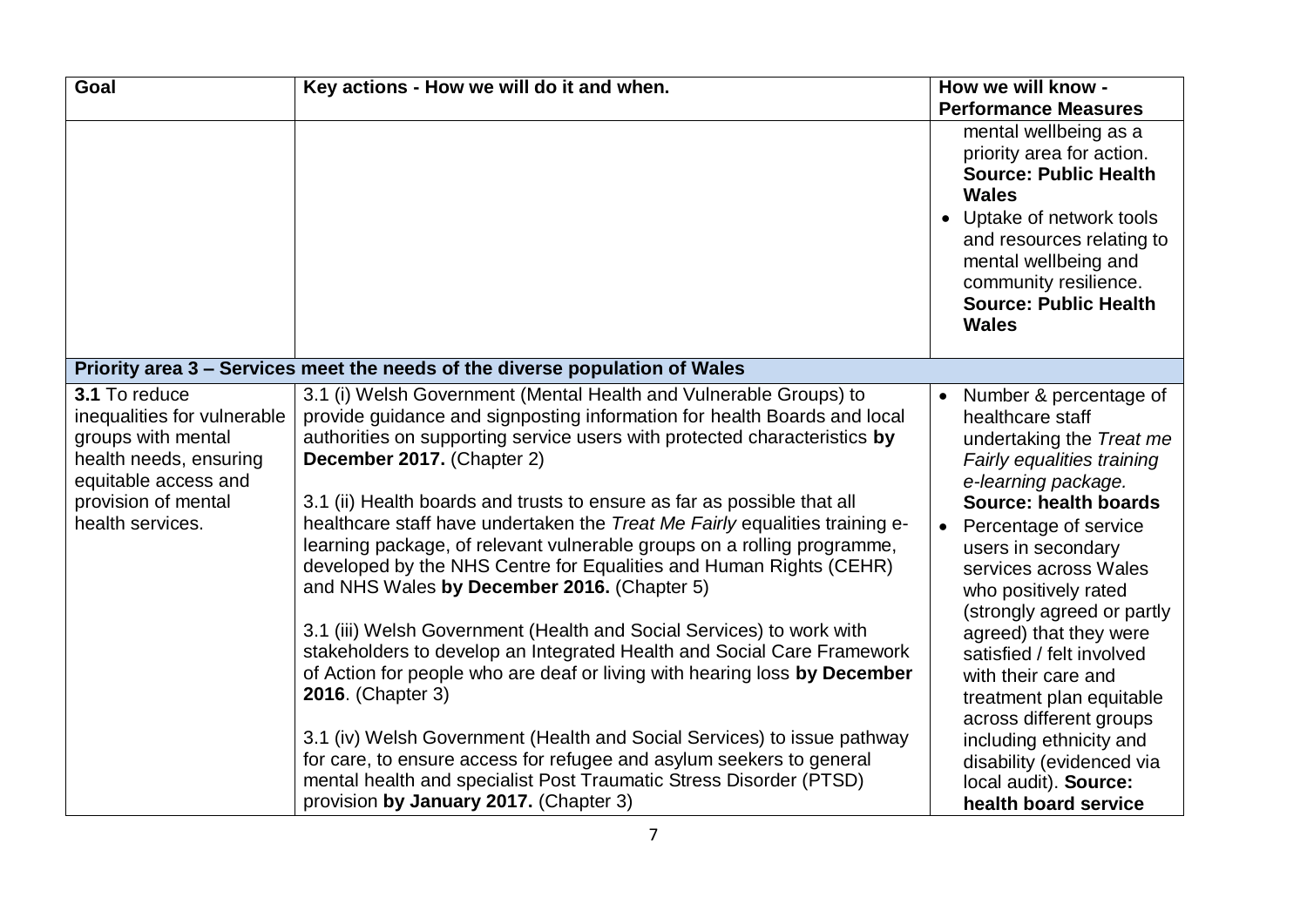| Goal                                                                                                                                                                   | Key actions - How we will do it and when.                                                                                                                                                                                                                                                                                  | How we will know -                                                                                                                                                                                                                                                                                                                                                                                                                                                               |
|------------------------------------------------------------------------------------------------------------------------------------------------------------------------|----------------------------------------------------------------------------------------------------------------------------------------------------------------------------------------------------------------------------------------------------------------------------------------------------------------------------|----------------------------------------------------------------------------------------------------------------------------------------------------------------------------------------------------------------------------------------------------------------------------------------------------------------------------------------------------------------------------------------------------------------------------------------------------------------------------------|
|                                                                                                                                                                        |                                                                                                                                                                                                                                                                                                                            | <b>Performance Measures</b>                                                                                                                                                                                                                                                                                                                                                                                                                                                      |
|                                                                                                                                                                        |                                                                                                                                                                                                                                                                                                                            | user satisfaction for<br><b>Part 2 of the Measure</b><br>Delivery of equality,<br>$\bullet$<br>diversity and cultural<br>competency training by<br>health boards. Source:<br>health boards<br>Integrated Health and<br>$\bullet$<br><b>Social Care Framework</b><br>published. Source:<br><b>Welsh Government</b><br>Refugee and asylum<br>$\bullet$<br>seeker pathway issued<br>by Welsh Government for<br>local action by health<br>boards. Source: Welsh<br><b>Government</b> |
| 3.2. To ensure that<br>Welsh speakers access<br>services through the<br>medium of Welsh when<br>needed and to increase<br>welsh language capacity<br>in the workforce. | 3.2(i) Welsh Government (Health and Social Services) to promote and<br>strengthen Welsh language provision for patients and service users<br>through the implementation and monitoring of the More than just words<br>follow-on framework from April 2016 and to report progress annually<br>until March 2019. (Chapter 2) | • NHS health boards<br>/trusts to take into<br>account the population<br>assessment needs<br>required by the Social<br>Services and Wellbeing<br>Act as a baseline for<br>service planning to<br>ensure Welsh language<br>speakers' needs can be<br>met and assess posts for<br>Welsh language skills<br>needs before advertising.<br>Source: health boards                                                                                                                      |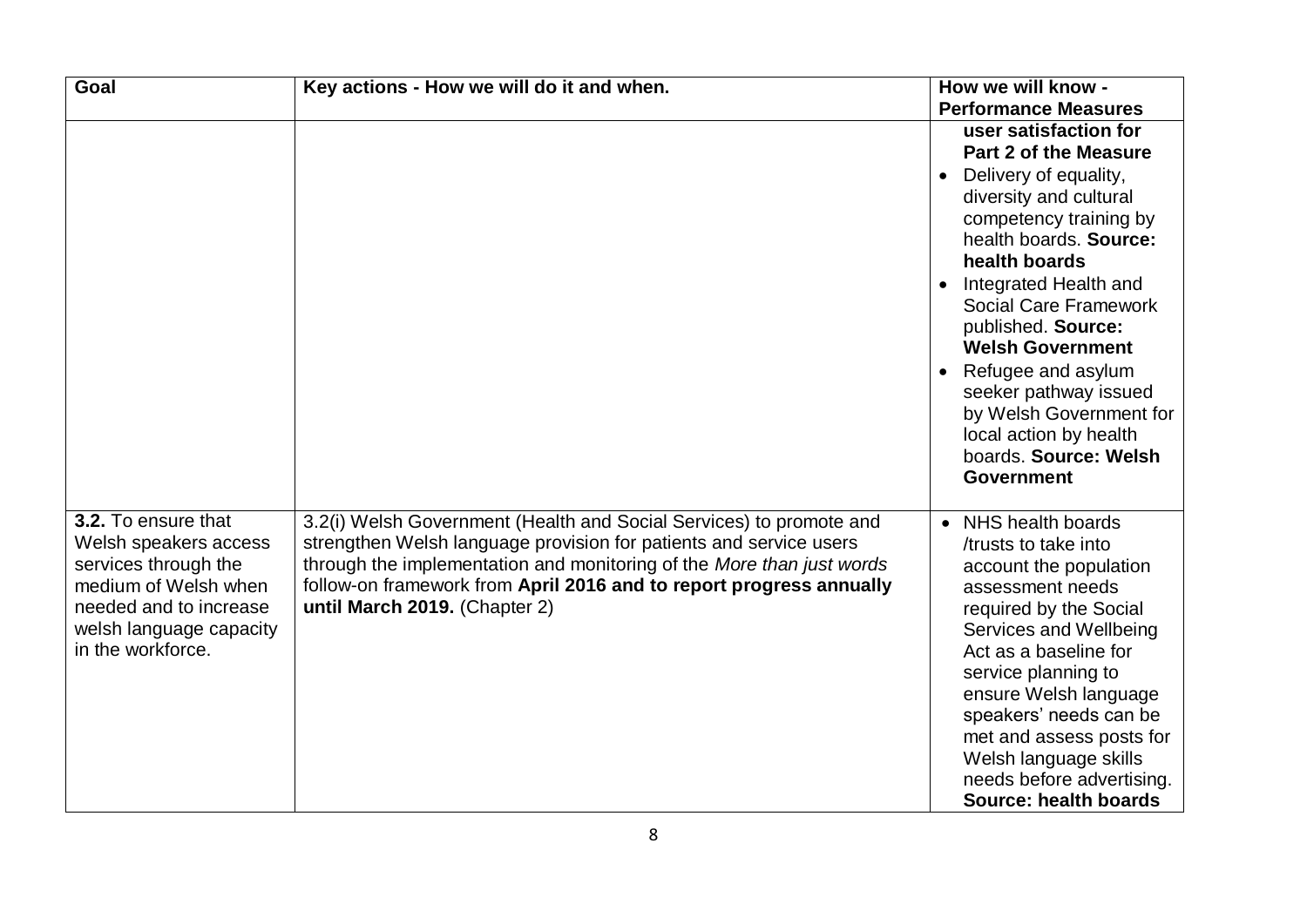| Goal                                                                                                        | Key actions - How we will do it and when.                                                                                                                                                                                                                                                                                                                                                                                                                                                                                                                                                                                                                                                                                                                                                                                               | How we will know -                                                                                                                                                                                                                                                                                                                                                                      |
|-------------------------------------------------------------------------------------------------------------|-----------------------------------------------------------------------------------------------------------------------------------------------------------------------------------------------------------------------------------------------------------------------------------------------------------------------------------------------------------------------------------------------------------------------------------------------------------------------------------------------------------------------------------------------------------------------------------------------------------------------------------------------------------------------------------------------------------------------------------------------------------------------------------------------------------------------------------------|-----------------------------------------------------------------------------------------------------------------------------------------------------------------------------------------------------------------------------------------------------------------------------------------------------------------------------------------------------------------------------------------|
|                                                                                                             |                                                                                                                                                                                                                                                                                                                                                                                                                                                                                                                                                                                                                                                                                                                                                                                                                                         | <b>Performance Measures</b>                                                                                                                                                                                                                                                                                                                                                             |
|                                                                                                             |                                                                                                                                                                                                                                                                                                                                                                                                                                                                                                                                                                                                                                                                                                                                                                                                                                         | • Percentage of people<br>who used the Welsh<br>language to<br>communicate with health<br>or social care staff.<br><b>Source: National</b><br><b>Survey for Wales</b><br><b>(Social Services</b><br><b>Outcomes Framework)</b>                                                                                                                                                          |
|                                                                                                             | Priority area 4 – People with mental health problems, their families and carers are treated with dignity and respect                                                                                                                                                                                                                                                                                                                                                                                                                                                                                                                                                                                                                                                                                                                    |                                                                                                                                                                                                                                                                                                                                                                                         |
| 4.1 To ensure that all<br>services are planned and<br>delivered based on<br>safety, dignity and<br>respect. | 4.1 (i) Public Heath Wales NHS Trust (1000 Lives improvement service) to<br>facilitate a Community of Practice for NHS Older People's Psychiatric<br>inpatient wards in Wales to share learning and drive service improvement<br>in the promotion of dignified care, including the provision of age friendly<br>environments by March 2017. (Chapter 3)<br>4.1 (ii) Local authorities and health boards to implement appropriate<br>safeguarding policies and agreed standards for training on safeguarding<br>and vulnerable adults, to include the Mental Capacity Act. Ongoing.<br>(Chapter 3)<br>4.1 (iii) Health boards and local authorities to work collaboratively with<br>the third sector and the National Mental Health Service User and Carer<br>Forum to ensure that the views and experiences of service users are at the | <b>Community of Practice</b><br>$\bullet$<br>action plan to be<br>developed. Source:<br><b>Public Health Wales</b><br><b>NHS Trust(1000 Lives)</b><br>75% of NHS employed<br>$\bullet$<br>staff who come into<br>contact with the public<br>who are trained in an<br>appropriate level of<br>dementia care, using the<br>core principles of the<br>Good Work - Dementia<br>Learning and |
|                                                                                                             | heart of work to improve staff values, skills and attitudes and ensure that<br>people are treated with dignity and respect. Ongoing. (Chapter 3)<br>4.1 (iv) Health boards and trusts to ensure that any significant investment<br>in infrastructure (whether new build or refurbishment) complies with Welsh<br>Government Infrastructure Investment Guidance (2015) to ensure an age                                                                                                                                                                                                                                                                                                                                                                                                                                                  | Development<br>Framework. Source:<br>health boards<br>Increased use of user<br>$\bullet$<br>and carer satisfaction                                                                                                                                                                                                                                                                      |
|                                                                                                             | friendly environment. Ongoing. (Chapter 3)                                                                                                                                                                                                                                                                                                                                                                                                                                                                                                                                                                                                                                                                                                                                                                                              | mechanisms for services.<br>Source: health boards /                                                                                                                                                                                                                                                                                                                                     |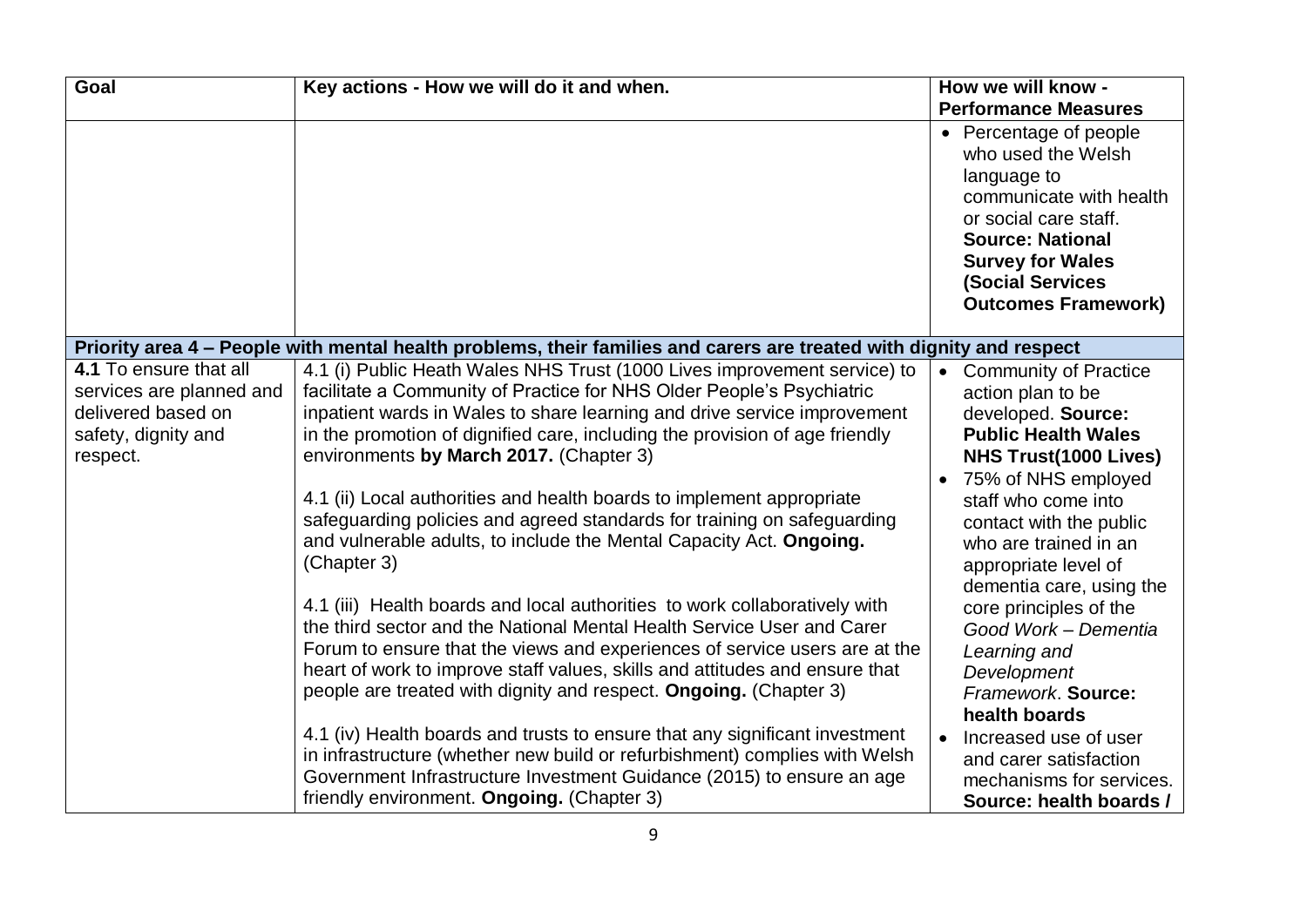| Goal                                                                                                                                                                             | Key actions - How we will do it and when.                                                                                                                                                                                                                                                                                                                                                                                                                                                                                                                                                                            | How we will know -                                                                                                                                                                                                                |
|----------------------------------------------------------------------------------------------------------------------------------------------------------------------------------|----------------------------------------------------------------------------------------------------------------------------------------------------------------------------------------------------------------------------------------------------------------------------------------------------------------------------------------------------------------------------------------------------------------------------------------------------------------------------------------------------------------------------------------------------------------------------------------------------------------------|-----------------------------------------------------------------------------------------------------------------------------------------------------------------------------------------------------------------------------------|
|                                                                                                                                                                                  |                                                                                                                                                                                                                                                                                                                                                                                                                                                                                                                                                                                                                      | <b>Performance Measures</b>                                                                                                                                                                                                       |
|                                                                                                                                                                                  |                                                                                                                                                                                                                                                                                                                                                                                                                                                                                                                                                                                                                      | local authorities                                                                                                                                                                                                                 |
|                                                                                                                                                                                  |                                                                                                                                                                                                                                                                                                                                                                                                                                                                                                                                                                                                                      | Increased percentage of<br>people who feel they<br>have been treated with<br>respect. Source:<br><b>National Survey for</b><br><b>Wales (Social Services</b><br><b>Outcomes Framework)</b>                                        |
|                                                                                                                                                                                  |                                                                                                                                                                                                                                                                                                                                                                                                                                                                                                                                                                                                                      | Confirmation of<br>$\bullet$<br>environment being<br>considered 'age friendly'<br>within business cases<br>received and annual<br>capital discretionary<br>revenue. Source: Welsh<br><b>Government and health</b><br>boards       |
| 4.2<br>To ensure that<br>there is a concerted effort<br>to continue to sustainably<br>reduce the stigma and<br>discrimination faced by<br>people with mental health<br>problems. | 4.2 (i) Welsh Government (Health and Social Services), with partners, to<br>challenge mental health discrimination, and improve knowledge and<br>understanding of the stigma and discrimination associated with mental<br>health problems in Wales through face to face contact with key<br>organisations, professionals, and members of the public by March 2019<br>(Chapter 2)<br>4.2 (ii) Local Partnership Boards to consider the Dignity Pledge developed<br>by the National Mental Health Service User and Carer Forum and either<br>adopt or adapt in order to implement within all mental health services by | Number of organisations<br>signing the Time To<br>Change Wales (TTCW)<br>Pledge. Source: TTCW<br>Number of TTCW<br>Champions. Source:<br><b>TTCW</b><br>Percentage shift in public<br>attitude towards mental<br>health problems. |
|                                                                                                                                                                                  | December 2016 (Chapter 2)                                                                                                                                                                                                                                                                                                                                                                                                                                                                                                                                                                                            | <b>Source: TTCW</b><br>Number of health boards<br>$\bullet$<br>and local authorities<br>adopting a Dignity                                                                                                                        |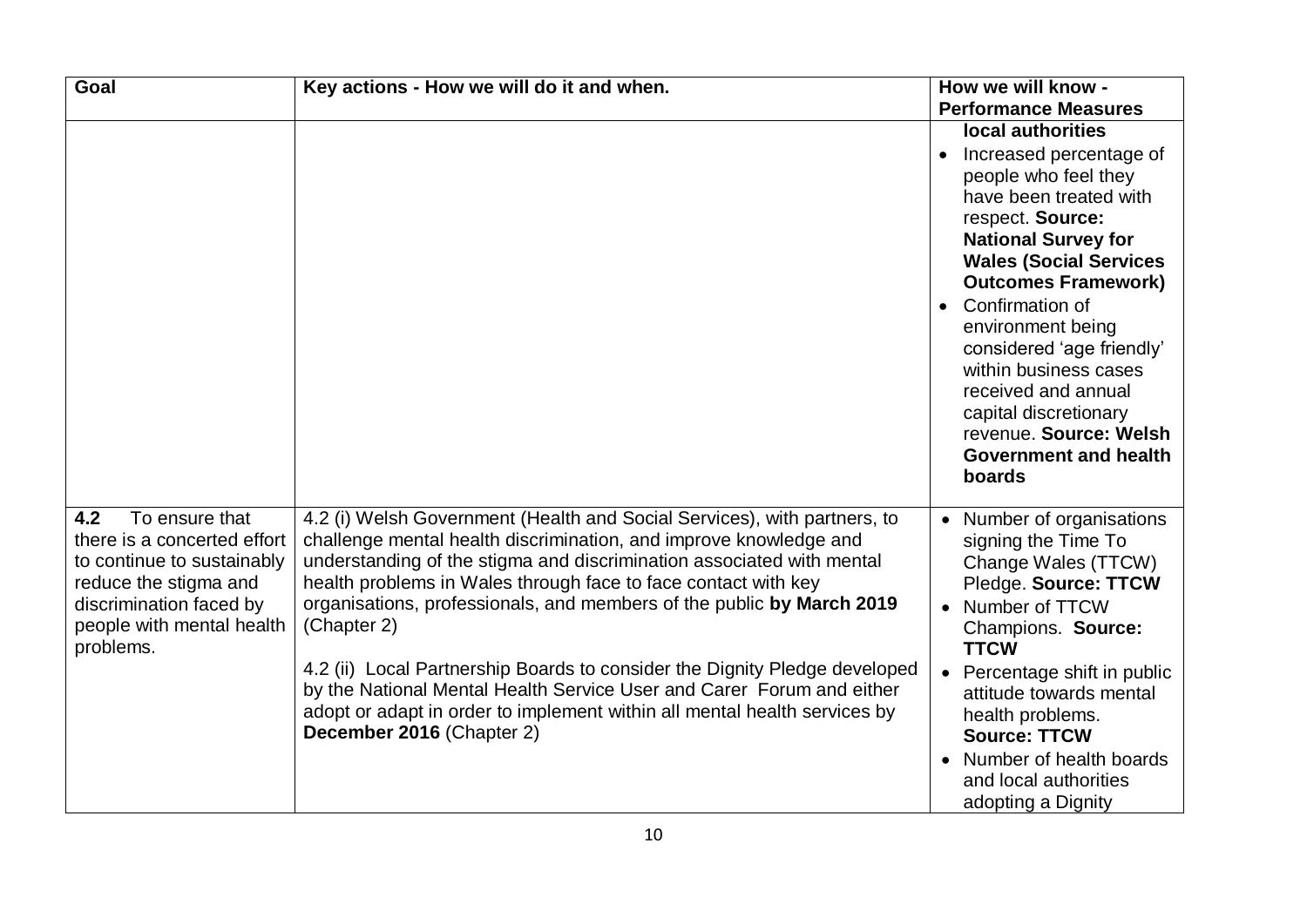| Goal                                                                                                                                                      | Key actions - How we will do it and when.                                                                                                                                                                                                                                                                                                                                                                                                                                                                                                                                                                                                                                                                                                                                                                                                                                    | How we will know -                                                                                                                                                                                                                                                                                                                                                                                                                                                                                                                                                                                                                  |
|-----------------------------------------------------------------------------------------------------------------------------------------------------------|------------------------------------------------------------------------------------------------------------------------------------------------------------------------------------------------------------------------------------------------------------------------------------------------------------------------------------------------------------------------------------------------------------------------------------------------------------------------------------------------------------------------------------------------------------------------------------------------------------------------------------------------------------------------------------------------------------------------------------------------------------------------------------------------------------------------------------------------------------------------------|-------------------------------------------------------------------------------------------------------------------------------------------------------------------------------------------------------------------------------------------------------------------------------------------------------------------------------------------------------------------------------------------------------------------------------------------------------------------------------------------------------------------------------------------------------------------------------------------------------------------------------------|
|                                                                                                                                                           |                                                                                                                                                                                                                                                                                                                                                                                                                                                                                                                                                                                                                                                                                                                                                                                                                                                                              | <b>Performance Measures</b>                                                                                                                                                                                                                                                                                                                                                                                                                                                                                                                                                                                                         |
|                                                                                                                                                           |                                                                                                                                                                                                                                                                                                                                                                                                                                                                                                                                                                                                                                                                                                                                                                                                                                                                              | <b>Charter. Source: Local</b><br><b>Partnership Boards</b><br>(LPBs)<br>Increased use of user<br>$\bullet$<br>and carer satisfaction<br>mechanisms for services.<br>Source: health boards /<br>local authorities                                                                                                                                                                                                                                                                                                                                                                                                                    |
| 4.3 To ensure that<br>service users / carers<br>feel listened to and are<br>fully involved in decisions<br>about their own care /<br>family member's care | 4.3(i) Health boards, local authority and third sector agencies to work with<br>service users as equal partners to continuously improve quality of outcome<br>based care and treatment plans whenever possible. Ongoing. (Chapter<br>3)<br>4.3 (ii) Welsh Government (Health and Social Services) to support the<br>development and disseminate e-learning resources for staff, that improve<br>understanding of the experiences of people living with mental health<br>problems, and enables them to understand what reasonable adjustments<br>are needed by people when they come into contact with health services by<br><b>March 2017.</b> (Chapter 5)<br>4.3(iii) Health boards and third sector providers to undertake satisfaction<br>surveys of service users and their experiences of care and treatment<br>planning by March 2017 and report annually. (Chapter 3) | Increased percentage of<br>service users and carers<br>across Wales who<br>positively rated (strongly<br>agreed or partly agreed)<br>that they were satisfied /<br>felt involved with their<br>care and treatment plan<br>on annual review.<br>Source as per 3.1<br>Increased percentage of<br>$\bullet$<br>people who feel satisfied<br>with the care and<br>support they have<br>received. Source:<br><b>National Survey for</b><br><b>Wales (Social Services</b><br><b>Outcomes Framework)</b><br>90% of secondary<br>$\bullet$<br>mental health patients<br>have a valid care and<br>treatment plans.<br>Source: health boards. |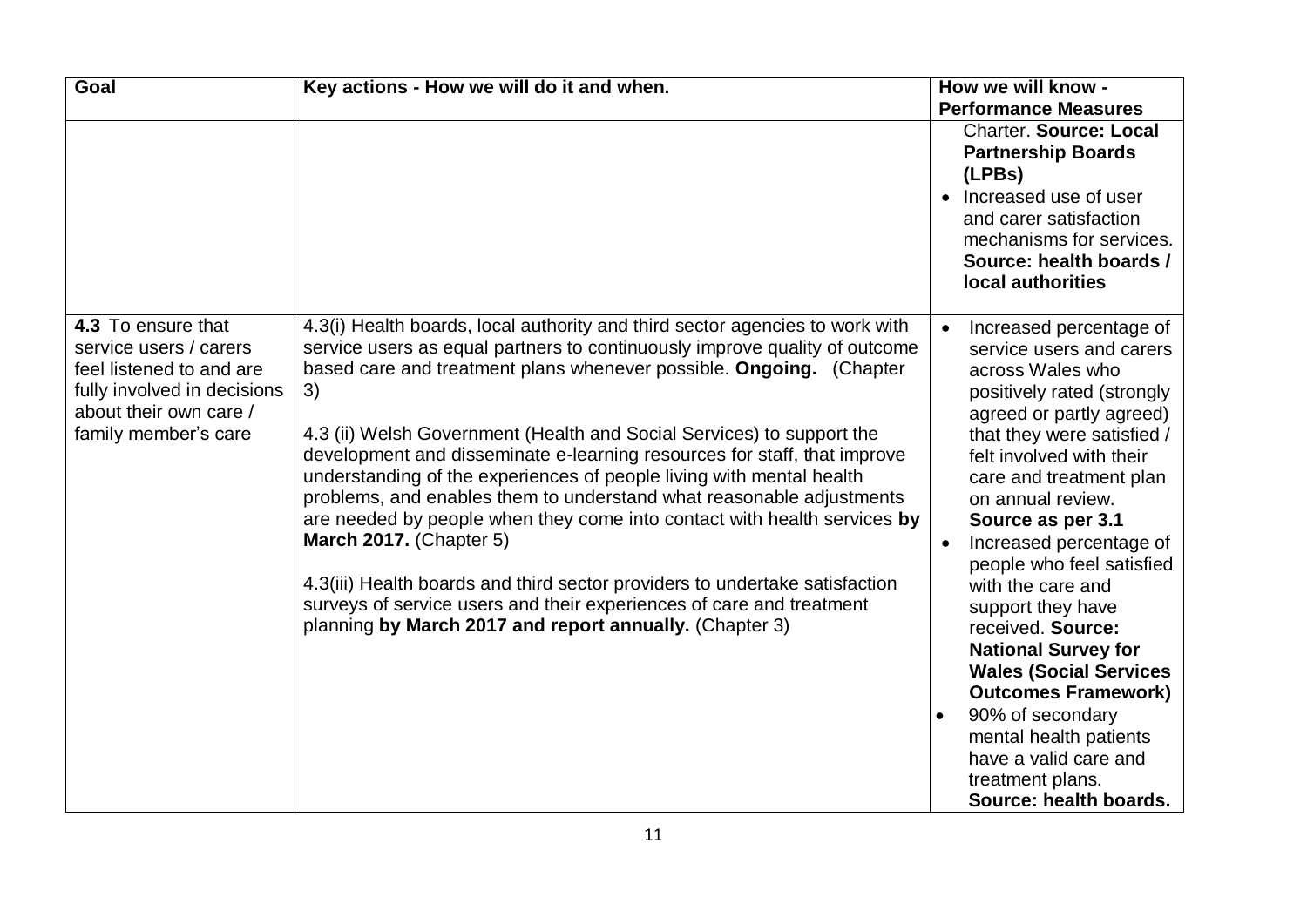| <b>Goal</b>                                                                                                          | Key actions - How we will do it and when.                                                                                                                                                                                                                                                                                                                                                                                                                       | How we will know -                                                                                                                                                                                                                                                                                          |
|----------------------------------------------------------------------------------------------------------------------|-----------------------------------------------------------------------------------------------------------------------------------------------------------------------------------------------------------------------------------------------------------------------------------------------------------------------------------------------------------------------------------------------------------------------------------------------------------------|-------------------------------------------------------------------------------------------------------------------------------------------------------------------------------------------------------------------------------------------------------------------------------------------------------------|
|                                                                                                                      |                                                                                                                                                                                                                                                                                                                                                                                                                                                                 | <b>Performance Measures</b>                                                                                                                                                                                                                                                                                 |
| 4.4 To ensure that<br>service users, families<br>and carers are fully<br>involved in service<br>development.         | 4.4 (i) Health boards and local authorities to engage with service users,<br>families and carers (including young carers) when undertaking the<br>population assessments required by Section 14 of the Social Services and<br>Well-being (Wales) Act. This will ensure citizens have been fully involved<br>in the process of identifying the range and level of services necessary,<br>including mental health, within the final reports. Ongoing. (Chapter 3) | The final population<br>$\bullet$<br>assessment reports, due<br>to be published by April<br>2017, will set out how<br>citizens have been<br>involved in considering<br>the range and level of<br>services necessary,<br>including mental health.<br><b>Source: local</b><br>authorities / health<br>boards. |
| 4.5 To ensure that all<br>people in crisis and in<br>contact with police are<br>treated with dignity and<br>respect. | 4.5 (i) All partners, including police, health boards, Wales Ambulance<br>Service Trust (WAST) and third sector to adhere to the principles of the<br>published Crisis Care Mental Health Concordat to ensure that people who<br>are detained under powers within section 135 and 136 of the Mental<br>Health Act receive an improved and more appropriate level of service by<br>March 2017 and ongoing review. (Chapter 3)                                    | • Reduction in number of<br>police transportations /<br>increase in ambulance<br>transportations of those<br>in crisis or detained<br>under Mental Health Act.<br><b>Source: Police.</b><br>Reduced use of section<br>135/136 from 2014<br>baseline by March 2018.<br>Source: Police / health<br>boards     |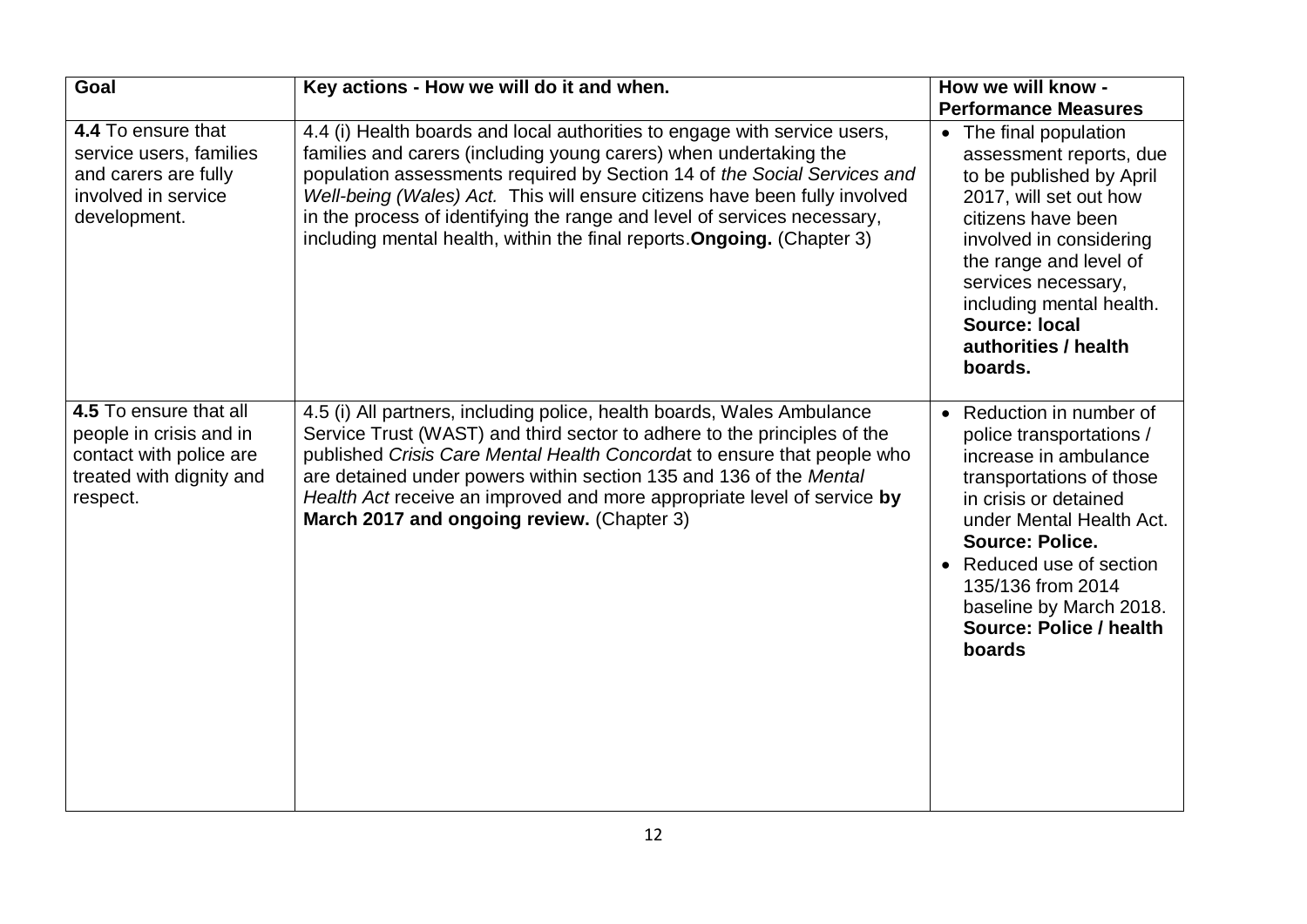| Goal                                                                                                                                      | Key actions - How we will do it and when.                                                                                                                                                                                                                                                                                                                                                                                                                                                                                                                                                                                                                                                                                                                                                                                                                                                                                                                                                                                                                                                                                                                                                                                                                                                                                                                                     | How we will know -                                                                                                                                                                                                |
|-------------------------------------------------------------------------------------------------------------------------------------------|-------------------------------------------------------------------------------------------------------------------------------------------------------------------------------------------------------------------------------------------------------------------------------------------------------------------------------------------------------------------------------------------------------------------------------------------------------------------------------------------------------------------------------------------------------------------------------------------------------------------------------------------------------------------------------------------------------------------------------------------------------------------------------------------------------------------------------------------------------------------------------------------------------------------------------------------------------------------------------------------------------------------------------------------------------------------------------------------------------------------------------------------------------------------------------------------------------------------------------------------------------------------------------------------------------------------------------------------------------------------------------|-------------------------------------------------------------------------------------------------------------------------------------------------------------------------------------------------------------------|
|                                                                                                                                           |                                                                                                                                                                                                                                                                                                                                                                                                                                                                                                                                                                                                                                                                                                                                                                                                                                                                                                                                                                                                                                                                                                                                                                                                                                                                                                                                                                               | <b>Performance Measures</b>                                                                                                                                                                                       |
|                                                                                                                                           | Priority area 5 – All children have the best possible start in life which is enabled by giving parents / care givers the support                                                                                                                                                                                                                                                                                                                                                                                                                                                                                                                                                                                                                                                                                                                                                                                                                                                                                                                                                                                                                                                                                                                                                                                                                                              |                                                                                                                                                                                                                   |
| needed                                                                                                                                    |                                                                                                                                                                                                                                                                                                                                                                                                                                                                                                                                                                                                                                                                                                                                                                                                                                                                                                                                                                                                                                                                                                                                                                                                                                                                                                                                                                               |                                                                                                                                                                                                                   |
| 5.1 To provide better<br>outcomes for women,<br>their babies and families<br>with, or at risk of,<br>perinatal mental health<br>problems. | 5.1 (i) Health boards and Public Health Wales NHS Trust to ensure<br>women are offered good information and support when planning a<br>pregnancy as well as during pregnancy, through birth and post-natally.<br>This will support positive health and wellbeing, promoting healthy<br>attachment using Welsh Government Tackling Poverty programmes such<br>as Flying Start, Families First and Healthy Child Wales as well as Bump<br>Baby and Beyond resource and third sector initiatives (including specific<br>perinatal training projects and the All Wales Maternity Network / United in<br>Improving Health focusing on first 1000 days of life) by March 2017.<br>(Chapter 1) See also action 5.2<br>5.1 (ii) Health boards to ensure that there is an accessible community<br>perinatal service in every health board area in Wales by November 2016.<br>(Chapter 3)<br>5.1 (iii) Health boards to ensure that educational and training programmes<br>are in place across Wales to improve awareness and management of<br>perinatal mental health problems by November 2016. (Chapter 3)<br>5.1 (iv) Health boards to ensure that all women who are identified as<br>having serious mental health problems such as a psychosis or bipolar<br>disorder are offered appropriate support by services when planning and<br>during every pregnancy. Ongoing (Chapter 3) | • 10% of new mothers<br>are in contact with<br>community perinatal<br>support. Source:<br>health boards<br>• Perinatal community<br>services available in<br>each health board area.<br>Source: health<br>boards. |
| 5.2 Parents and carers                                                                                                                    | 5.2 (i) Health boards, local authorities and third sector to collaborate to                                                                                                                                                                                                                                                                                                                                                                                                                                                                                                                                                                                                                                                                                                                                                                                                                                                                                                                                                                                                                                                                                                                                                                                                                                                                                                   |                                                                                                                                                                                                                   |
| are supported to promote<br>resilience and positive<br>attachment during<br>infancy and early years.                                      | support and promote resilience and positive attachment during infancy and<br>early years through existing family programmes, including Families First<br>and the Team around the Family approach, Flying Start, Integrated Family<br>Support Teams and by utilising third sector experience by March 2019.<br>(Chapter 1)                                                                                                                                                                                                                                                                                                                                                                                                                                                                                                                                                                                                                                                                                                                                                                                                                                                                                                                                                                                                                                                     | • Agreed local pathways<br>in place to provide<br>services that integrate<br>not duplicate with<br>perinatal mental health<br>services (Flying Start by                                                           |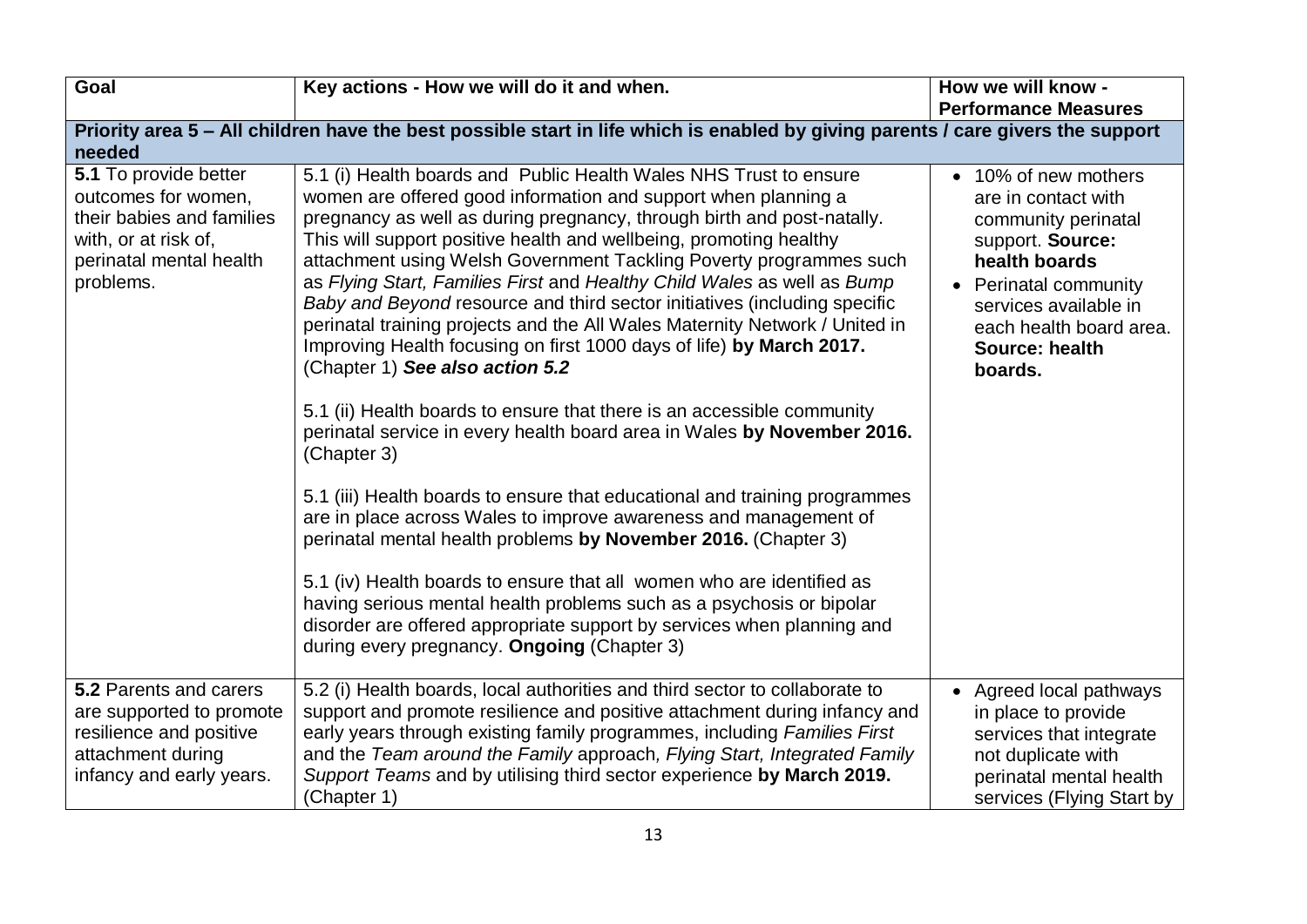| Goal                                                                                                                             | Key actions - How we will do it and when.                                                                                                                                                                                                                                                                                                                                                                                                                                                                                                                                                                                                                                                                                                                                                                                                                                                                                                                                                                                                                                                                                                      | How we will know -                                                                                                                                                                                                                                                                                                                                                                                                                  |
|----------------------------------------------------------------------------------------------------------------------------------|------------------------------------------------------------------------------------------------------------------------------------------------------------------------------------------------------------------------------------------------------------------------------------------------------------------------------------------------------------------------------------------------------------------------------------------------------------------------------------------------------------------------------------------------------------------------------------------------------------------------------------------------------------------------------------------------------------------------------------------------------------------------------------------------------------------------------------------------------------------------------------------------------------------------------------------------------------------------------------------------------------------------------------------------------------------------------------------------------------------------------------------------|-------------------------------------------------------------------------------------------------------------------------------------------------------------------------------------------------------------------------------------------------------------------------------------------------------------------------------------------------------------------------------------------------------------------------------------|
|                                                                                                                                  |                                                                                                                                                                                                                                                                                                                                                                                                                                                                                                                                                                                                                                                                                                                                                                                                                                                                                                                                                                                                                                                                                                                                                | <b>Performance Measures</b>                                                                                                                                                                                                                                                                                                                                                                                                         |
|                                                                                                                                  | 5.2 (ii) Health boards to fully implement the Healthy Child Wales<br>Programme for 0-7 year olds in this government term. (Chapter 1)                                                                                                                                                                                                                                                                                                                                                                                                                                                                                                                                                                                                                                                                                                                                                                                                                                                                                                                                                                                                          | December 2017 /<br><b>Families First by</b><br>December 2018)<br>Source: health board /<br>local authorities<br>• Decreased percentage<br>of children in need with<br>mental health problems.<br><b>Source: Local</b><br>authority children in<br>need census.                                                                                                                                                                      |
| <b>occurs</b>                                                                                                                    | Priority area 6 – All children and young people are more resilient and better able to tackle poor mental well-being when it                                                                                                                                                                                                                                                                                                                                                                                                                                                                                                                                                                                                                                                                                                                                                                                                                                                                                                                                                                                                                    |                                                                                                                                                                                                                                                                                                                                                                                                                                     |
| 6.1 To develop the<br>resilience and emotional<br>wellbeing of children and<br>young people in Wales in<br>educational settings. | 6.1(i) Welsh Government (Education) to continue to collaborate with third<br>sector, health and local authority partners to promote emotional well-being<br>of children in educational settings, in the development of policy. Ongoing.<br>(Chapter 1)<br>6.1(ii) Pioneer Schools (primary, secondary and special) to work with<br>experts and other key stakeholders as part of an all-Wales partnership to<br>lead on the design and development of the New Curriculum for Wales.<br>Pioneer Schools have worked on designing the new curriculum framework<br>from January 2016. The ambition is for the curriculum to be available to<br>educational settings from September 2018 and used to support learning<br>and teaching from September 2021. (Chapter 4)<br>6.1 (iii) Education settings to start to use the Digital Competence<br>Framework (DCF), which was made available in September 2016. The<br>Citizenship element of the DCF includes elements on 'Identity, image and<br>reputation', 'Health and wellbeing', 'Digital rights, licensing and ownership'<br>and 'Online behaviour and cyberbullying'. Ongoing. (Chapter 4). | Increased percentage of<br>mental well-being<br>among children and<br>young people. Source:<br><b>Understanding</b><br>Society*<br>Percentage of schools<br>achieving the Welsh<br>Network of Healthy<br><b>School Schemes</b><br>(WNHSS) National<br><b>Quality Award. Source:</b><br><b>Welsh Government</b><br>Number of settings<br>which are implementing<br>the Healthy and<br>Sustainable Higher<br><b>Education/Further</b> |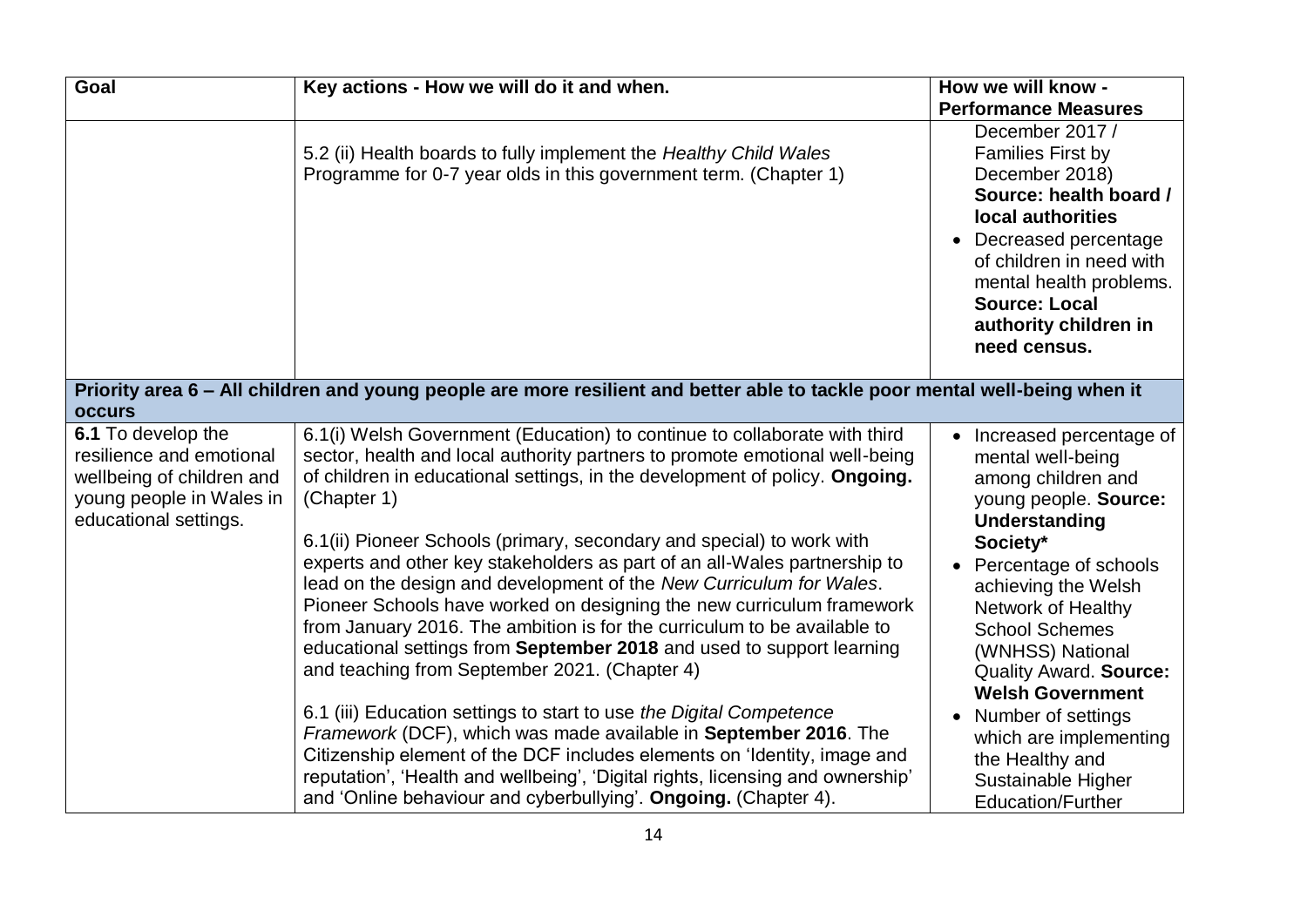| Goal                                                                                                                                               | Key actions - How we will do it and when.                                                                                                                                                                                                                                                                                                                                                                                                                                                                                                                                                                                                                                                                                                                                                                                                             | How we will know -                                                                                                                                                                                                                                                                                                                                                                                                                                                                           |
|----------------------------------------------------------------------------------------------------------------------------------------------------|-------------------------------------------------------------------------------------------------------------------------------------------------------------------------------------------------------------------------------------------------------------------------------------------------------------------------------------------------------------------------------------------------------------------------------------------------------------------------------------------------------------------------------------------------------------------------------------------------------------------------------------------------------------------------------------------------------------------------------------------------------------------------------------------------------------------------------------------------------|----------------------------------------------------------------------------------------------------------------------------------------------------------------------------------------------------------------------------------------------------------------------------------------------------------------------------------------------------------------------------------------------------------------------------------------------------------------------------------------------|
|                                                                                                                                                    |                                                                                                                                                                                                                                                                                                                                                                                                                                                                                                                                                                                                                                                                                                                                                                                                                                                       | <b>Performance Measures</b>                                                                                                                                                                                                                                                                                                                                                                                                                                                                  |
|                                                                                                                                                    | 6.1 (iv) Public Health Wales NHS Trust to support higher education and<br>further education settings to implement the Healthy and<br>Sustainable Higher Education/Further Education Framework which<br>incorporates mental health and well-being by March 2019. (Chapter 1)<br>6.1 (v) Educational settings to be encouraged to consider how they can<br>improve children and young people's resilience and promote greater<br>understanding of the emotional needs of young people across from April<br>2017. (Chapter 1)<br>6.1 (vi) Public Health Wales NHS Trust to implement a mental wellbeing<br>framework to ensure children and adolescents are supported to develop<br>resilience and emotional wellbeing during their time at school, and better<br>understand mental health problems so tackling stigma from October 2016.<br>(Chapter 1) | <b>Education Framework.</b><br><b>Source: Public Health</b><br><b>Wales</b><br>• Specialist Child and<br><b>Adolescent Mental</b><br><b>Health Service</b><br>(CAMHS) to provide a<br>named contact and<br>times to offer advice<br>and guidance to every<br>school in Wales.<br>Source: health boards<br>Number / percentage of<br>appropriate staff from<br>health, education and<br>social care undertaking<br>relevant training.<br><b>Source: health boards</b><br>/ local authorities. |
| 6.2 To support children<br>and young people aged 0<br>to 25 with additional<br>learning needs, including<br>those who have mental<br>health needs. | 6.2 (i) Welsh Government (Education) to lead on the enactment of primary<br>legislation relating to additional learning needs reform during the current<br>Assembly term. (Chapter 4)<br>6.2 (ii) Welsh Government (Education) to work with partners to improve the<br>capability and capacity of the education workforce to better support<br>learners with additional learning needs. (Ongoing). (Chapter 4)                                                                                                                                                                                                                                                                                                                                                                                                                                        | Number/percentage of<br>$\bullet$<br>learners identified with<br>behavioural, emotional<br>and social difficulties.<br><b>Source: Welsh</b><br><b>Government</b><br>Number/percentage of<br>$\bullet$<br>learners attaining a level<br>2 inclusive at Key Stage<br>4. Source: Welsh<br><b>Government</b><br>Number/percentage of                                                                                                                                                             |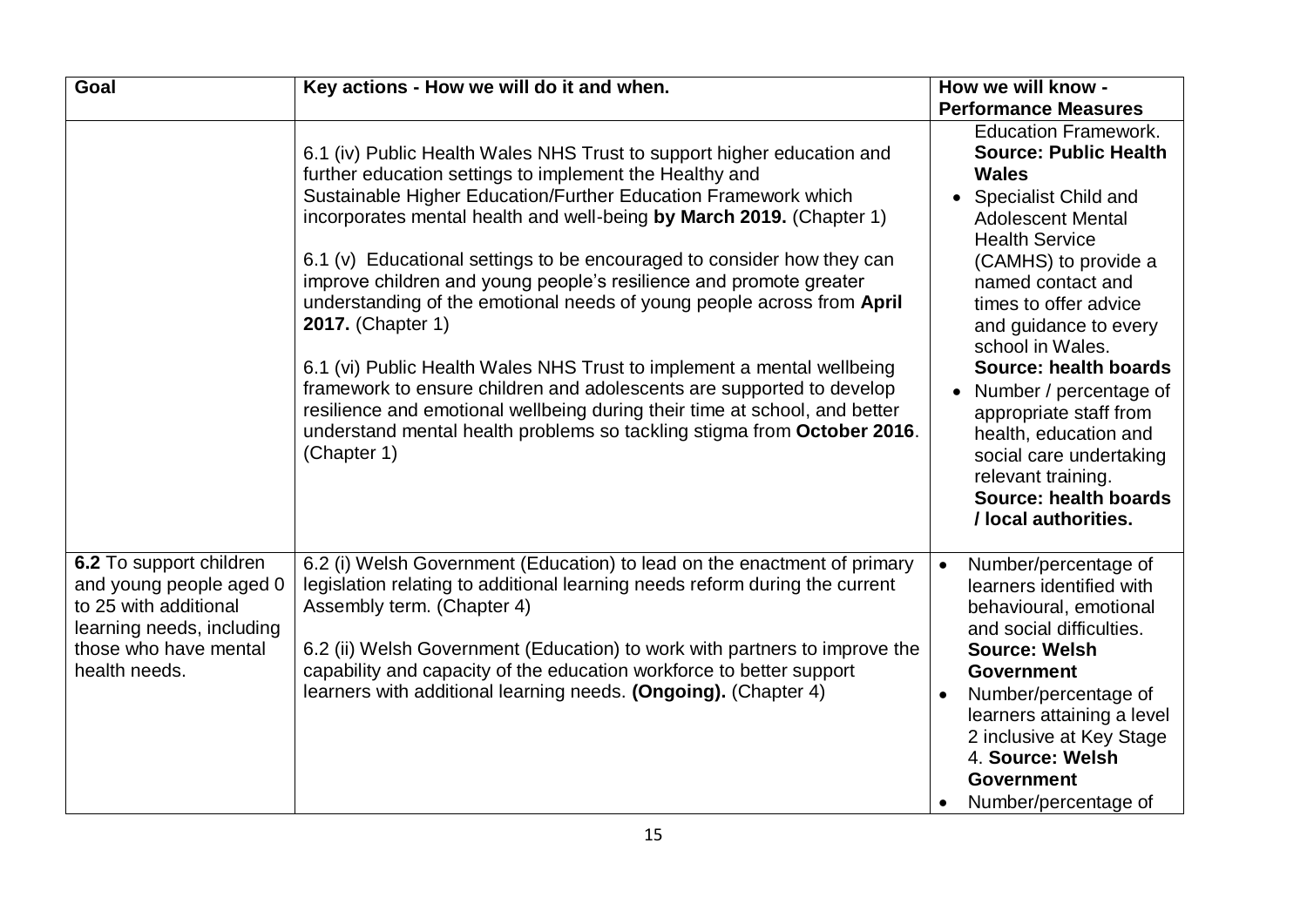| <b>Goal</b>                                                                                                                                                                                                                                                                                                                                                                                                                                                             | Key actions - How we will do it and when.                                                                                                                                                                                                                                                                                                                                                                                                                                                                                                                                                                                                                                                                                                                                                                                                                                                                                                                                                                                                                                                                                                                                                                                      | How we will know -                                                                                                                                                                                                                                                                                                                                                                                                                                                                                      |
|-------------------------------------------------------------------------------------------------------------------------------------------------------------------------------------------------------------------------------------------------------------------------------------------------------------------------------------------------------------------------------------------------------------------------------------------------------------------------|--------------------------------------------------------------------------------------------------------------------------------------------------------------------------------------------------------------------------------------------------------------------------------------------------------------------------------------------------------------------------------------------------------------------------------------------------------------------------------------------------------------------------------------------------------------------------------------------------------------------------------------------------------------------------------------------------------------------------------------------------------------------------------------------------------------------------------------------------------------------------------------------------------------------------------------------------------------------------------------------------------------------------------------------------------------------------------------------------------------------------------------------------------------------------------------------------------------------------------|---------------------------------------------------------------------------------------------------------------------------------------------------------------------------------------------------------------------------------------------------------------------------------------------------------------------------------------------------------------------------------------------------------------------------------------------------------------------------------------------------------|
|                                                                                                                                                                                                                                                                                                                                                                                                                                                                         |                                                                                                                                                                                                                                                                                                                                                                                                                                                                                                                                                                                                                                                                                                                                                                                                                                                                                                                                                                                                                                                                                                                                                                                                                                | <b>Performance Measures</b>                                                                                                                                                                                                                                                                                                                                                                                                                                                                             |
|                                                                                                                                                                                                                                                                                                                                                                                                                                                                         |                                                                                                                                                                                                                                                                                                                                                                                                                                                                                                                                                                                                                                                                                                                                                                                                                                                                                                                                                                                                                                                                                                                                                                                                                                | learners attaining a level<br>2 inclusive at Key Stage<br>4 with behavioural,<br>emotional and social<br>difficulties. Source:<br><b>Welsh Government</b>                                                                                                                                                                                                                                                                                                                                               |
| 6.3 To improve the well-<br>being of children and<br>young people at raised<br>risk of poor mental well-<br>being, with particular<br>attention given to<br>children in vulnerable<br>groups such as children<br>with sensory<br>impairments, Learning<br>Disabilities, children and<br>young people who<br>offend, children who<br>have experienced<br>trauma, those looked<br>after, those living in<br>poverty, young carers<br>and those no longer in<br>education. | 6.3 (i) Welsh Government (Social Services) to refresh the Carers' Strategy.<br>This will include consideration of the enhanced rights brought by Social<br>Services and Well-being (Wales) Act and well-being of carers including<br>young carers and young adult carers by December 2016. (Chapter 2)<br>6.3 (ii) Welsh Government (Social Services) to develop a national<br>strategic approach for looked after children, in Wales, to help improve<br>outcomes and to explore what improved early intervention and<br>preventative action can be taken to help reduce the numbers of children<br>experiencing poor attachment or early trauma and who are then taken into<br>care from 2016. (Chapter 2)<br>6.3 (iii) Welsh Government (Education) will continue to adopt a strategic<br>integrated approach to tackling bullying against children and young people<br>in schools and in the community. Ongoing. (Chapter 1)<br>6.3 (iv) Welsh Government (Social Services) to help improve the personal<br>outcomes of children and young people in the secure estate, exploring<br>what improved early intervention and preventative action can be taken<br>to help children and young people by March 2017. (Chapter 1) | Increased percentage of<br>mental well-being among<br>children and young<br>people. Source:<br><b>Understanding Society*</b><br>Increased percentage of<br>people who feel involved<br>in the decisions about<br>their care and support.<br><b>Source: National</b><br><b>Survey for Wales</b><br><b>(Social Services</b><br><b>Outcomes Framework)</b><br>Decreased percentage of<br>children in need with<br>mental health problems.<br><b>Source: Local authority</b><br>children in need<br>census. |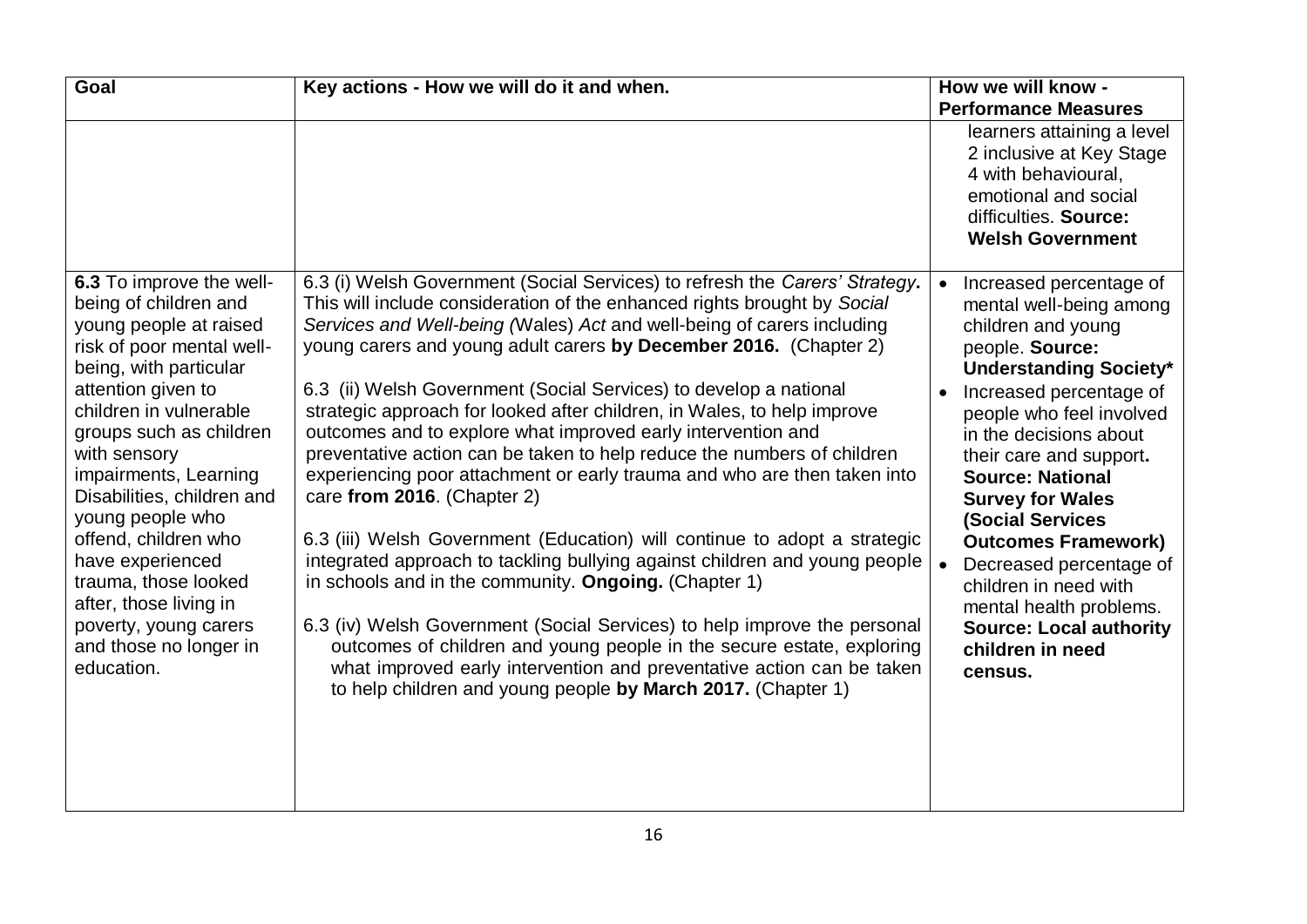| <b>Goal</b>                                                                                                                          | Key actions - How we will do it and when.                                                                                                                                                                                                                                                                                                                                                                                       | How we will know -                                                                                                                             |
|--------------------------------------------------------------------------------------------------------------------------------------|---------------------------------------------------------------------------------------------------------------------------------------------------------------------------------------------------------------------------------------------------------------------------------------------------------------------------------------------------------------------------------------------------------------------------------|------------------------------------------------------------------------------------------------------------------------------------------------|
|                                                                                                                                      |                                                                                                                                                                                                                                                                                                                                                                                                                                 | <b>Performance Measures</b>                                                                                                                    |
|                                                                                                                                      | Priority area 7 - Children and young people experiencing mental health problems get better sooner.                                                                                                                                                                                                                                                                                                                              |                                                                                                                                                |
| 7.1 To enable all children<br>and young people<br>experiencing mental<br>health problems to                                          | 7.1(i) Health boards to have appropriate services in place to assess urgent<br>referrals. No child in crisis should wait more than 48 hours for a specialist<br>assessment where indicated. Ongoing. (Chapter 3)                                                                                                                                                                                                                | • Out of area placements<br>for children and young<br>people reduced below<br>2013/14 baseline by 10%                                          |
| access appropriate and<br>timely services as close<br>to their home as practical<br>and to ensure that<br>transition to adulthood is | 7.1 (ii) Health boards to ensure young people presenting in crisis to the<br>police are assessed in an appropriate place and in a timely manner. Police<br>custody suites should be never events for children under 18 by March<br><b>2017.</b> (Chapter 3)                                                                                                                                                                     | by March 2018. Source:<br>health boards<br>Length of stay reducing<br>$\bullet$<br>for out of area<br>placements by 10% from                   |
| effectively managed.                                                                                                                 | 7.1 (iii) T4CYP service improvement programme to develop three care<br>pathways per annum under the specialist CAMHS Framework for<br>Improvement from October 2016. (Chapter 3)                                                                                                                                                                                                                                                | 2013/14. Source: health<br>boards<br>Waiting times reduced to<br>$\bullet$<br>48 hours for urgent                                              |
|                                                                                                                                      | 7.1 (iv) Health boards to implement the pathways set out in the Framework<br>for Improvement for specialist CAMHS from October 2016. (Chapter 3)                                                                                                                                                                                                                                                                                | assessment and 28 days<br>for routine CAMHS<br>referrals. Source: health                                                                       |
|                                                                                                                                      | 7.1 (v) Working with health boards, the Youth Justice Board and the Welsh<br>Government (Community Safety Division) to review the effectiveness of<br>the 2014 Policy Implementation Guidance for addressing the mental health<br>problems for children and young people in the criminal justice system in a<br>timely and appropriate manner and publish an agreed pathway for CAMHS<br>referrals by January 2017. (Chapter 4) | boards<br><b>CAMHS liaison</b><br>$\bullet$<br>psychiatry and crisis<br>services in place for 7<br>days a week in each<br>health board by July |
|                                                                                                                                      | 7.1 (vi) Health boards to ensure that all Youth Offending Teams (YOTs)<br>have designated time from an appropriate CAMHS professional and<br>access to forensic CAMHS (Ongoing). (Chapter 3).                                                                                                                                                                                                                                   | 2016. Source: health<br>boards<br>Reductions in numbers of<br>$\bullet$<br>referrals by Youth                                                  |
|                                                                                                                                      | 7.1 (vii) Health boards working with support of the Welsh Government<br>(Health and Social Services) to publish an agreed care pathway for<br>vulnerable young people such as looked after and adopted children to<br>ensure appropriate referrals and support services are provided between                                                                                                                                    | <b>Offending Teams (YOTs)</b><br>into specialist CAMHS or<br>other specialist service.<br><b>Source Youth Justice</b><br><b>Board</b>          |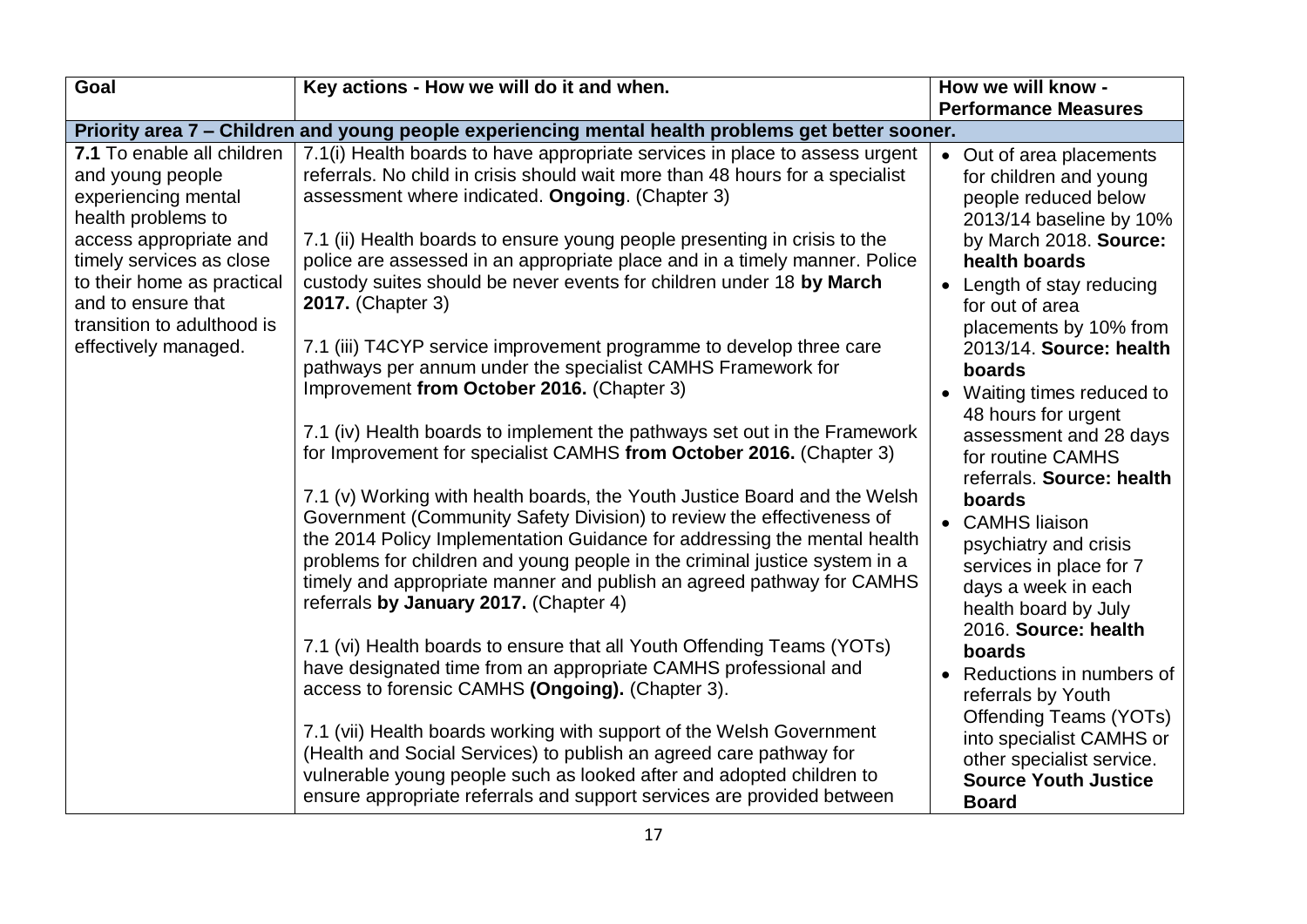| Goal | Key actions - How we will do it and when.                                                                                                                                                                                                                                                                                                                                                                                                                                                                                                                                                                                                                               | How we will know -                                                                                                                                                                                                                                                                                                                                                                                                                                                                                                                                                                                                                                       |
|------|-------------------------------------------------------------------------------------------------------------------------------------------------------------------------------------------------------------------------------------------------------------------------------------------------------------------------------------------------------------------------------------------------------------------------------------------------------------------------------------------------------------------------------------------------------------------------------------------------------------------------------------------------------------------------|----------------------------------------------------------------------------------------------------------------------------------------------------------------------------------------------------------------------------------------------------------------------------------------------------------------------------------------------------------------------------------------------------------------------------------------------------------------------------------------------------------------------------------------------------------------------------------------------------------------------------------------------------------|
|      |                                                                                                                                                                                                                                                                                                                                                                                                                                                                                                                                                                                                                                                                         | <b>Performance Measures</b>                                                                                                                                                                                                                                                                                                                                                                                                                                                                                                                                                                                                                              |
|      | CAMHS / other specialist mental health services / local authority and youth<br>justice system by December 2017. (Chapter 4)                                                                                                                                                                                                                                                                                                                                                                                                                                                                                                                                             | • Access time to specialist<br><b>CAMHS advice by YOTs</b><br>improved. Source Youth                                                                                                                                                                                                                                                                                                                                                                                                                                                                                                                                                                     |
|      | 7.1 (viii) Welsh Government (Substance Misuse working with support of<br>Mental Health and Vulnerable Groups) and key stakeholders to review the<br>guidance entitled: 'Good practice for the provision of children and young<br>people substance misuse services (including instances whereby children<br>may need co-occurring services within mental health and / or are in contact<br>with the youth justice system) to ensure timely and appropriate services by<br>March 2018. (Chapter 4)<br>7.1 (ix) T4CYP service improvement programme to develop a transitions<br>pack for professionals for implementation by health boards from April<br>2017. (Chapter 3) | <b>Justice Board</b><br>Never event reports by<br>$\bullet$<br>health boards to Welsh<br>Government should they<br>occur. Source health<br>boards<br>• Care and treatment plans<br>have formal transition<br>arrangements in place for<br>all young people over 16<br>years and 6 months<br>(local audit). Source:<br>health boards<br>Care pathway published<br>between CAMHS / other<br>specialist mental health<br>services and the youth<br>justice system. Source:<br>health boards<br>Care pathway published<br>between CAMHS / other<br>specialist mental health<br>services / local authority<br>and adoption services.<br>Source: health boards |
|      |                                                                                                                                                                                                                                                                                                                                                                                                                                                                                                                                                                                                                                                                         |                                                                                                                                                                                                                                                                                                                                                                                                                                                                                                                                                                                                                                                          |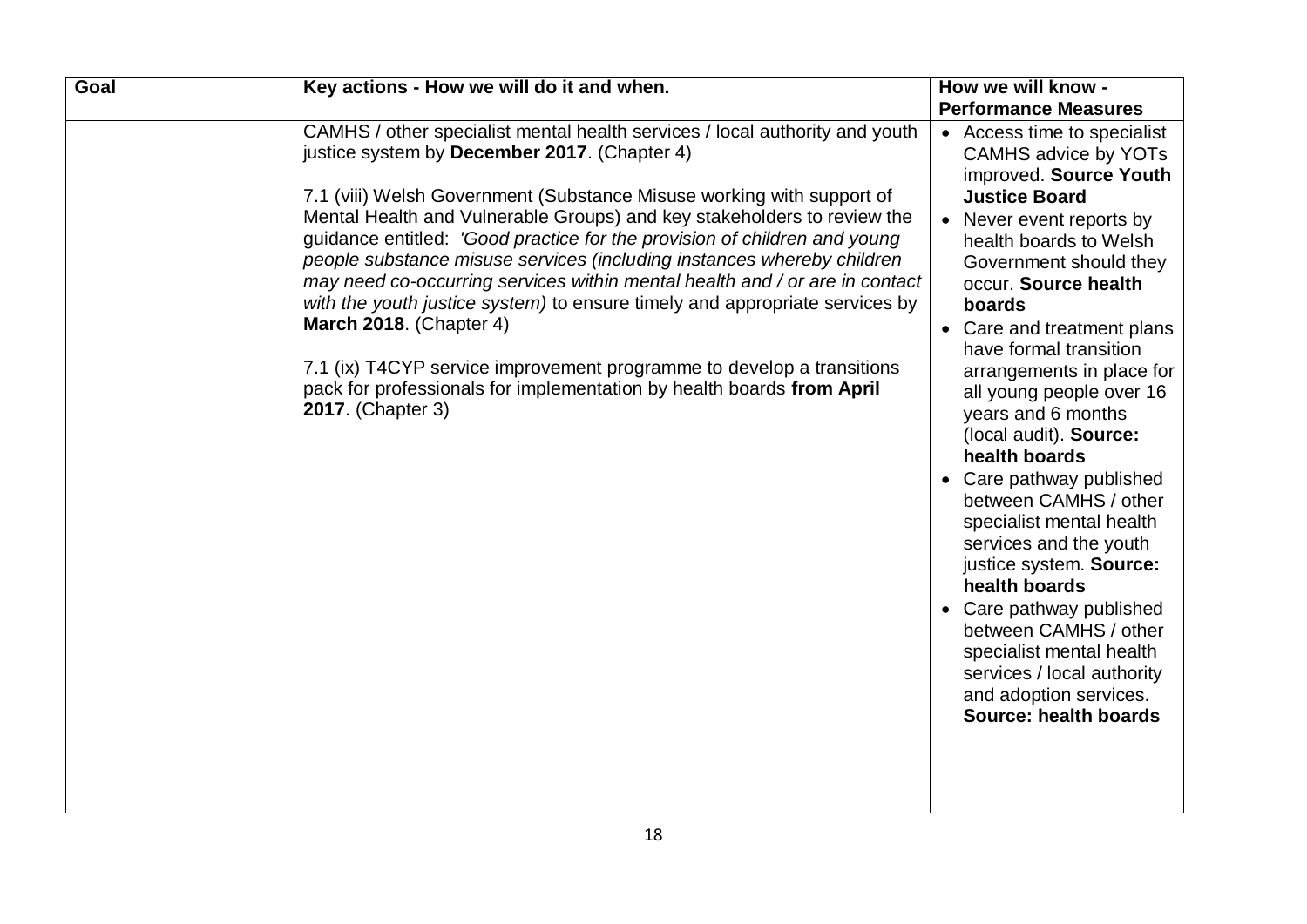| <b>Goal</b>                                                                                                                                                                                                                                                                                  | Key actions - How we will do it and when.                                                                                                                                                                                                                                                                                                                                                                                                                                                                                                                                                                                                                                                                                                                                                                                                                                             | How we will know -                                                                                                                                                                                                                                                                                                                                                                                  |
|----------------------------------------------------------------------------------------------------------------------------------------------------------------------------------------------------------------------------------------------------------------------------------------------|---------------------------------------------------------------------------------------------------------------------------------------------------------------------------------------------------------------------------------------------------------------------------------------------------------------------------------------------------------------------------------------------------------------------------------------------------------------------------------------------------------------------------------------------------------------------------------------------------------------------------------------------------------------------------------------------------------------------------------------------------------------------------------------------------------------------------------------------------------------------------------------|-----------------------------------------------------------------------------------------------------------------------------------------------------------------------------------------------------------------------------------------------------------------------------------------------------------------------------------------------------------------------------------------------------|
|                                                                                                                                                                                                                                                                                              |                                                                                                                                                                                                                                                                                                                                                                                                                                                                                                                                                                                                                                                                                                                                                                                                                                                                                       | <b>Performance Measures</b>                                                                                                                                                                                                                                                                                                                                                                         |
|                                                                                                                                                                                                                                                                                              | Priority area 8 – People with a mental health problem have access to appropriate and timely services (* CAMHS waiting                                                                                                                                                                                                                                                                                                                                                                                                                                                                                                                                                                                                                                                                                                                                                                 |                                                                                                                                                                                                                                                                                                                                                                                                     |
| times covered under priority area 7)                                                                                                                                                                                                                                                         |                                                                                                                                                                                                                                                                                                                                                                                                                                                                                                                                                                                                                                                                                                                                                                                                                                                                                       |                                                                                                                                                                                                                                                                                                                                                                                                     |
| 8.1 To enable people<br>experiencing<br>neurodevelopmental<br>conditions, (such as<br>autistic spectrum<br>disorder and attention<br>deficit hyperactivity<br>disorder) to access timely<br>assessment and<br>treatment that supports<br>their continued social and<br>personal development. | 8.1 (i) Public Health Wales NHS Trust (1000 Lives improvement service),<br>supported by the Welsh Local Government Association (WLGA), to run an<br>improvement programme under T4CYP to support delivery by NHS and<br>partners of an integrated diagnostic/assessment care pathway for<br>neurodevelopmental conditions for adoption (by April 2017) and to assure<br>that a range of effective evidence based post diagnostic support and<br>interventions are available across Wales by September 2017. (Chapter 3)<br>8.1 (ii) Health boards to develop appropriate services working with local<br>authority and third sector services, within their area to assess, diagnose<br>and manage neurodevelopmental conditions using evidence based multi-<br>disciplinary approaches by October 2016. (Chapter 3).                                                                   | Care pathway developed<br>$\bullet$<br>for neurodevelopmental<br>conditions and thereafter<br>adopted across Wales.<br><b>Source: Public Health</b><br><b>Wales NHS Trust/</b><br>health boards<br>Delivery of waiting time<br>target of 26 weeks with<br>neuro-developmental<br>services for young<br>people by March 2017<br>and ongoing. Source:<br>health boards.                               |
| 8.2 To ensure that<br>mental well-being is<br>given equal priority with<br>physical well-being in the<br>development and<br>delivery of services.                                                                                                                                            | 8.2 (i) Health boards to establish effective mental health psychiatric liaison<br>capacity for District General Hospitals by March 2017 and to have<br>evaluated the impact of service by March 2018. (Chapter 4)<br>8.2 (ii) Health boards to establish effective mechanisms to increase the<br>quality and uptake of health checks and medication reviews for people<br>using mental health services by March 2017. (Chapter 4)<br>8.2 (iii) Welsh Government and Public Health Wales NHS Trust to work to<br>ensure that mental wellbeing is given equal status within Health Impact<br>Assessment undertaken in Wales by March 2019. (Chapter 5)<br>8.2 (iv) Mental health psychiatric liaison and substance misuse teams in<br>conjunction with emergency department colleagues and partners including<br>the police to better address mental health / substance misuse needs of | All patients who are<br>$\bullet$<br>prescribed anti-psychotic<br>medications to receive a<br>physical health check<br>and appropriate<br>interventions such as<br>referral to dietetics<br>subject to the findings<br>accordance with NICE<br>2016 guidelines. Source:<br>health boards.<br>100% of District General<br>$\bullet$<br>Hospitals have<br>Psychiatric liaison<br>services in place by |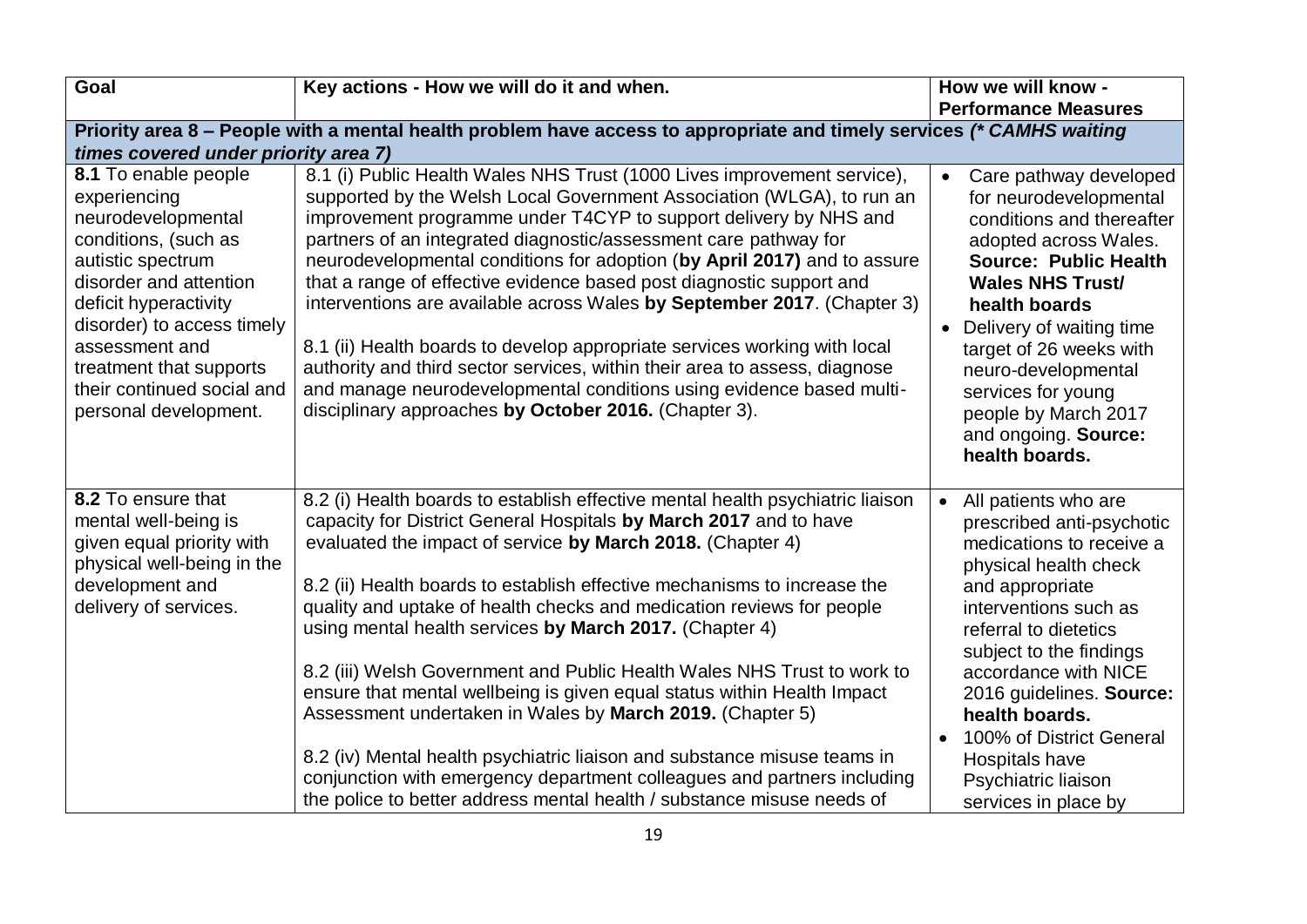| Goal                                                                                                                                                                    | Key actions - How we will do it and when.                                                                                                                                                                                                                                                                                                                                                                                                                                                              | How we will know -                                                                                                                                                                                                                                                                                                                                                                                                                                                                                                 |
|-------------------------------------------------------------------------------------------------------------------------------------------------------------------------|--------------------------------------------------------------------------------------------------------------------------------------------------------------------------------------------------------------------------------------------------------------------------------------------------------------------------------------------------------------------------------------------------------------------------------------------------------------------------------------------------------|--------------------------------------------------------------------------------------------------------------------------------------------------------------------------------------------------------------------------------------------------------------------------------------------------------------------------------------------------------------------------------------------------------------------------------------------------------------------------------------------------------------------|
|                                                                                                                                                                         |                                                                                                                                                                                                                                                                                                                                                                                                                                                                                                        | <b>Performance Measures</b>                                                                                                                                                                                                                                                                                                                                                                                                                                                                                        |
|                                                                                                                                                                         | frequent attenders. Ongoing. (Chapter 4)                                                                                                                                                                                                                                                                                                                                                                                                                                                               | 2017. Source: health<br>boards.<br>Increased percentage of<br>$\bullet$<br>patients with<br>schizophrenia, Bipolar<br>affective disorder and<br>other psychoses who<br>have a record of blood<br>pressure and BMI in the<br>preceding 15 months and<br>in addition for those aged<br>40 or over, a record of<br>blood glucose or HbA1c<br>in the preceding 15<br>months. Source: QOF -<br>health boards.<br>Reduced numbers of<br>frequent attenders in<br>each emergency<br>department. Source:<br>health boards. |
| 8.3 To ensure people<br>with an identified<br>mental health<br>problem are able to<br>have timely access to<br>a range of evidence<br>based psychological<br>therapies. | 8.3 (i) Health boards to improve access to evidence based psychological<br>therapies for adults in line with the National Psychological Therapies<br>Management Committee (NPTMC) action plan by March 2017. (Chapter<br>3)<br>8.3 (ii) Welsh Government to review the provision and the availability of<br>more structured interventions for individuals within the community that<br>have a personality disorder, mental health issues and substance misuse<br>concerns by October 2016. (Chapter 3) | • 28 days LPMHSS<br>adherence complied with<br>for 80% of cases.<br><b>Source: Welsh</b><br>Government published<br>data<br>Reduction in the number<br>$\bullet$<br>of people who are<br>classed as waiting over<br>the target date for                                                                                                                                                                                                                                                                            |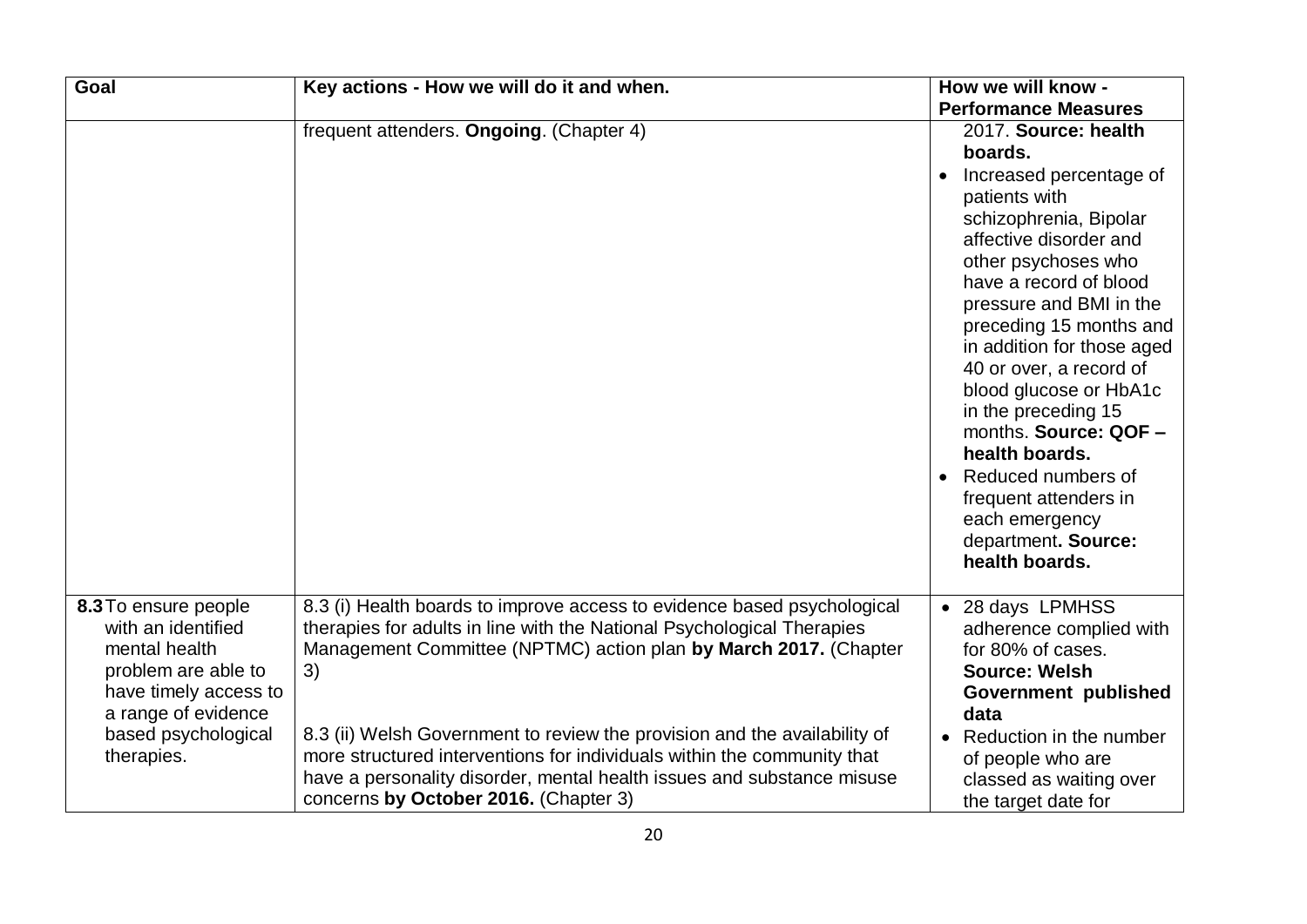| Goal                                                                                            | Key actions - How we will do it and when.                                                                                                                                                                                                                                                                                                                                                                                                                                                | How we will know -                                                                                                                                                                                                                                                                                                                                                                                                                                                                                      |
|-------------------------------------------------------------------------------------------------|------------------------------------------------------------------------------------------------------------------------------------------------------------------------------------------------------------------------------------------------------------------------------------------------------------------------------------------------------------------------------------------------------------------------------------------------------------------------------------------|---------------------------------------------------------------------------------------------------------------------------------------------------------------------------------------------------------------------------------------------------------------------------------------------------------------------------------------------------------------------------------------------------------------------------------------------------------------------------------------------------------|
|                                                                                                 |                                                                                                                                                                                                                                                                                                                                                                                                                                                                                          | <b>Performance Measures</b>                                                                                                                                                                                                                                                                                                                                                                                                                                                                             |
|                                                                                                 |                                                                                                                                                                                                                                                                                                                                                                                                                                                                                          | therapeutic intervention<br>from the LPMHSS<br>following a LPMHSS<br>assessment. Source:<br><b>Health board census</b><br>2016 and 2017.<br>Review of structured<br>interventions complete<br>and recommendations<br>made. Source: Welsh<br>Government.                                                                                                                                                                                                                                                 |
| 8.4 To ensure timely and<br>appropriate services for<br>people with first episode<br>psychosis. | 8.4 (i) Health boards to increase the provision of NICE compliant<br>psychological therapies and interventions for people with early or a first<br>episode psychosis (EIP) by October 2016. (Chapter 3)<br>8.4 (ii) Health boards to ensure local pathways are in place for those<br>suspected of psychosis and that these cases are treated as urgent and<br>seen within 48 hours for assessment and a process established for EIP<br>services to audit this by April 2017. (Chapter 3) | 100% of health boards<br>$\bullet$<br>have an EIP service in<br>place. Source: health<br>boards<br>100% of 14-25 year olds<br>$\bullet$<br>newly presenting and<br>suspected of a psychosis<br>are assessed and<br>supported by the EIP<br>team working with the<br>local team, and are<br>offered NICE compliant<br>interventions. Source:<br>health boards<br>All individuals identified<br>$\bullet$<br>to have commenced a<br>treatment management<br>plan within 14 days.<br>Source: health boards |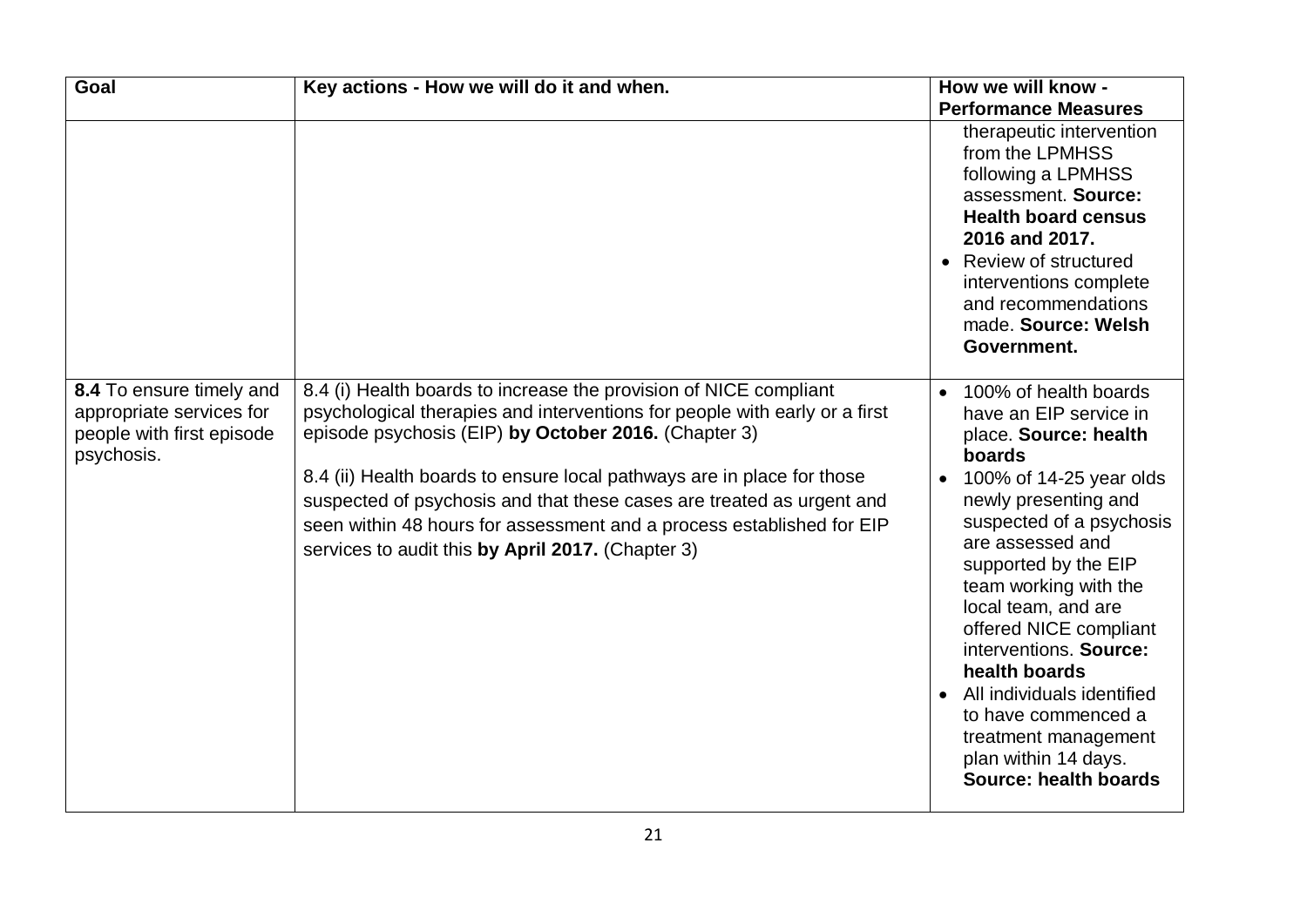| Goal                                                                                                          | Key actions - How we will do it and when.                                                                                                                                                                                                                                                                                                                                                                                                                                                                                                                                                                                                                                                                                                                                                                                                                                                              | How we will know -                                                                                                                                                                                                                                                                                                                                                                                                                                                                                                     |
|---------------------------------------------------------------------------------------------------------------|--------------------------------------------------------------------------------------------------------------------------------------------------------------------------------------------------------------------------------------------------------------------------------------------------------------------------------------------------------------------------------------------------------------------------------------------------------------------------------------------------------------------------------------------------------------------------------------------------------------------------------------------------------------------------------------------------------------------------------------------------------------------------------------------------------------------------------------------------------------------------------------------------------|------------------------------------------------------------------------------------------------------------------------------------------------------------------------------------------------------------------------------------------------------------------------------------------------------------------------------------------------------------------------------------------------------------------------------------------------------------------------------------------------------------------------|
|                                                                                                               |                                                                                                                                                                                                                                                                                                                                                                                                                                                                                                                                                                                                                                                                                                                                                                                                                                                                                                        | <b>Performance Measures</b>                                                                                                                                                                                                                                                                                                                                                                                                                                                                                            |
| 8.5 To ensure that public<br>services and third sector<br>work together to provide<br>an integrated approach. | 8.5 (i) Local authorities and health boards to jointly carry out an<br>assessment of care and support needs, including the support needs of<br>carers, in each local authority area by April 2017. (Chapter 4)<br>8.5 (ii) Local authorities to provide services to meet care and support<br>needs including for carers who themselves have eligible needs by April<br>2017. (Chapter 4)<br>8.5 (iii) Health Boards, to ensure that links are made with relevant advice<br>services and local and national networks, such as the information, advice<br>and assistance service under the Social Services and Well-being (Wales)<br>Act, and that clients, families and carers are aware of the support available<br>to them by April 2017. (Chapter 4)<br>8.5 (iv) Welsh Government (Health and Social Services) to explore the<br>development of Well-being Bond pilots by December 2017. (Chapter 4) | • Completion of Social<br>Services and Well-being<br>(Wales) Act population<br>assessment reports.<br><b>Source: Local authority</b><br>/ local partnership<br>board agencies.<br>Increased percentage of<br>people who rate the care<br>and support they have<br>received as excellent or<br>good. Source: National<br><b>Survey for Wales</b><br><b>(Social Services</b><br><b>Outcomes Framework)</b><br>Review of well-being<br>bonds complete and<br>recommendations made.<br><b>Source: Welsh</b><br>Government. |
| 8.6 To ensure that there<br>are robust links between<br>primary care and mental<br>health services.           | 8.6(i) Health boards to work collaboratively with their partners through the<br>primary care clusters to develop a needs analysis / understanding of local<br>requirements in order to inform more effective person centred care and to<br>set out how this need will be met as locally as possible in cluster, health<br>board and other formal plans including the health boards' Integrated<br>Medium Term Plans (IMTPs). This includes improving access to a wide<br>range of wellbeing services from December 2016.<br>8.6 (ii) Health boards to proactively identify in their IMTPs, opportunities for<br>non-medical roles to support work at the cluster level and to explicitly<br>consider the needs of vulnerable groups and people with mental health                                                                                                                                      | <b>IMTPs to demonstrate</b><br>$\bullet$<br>how primary care and<br>mental health provision<br>will provide integrated<br>care. Source: health<br>boards<br><b>Completion of Social</b><br>Services and Well-being<br>(Wales) Act population<br>assessment reports.<br><b>Source: local</b>                                                                                                                                                                                                                            |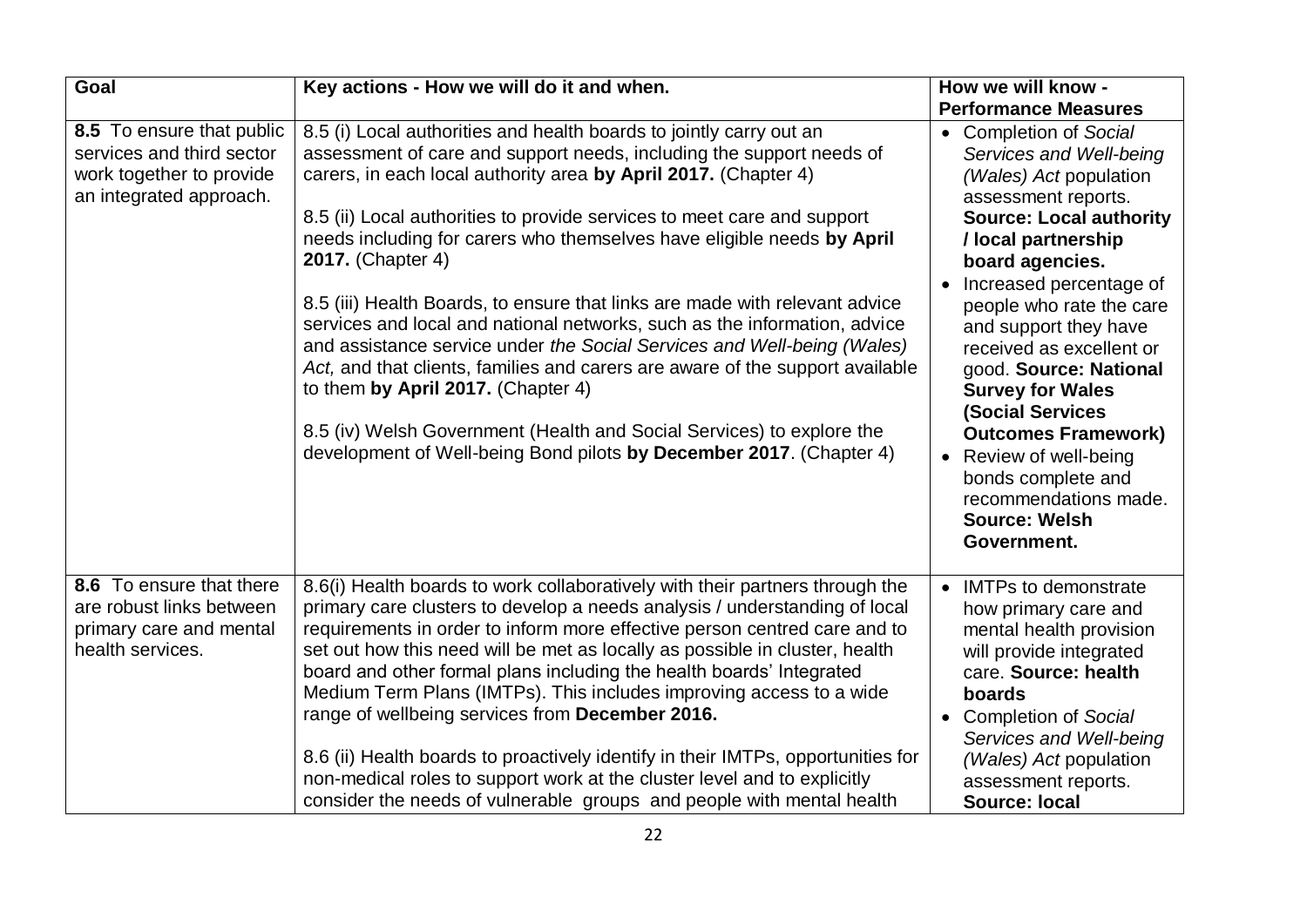| <b>Goal</b>                                                                                                                     | Key actions - How we will do it and when.                                                                                                                                                                                                                                                                                                                                                                                                                                                                                                                                                                                                                                                                                                                                                  | How we will know -                                                                                                                                                                                                                                                                                                                                                                                                         |
|---------------------------------------------------------------------------------------------------------------------------------|--------------------------------------------------------------------------------------------------------------------------------------------------------------------------------------------------------------------------------------------------------------------------------------------------------------------------------------------------------------------------------------------------------------------------------------------------------------------------------------------------------------------------------------------------------------------------------------------------------------------------------------------------------------------------------------------------------------------------------------------------------------------------------------------|----------------------------------------------------------------------------------------------------------------------------------------------------------------------------------------------------------------------------------------------------------------------------------------------------------------------------------------------------------------------------------------------------------------------------|
|                                                                                                                                 |                                                                                                                                                                                                                                                                                                                                                                                                                                                                                                                                                                                                                                                                                                                                                                                            | <b>Performance Measures</b>                                                                                                                                                                                                                                                                                                                                                                                                |
|                                                                                                                                 | problems in this context by April 2017. (Chapter 4)<br>8.6 (iii) Welsh Government (Health and Social Services) to work with<br>health boards and clusters to consider the best use of therapeutic<br>approaches in primary care and to identify workforce issues including the<br>development of new roles to facilitate more fitting use of resources and<br>better access to appropriate services by April 2017. (Chapter 4)<br>8.6 (iv) Welsh Government (Health and Social Services) to issue policy<br>implementation guidance on Crisis intervention Home treatment provision<br>by April 2018. (Chapter 3)                                                                                                                                                                          | authorities / local<br>partnership board<br>agencies<br>Interventions delivered<br>$\bullet$<br>by a wide variety of<br>professional roles as<br>demonstrated in the NHS<br>Benchmarking returns for<br>both adult mental health<br>services and CAMHS.<br>Source: health boards<br>Policy implementation<br>guidance issued on<br>Crisis intervention home<br>treatment provision.<br><b>Source: Welsh</b><br>Government. |
| 8.7. To ensure people of<br>all-ages experiencing<br>eating disorders are able<br>to access appropriate<br>and timely services. | 8.7 (i) Health boards to review progress in implementation the Eating<br>Disorders Framework using the standards in the original Framework,<br>reporting their findings through the CAMHS/ Eating Disorders Planning<br>Network as part of the Network's annual reporting arrangements (in the<br>2016-17 annual report in the first instance). (Chapter 3)<br>8.7 (ii) Welsh Government and health boards to consider the need to<br>review the Eating Disorders Framework following publication of NICE<br>Guidance on Recognition and Treatment of Eating Disorders by March<br>2018. (Chapter 3)<br>8.7 (iii) Health boards to deliver eating disorder treatment services as close<br>to home as possible, in either inpatient or community settings by<br>September 2016. (Chapter 3) | • Reduced number of out<br>of area placements for<br>adults with eating<br>disorders from the<br>2014/15 baseline.<br>Source: health boards<br>Increase in the number of<br>$\bullet$<br>young people able to be<br>cared for in Wales either<br>in the community or in<br>the two CAMHS<br>specialist inpatient units<br>above the 2014/15<br>baseline. Source: health                                                    |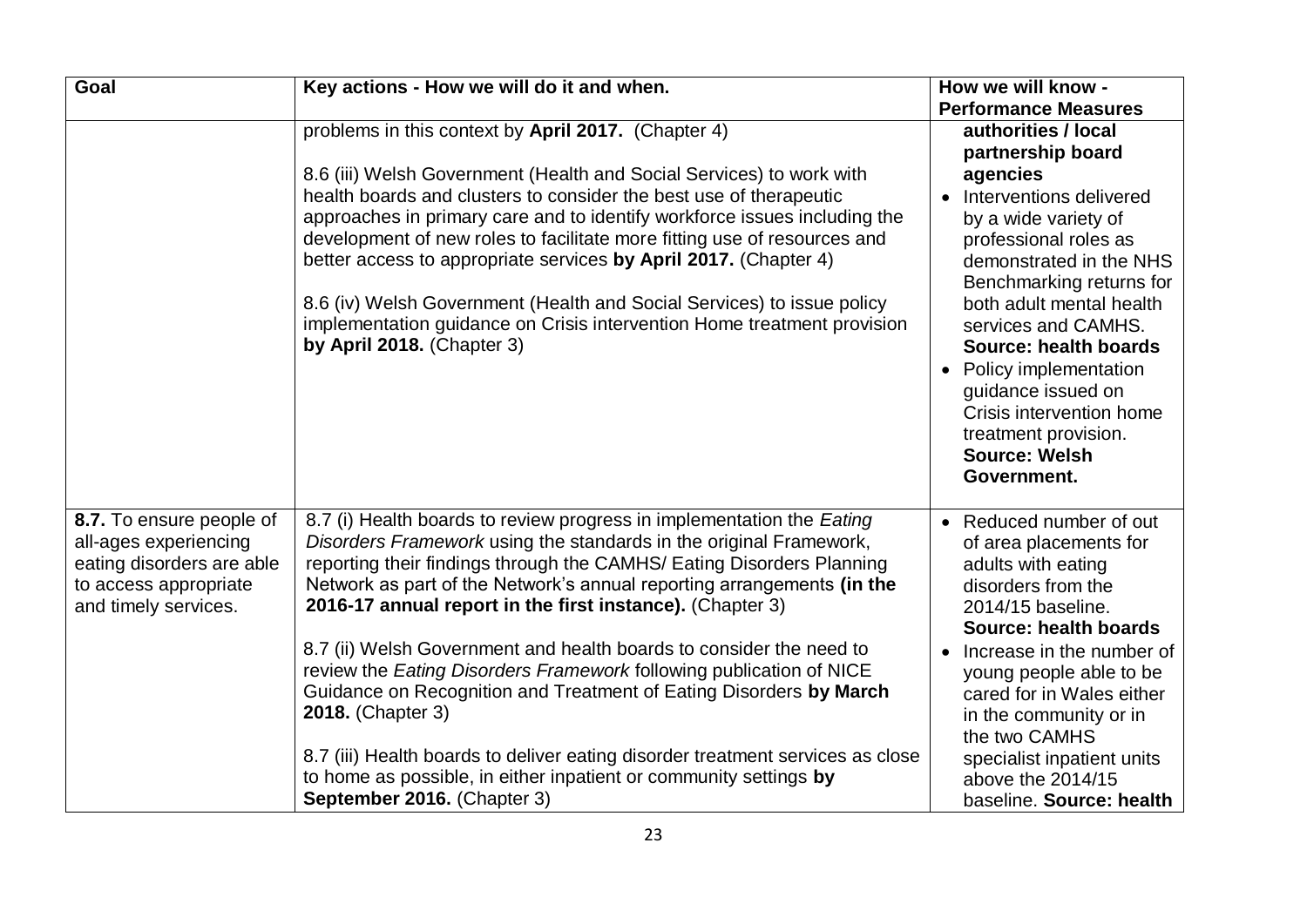| Goal                                                                                                                                                                                                                       | Key actions - How we will do it and when.                                                                                                                                                                                                                                                                                                                                                                                                                                                                                                                                                                                                                                                                                       | How we will know -                                                                                                                                                                                                                                                                                                                                      |
|----------------------------------------------------------------------------------------------------------------------------------------------------------------------------------------------------------------------------|---------------------------------------------------------------------------------------------------------------------------------------------------------------------------------------------------------------------------------------------------------------------------------------------------------------------------------------------------------------------------------------------------------------------------------------------------------------------------------------------------------------------------------------------------------------------------------------------------------------------------------------------------------------------------------------------------------------------------------|---------------------------------------------------------------------------------------------------------------------------------------------------------------------------------------------------------------------------------------------------------------------------------------------------------------------------------------------------------|
|                                                                                                                                                                                                                            |                                                                                                                                                                                                                                                                                                                                                                                                                                                                                                                                                                                                                                                                                                                                 | <b>Performance Measures</b>                                                                                                                                                                                                                                                                                                                             |
|                                                                                                                                                                                                                            | 8.7 (iv) Health boards, through the CAMHS and Eating Disorder Planning<br>Network, to develop and agree uniform outcome measures across Wales.<br>To include an annual audit of the admissions to general hospital medical<br>wards for re-feeding. The first such data should cover the period 2016-17<br>and be available by September 2017. (Chapter 3)                                                                                                                                                                                                                                                                                                                                                                      | boards<br>• Review of eating disorder<br>framework<br>implementation<br>undertaken and findings<br>reported. Source: health<br>boards                                                                                                                                                                                                                   |
| 8.8 To ensure mental<br>health services for<br>Veterans in Wales who<br>are experiencing mental<br>health problems are<br>sustainable and able to<br>meet that populations<br>needs in a timely and<br>appropriate manner. | 8.8 (i) Health boards to continue to support Veterans NHS Wales to deliver<br>timely and appropriate services for Post Traumatic Stress Disorder<br>(PTSD) for veterans. Ongoing. (Chapter 3)<br>8.8 (ii) Health boards, the third sector and Welsh Government continue to<br>work together to promote and raise awareness of the mental health needs<br>of veterans to health professionals and the wider population. Ongoing.<br>(Chapter 1)                                                                                                                                                                                                                                                                                  | Management data on<br>$\bullet$<br>Veteran referrals,<br>improving waiting times<br>and outcomes<br>incrementally and<br>become compliant with<br><b>LPMHSS targets.</b><br><b>Source: Health boards</b><br>and Veterans NHS<br>Wales.                                                                                                                  |
| 8.9 To ensure timely and<br>appropriate Mental<br>Health services for<br>people with mental health<br>problems who are in<br>contact with the criminal<br>justice system.                                                  | 8.9 (i) Health board mental health prison in-reach services to deliver<br>services for prisoners across Wales, as defined within policy<br>implementation guidance issued in June 2014, to enhance support and<br>treatment for those with mental health needs by March 2017. (Chapter 3)<br>8.9 (ii) National Offender Management Service (NOMS), Welsh<br>Government, health boards, sentencers and potential service providers to<br>work collaboratively to improve both diversion from criminal justice<br>services when appropriate and access to services that can support Mental<br>Health Treatment Requirements as part of a community order for offenders<br>with a mental health problem by March 2018. (Chapter 4) | 100% First Night<br>$\bullet$<br>reception health<br>screening for all<br>prisoners with emphasis<br>on self-harm, suicide<br>prevention and<br>substance misuse<br>treatment requirement.<br><b>Source: Local audit of</b><br>prisons via Welsh<br><b>Government</b><br>Royal College of<br>$\bullet$<br>Psychiatrists' mental<br>health standards for |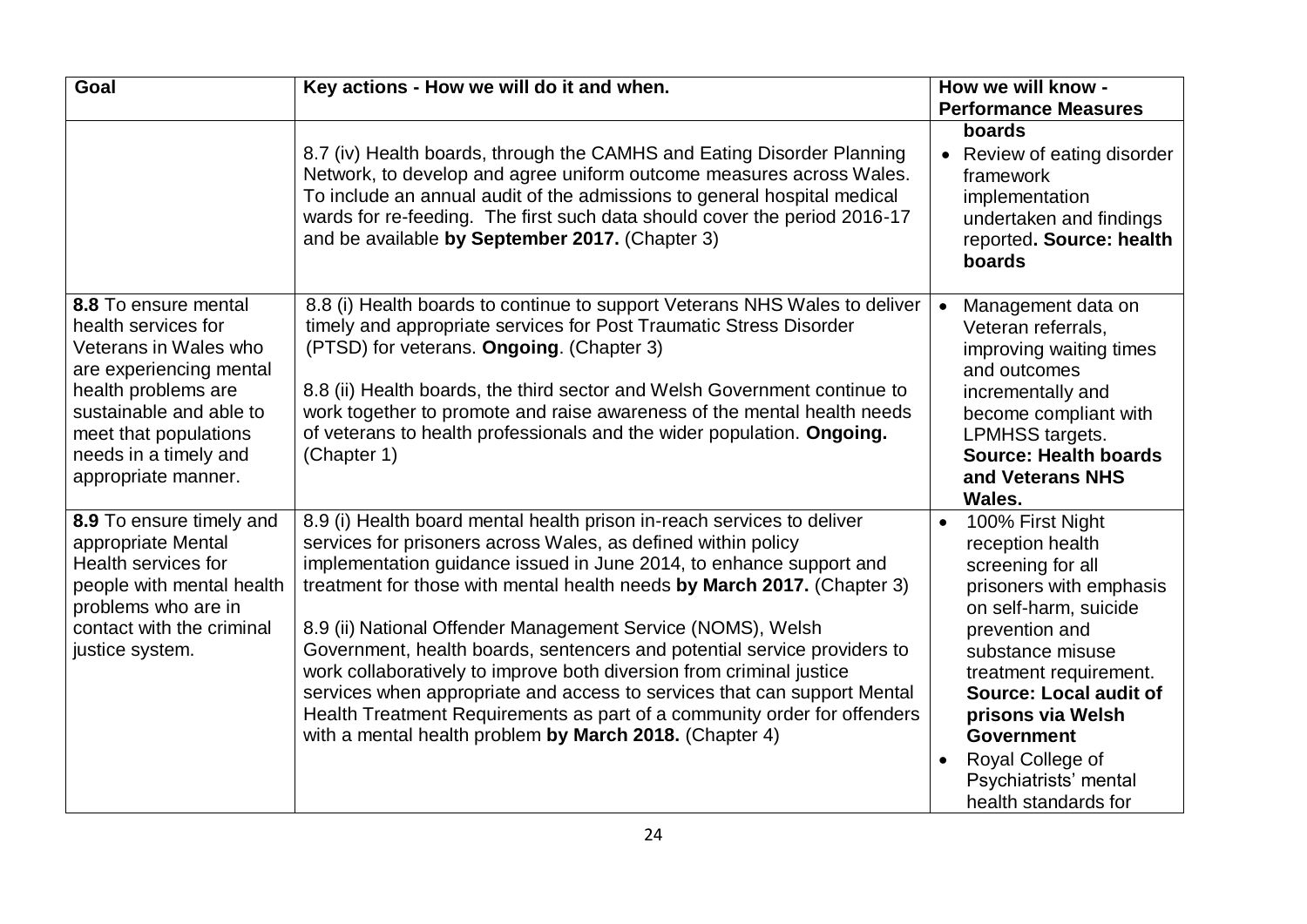| Goal                                                                                                              | Key actions - How we will do it and when.                                                                                                                                                                                                                                                                                                                                                                                                                                                                                                                                                                                                                                                                                                                                                                                                                           | How we will know -                                                                                                                                                                                                                                                                                                                                                   |
|-------------------------------------------------------------------------------------------------------------------|---------------------------------------------------------------------------------------------------------------------------------------------------------------------------------------------------------------------------------------------------------------------------------------------------------------------------------------------------------------------------------------------------------------------------------------------------------------------------------------------------------------------------------------------------------------------------------------------------------------------------------------------------------------------------------------------------------------------------------------------------------------------------------------------------------------------------------------------------------------------|----------------------------------------------------------------------------------------------------------------------------------------------------------------------------------------------------------------------------------------------------------------------------------------------------------------------------------------------------------------------|
|                                                                                                                   |                                                                                                                                                                                                                                                                                                                                                                                                                                                                                                                                                                                                                                                                                                                                                                                                                                                                     | <b>Performance Measures</b>                                                                                                                                                                                                                                                                                                                                          |
|                                                                                                                   |                                                                                                                                                                                                                                                                                                                                                                                                                                                                                                                                                                                                                                                                                                                                                                                                                                                                     | prisons in place and<br>accreditation in progress<br>in each of the 4 Welsh<br>prisons by 2018.<br><b>Source: Local audit of</b><br>prisons via Welsh<br><b>Government</b><br>Reduced use of section<br>$\bullet$<br>135/136 from 2014<br>baseline by March 2018.<br><b>Source: Police / local</b><br>health boards                                                  |
| 8.10 To ensure timely<br>and appropriate services<br>for people who require a<br>secure mental health<br>setting. | 8.10 (i) Welsh Government (Health and Social Services) to set up a<br>national working group, including Welsh Health Specialised Services<br>Committee (WHSSC) to review and refresh the current secure services<br>action plan by March 2018. (Chapter 3)                                                                                                                                                                                                                                                                                                                                                                                                                                                                                                                                                                                                          | Performance measures to<br>be developed from 2017/18<br>onwards                                                                                                                                                                                                                                                                                                      |
| 8.11 To ensure co-<br>occurring mental health<br>and substance misuse<br>problems are managed<br>effectively.     | 8.11 (i) Substance Misuse Area Planning Boards (SMAPBs) and Local<br>Partnership Boards (LPBs) to ensure joint action plans are submitted to<br>Welsh Government which clearly outline how they will effectively deliver<br>the Mental Health & Substance Misuse Co-occurring Substance Misuse<br>Treatment Framework and have in place clear protocols and integrated<br>pathways between mental health and substance misuse services. The<br>delivery of this framework will then be included in SMAPB and LPB annual<br>reports/performance reporting mechanisms. [October 2016 for submission<br>of plans and then reviewed annually as part of monitoring process].<br>(Chapter 3)<br>8.11 (ii) SMAPBs and LPBs to improve joint audits to <b>biannually</b> review:<br>• effective clinical leadership<br>• resolution of professional differences of opinion | 100% of relevant staff<br>$\bullet$<br>able to demonstrate<br>formal training in relevant<br>areas by 31 March 2018.<br><b>Source: local</b><br>partnership boards /<br>substance misuse area<br>planning boards<br>Jointly agreed local care<br>pathways and protocols<br>in place during 2016 (and<br>published on their<br>website) by health<br>boards and local |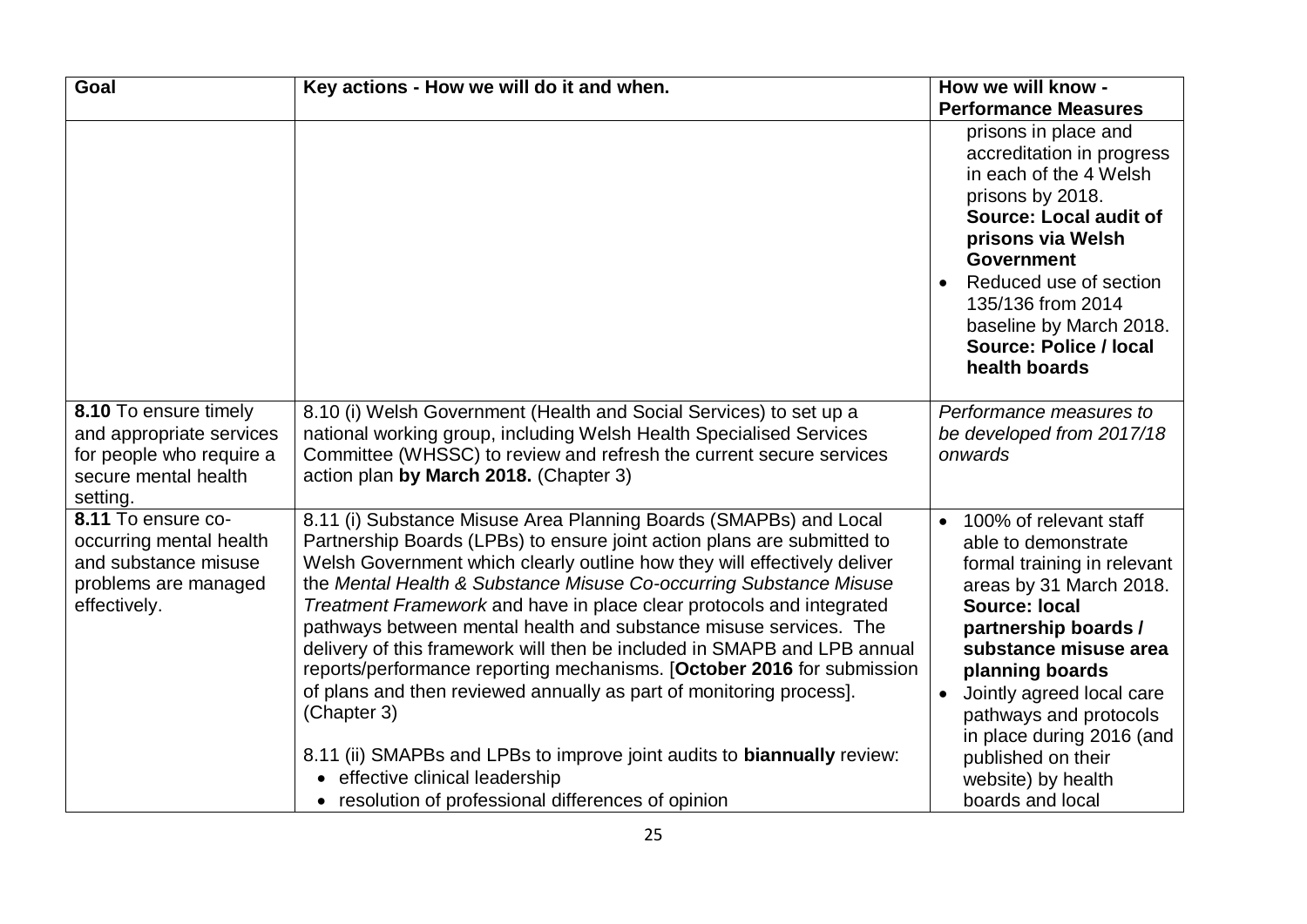| Goal                                                                                                                | Key actions - How we will do it and when.                                                                                                                                                                                                                                                                                                                                                                 | How we will know -                                                                                                                              |
|---------------------------------------------------------------------------------------------------------------------|-----------------------------------------------------------------------------------------------------------------------------------------------------------------------------------------------------------------------------------------------------------------------------------------------------------------------------------------------------------------------------------------------------------|-------------------------------------------------------------------------------------------------------------------------------------------------|
|                                                                                                                     |                                                                                                                                                                                                                                                                                                                                                                                                           | <b>Performance Measures</b>                                                                                                                     |
|                                                                                                                     | • delivery of competency based training<br>• service user involvement in the design and evaluation of local<br>services. (Chapter 3)                                                                                                                                                                                                                                                                      | authorities by October<br>2016. Source local<br>partnership boards /<br>substance misuse area                                                   |
|                                                                                                                     | 8.11 (iii) Health boards through the all Wales mental health senior nurses'<br>group to scope issues relevant to the application of the Mental Health &<br>Substance Misuse Co-occurring Substance Misuse Treatment framework<br>and then to work with Welsh Government and the Workforce and<br>Education Development services (WEDs) to develop an implementation<br>plan by December 2016. (Chapter 3) | planning boards                                                                                                                                 |
| to positive life chances                                                                                            | Priority area 9: People of all ages experience sustained improvement to their mental health and well-being through access                                                                                                                                                                                                                                                                                 |                                                                                                                                                 |
| 9.1 To enable people<br>with mental health<br>problems to have fair<br>access to housing and<br>related support and | 9.1 (i) Welsh Government (Housing) to act on the outcome of research on<br>tackling homelessness (including people with mental health problems) by<br>examining the impact of the Housing (Wales) Act 2014 by July 2018.<br>(Chapter 4)                                                                                                                                                                   | Number / percentage of<br>$\bullet$<br>care and treatment plans<br>where housing needs are<br>addressed. Source:<br>health boards               |
| promote access to<br>mental health services<br>amongst people who are<br>homeless or vulnerably<br>housed.          | 9.1 (ii) Welsh Government (Housing) to promote access to mental health<br>services amongst people who are homeless or vulnerably housed (-<br><b>Ongoing.</b> (Chapter 4)<br>9.1 (iii) Welsh Government (Housing) to monitor that the standards for                                                                                                                                                       | Mental health services to<br>$\bullet$<br>provide a named contact<br>to each homeless team<br>for advice and guidance.<br>Source: health boards |
|                                                                                                                     | improving health and well-being of homelessness and specific vulnerable<br>groups (published in April 2013) are in place and implemented by health<br>boards with action plans that cater for cross cutting mental health /<br>vulnerable group needs. (Ongoing - to be reported bi-annually.<br>(Chapter 4)                                                                                              | Compliance to health and<br>$\bullet$<br>homelessness standards.<br><b>Source: health boards</b><br><b>NHS Outcomes</b><br>Framework.           |
| 9.2. To support people<br>with mental health<br>problems to sustain work                                            | Welsh Government (Health and Social Services) to deliver the European<br>Social Fund (ESF) supported programme Together for a Healthy Working<br>Wales. This includes the In-Work Service and the Out of Work Service.                                                                                                                                                                                    | Number of people with<br>$\bullet$<br>mental health problems<br>taking up employment,                                                           |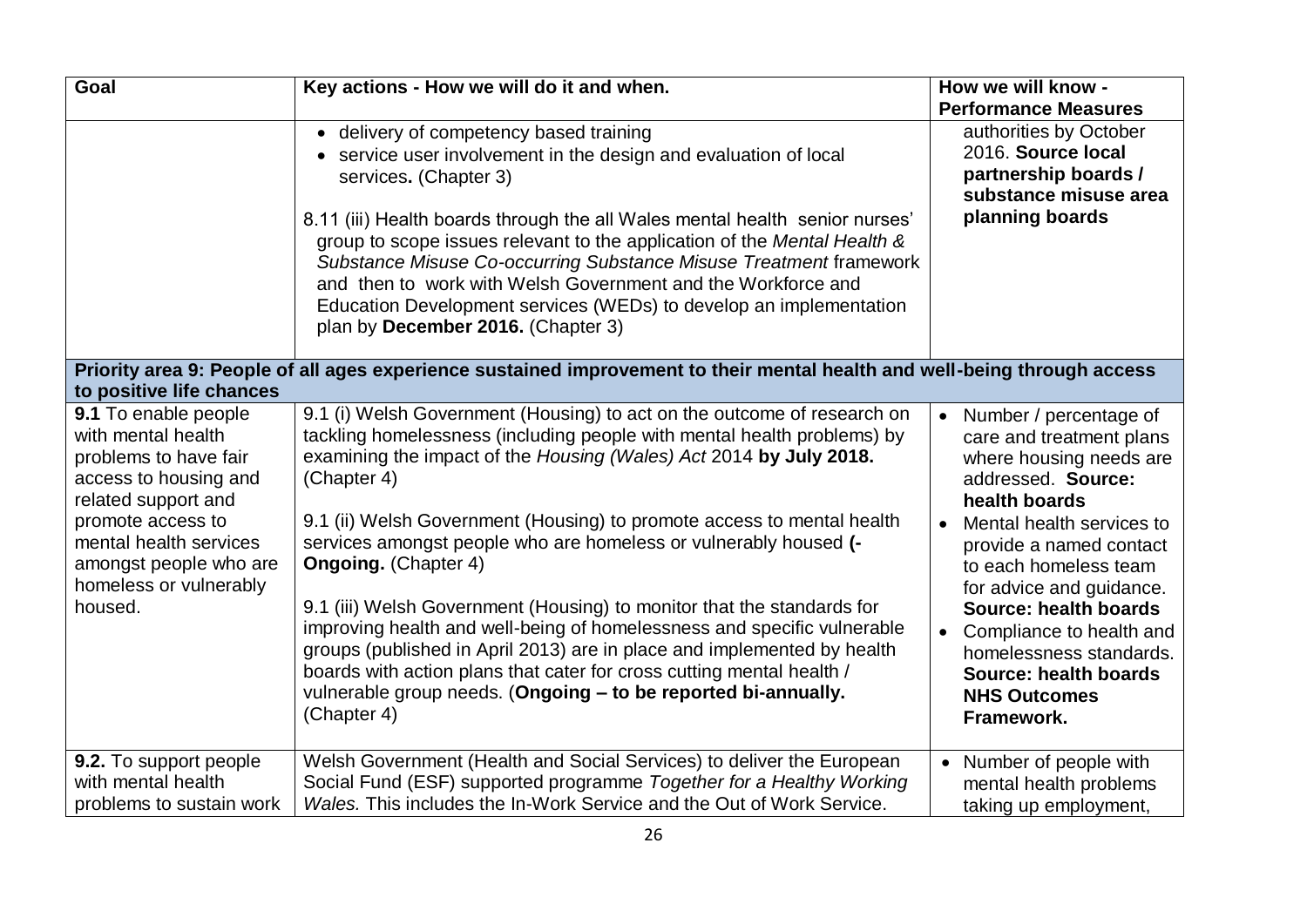| Goal                                                                                           | Key actions - How we will do it and when.                                                                                                                                                                                                                                                 | How we will know -                                                                                                                                                                                                  |
|------------------------------------------------------------------------------------------------|-------------------------------------------------------------------------------------------------------------------------------------------------------------------------------------------------------------------------------------------------------------------------------------------|---------------------------------------------------------------------------------------------------------------------------------------------------------------------------------------------------------------------|
|                                                                                                |                                                                                                                                                                                                                                                                                           | <b>Performance Measures</b>                                                                                                                                                                                         |
| and to improve access to<br>employment and training<br>opportunities for those<br>out of work. | 9.2 (i) The Out of Work service to increase employment and training<br>opportunities for those with mental health problems by March 2019.<br>(Chapter 1)<br>9.2 (ii) The In-Work Service to support people with mental health problems<br>to retain employment by March 2019. (Chapter 1) | education, volunteering,<br>or improving their labour<br>market position in other<br>quantifiable ways such<br>as taking up job search.<br><b>Source: In-Work</b><br><b>Support / Out of Work</b><br><b>Service</b> |
|                                                                                                | 9.2 (iii) Welsh Government to continue to work with partners, including the<br>third sector, to help employers support employees with mental health<br>problems by March 2019. (Chapter 1)                                                                                                | Number of people<br>accessing peer<br>mentoring scheme.<br><b>Source: Out of Work</b><br>service                                                                                                                    |
|                                                                                                |                                                                                                                                                                                                                                                                                           | Number of people with<br>$\bullet$<br>mental health problems<br>accessing or improving<br>access to support<br>networks. Source: In-<br><b>Work Support / Out of</b><br><b>Work Service</b>                         |
|                                                                                                |                                                                                                                                                                                                                                                                                           | Number of people with<br>mental health issues<br>supported by the In-Work<br>Support / Out of Work<br>Service. Source: In-<br><b>Work Support / Out of</b><br><b>Work Service</b>                                   |
|                                                                                                |                                                                                                                                                                                                                                                                                           | Number of employers<br>(and healthcare<br>professionals) who are<br>engaged to help develop<br>and improve the                                                                                                      |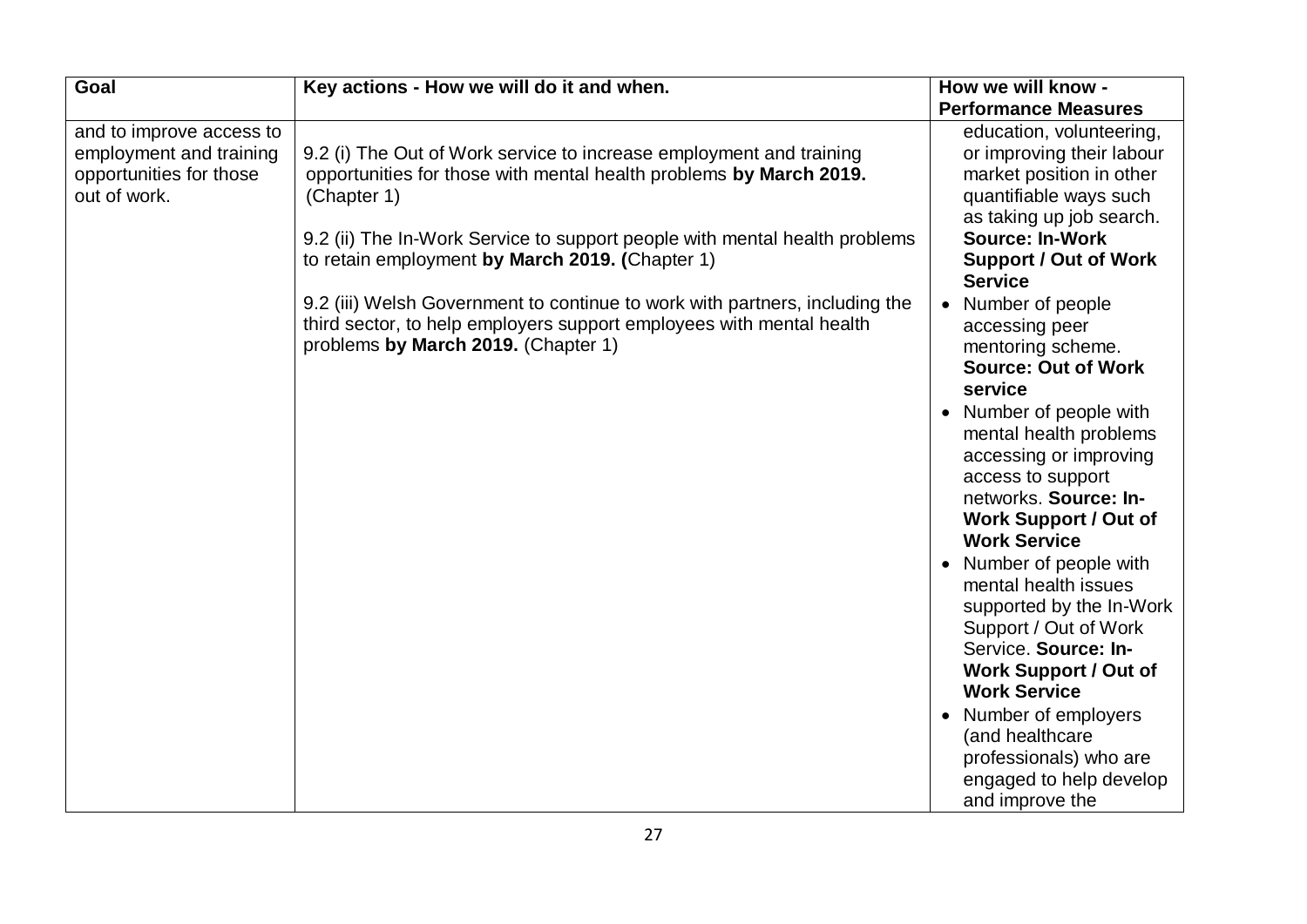| Goal                                                                                                                 | Key actions - How we will do it and when.                                                                                                                                                                                                                                                                                                                                                                                                                         | How we will know -                                                                                                                                                                                                                                                                                                                                                                   |
|----------------------------------------------------------------------------------------------------------------------|-------------------------------------------------------------------------------------------------------------------------------------------------------------------------------------------------------------------------------------------------------------------------------------------------------------------------------------------------------------------------------------------------------------------------------------------------------------------|--------------------------------------------------------------------------------------------------------------------------------------------------------------------------------------------------------------------------------------------------------------------------------------------------------------------------------------------------------------------------------------|
|                                                                                                                      |                                                                                                                                                                                                                                                                                                                                                                                                                                                                   | <b>Performance Measures</b>                                                                                                                                                                                                                                                                                                                                                          |
|                                                                                                                      |                                                                                                                                                                                                                                                                                                                                                                                                                                                                   | understanding of mental<br>health. Source: In-Work<br><b>Support / Out of Work</b><br><b>Service</b><br>• Number of care and<br>treatment plans where<br>employment needs are<br>addressed. Source:<br>health boards                                                                                                                                                                 |
| 9.3 To ensure people<br>with mental health<br>problems have access to<br>advice and support on<br>financial matters. | 9.3 (i) Health boards and third sector providers to ensure that care and<br>treatment planning takes into account consideration of financial matters<br>and ensures appropriate referral(s) to support are made by March 2017.<br>(Chapter 4)<br>9.3 (ii) Welsh Government (Communities) to ensure that the needs of<br>those with mental health problems are reflected in the Financial Inclusion<br>Delivery Plan to be developed by December 2016. (Chapter 4) | • Proportion of care and<br>treatment plans where<br>financial needs are<br>identified and access /<br>signpost to appropriate<br>advice is supported.<br>Source: health boards<br>Decreased gap in mental<br>well-being between the<br>most and least deprived<br>among adults. Source:<br><b>National Survey for</b><br><b>Wales (Public Health</b><br><b>Outcomes Framework).</b> |
| 9.4 To increase the<br>availability of recovery<br>oriented mental health<br>services.                               | 9.4 (i) Public Health Wales NHS Trust (1000 Lives + service) to establish<br>recovery mechanisms training, incorporating service users and carers, to<br>support shared understanding of the principles of recovery or peer support<br>and to improve the development of recovery focused services and<br>outcomes within Care and Treatment plans by March 2017. (Chapter 3)                                                                                     | 90% of service users<br>$\bullet$<br>have a care and<br>treatment plan in place<br>as per tier 1 target for<br>mental health measure.<br>Source: health boards.<br>Audit of care and<br>$\bullet$                                                                                                                                                                                    |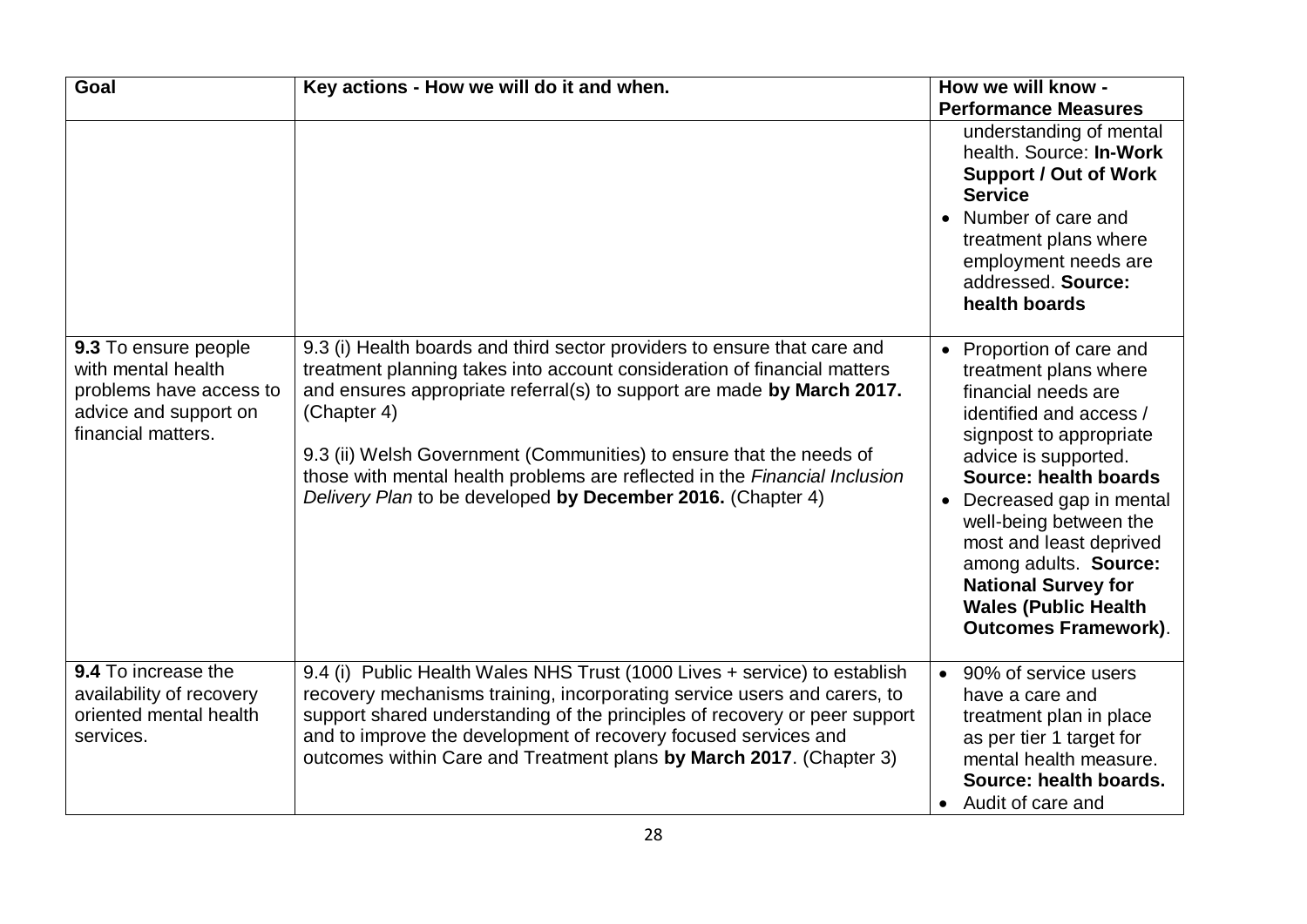| <b>Goal</b>                                                                                                                                                                                                                                             | Key actions - How we will do it and when.                                                                                                                                                                                                          | How we will know -                                                                                                                                                                                                                                                                                                 |
|---------------------------------------------------------------------------------------------------------------------------------------------------------------------------------------------------------------------------------------------------------|----------------------------------------------------------------------------------------------------------------------------------------------------------------------------------------------------------------------------------------------------|--------------------------------------------------------------------------------------------------------------------------------------------------------------------------------------------------------------------------------------------------------------------------------------------------------------------|
|                                                                                                                                                                                                                                                         |                                                                                                                                                                                                                                                    | <b>Performance Measures</b>                                                                                                                                                                                                                                                                                        |
|                                                                                                                                                                                                                                                         |                                                                                                                                                                                                                                                    | treatment plans to enable<br>the identification of<br>recovery focused<br>objectives in March 2018<br>and 2019. Source:<br>health boards.<br>Service user satisfaction<br>$\bullet$<br>surveys from LPMHSS /<br>care and treatment<br>planning surveys from<br>secondary services.<br><b>Source: health boards</b> |
| 9.5 To enable mental<br>health professionals to<br>have a greater<br>understanding of the<br>experience of domestic<br>abuse and sexual<br>violence across all<br>groups and sectors of<br>society, including those<br>of protected<br>characteristics. | 9.5 (i) Health boards to implement the Violence Against Women and<br>Domestic Abuse National Training Framework; to ensure consistent<br>training is delivered to improve the understanding of the general workforce<br>by April 2018. (Chapter 3) | • Performance metrics will<br>be published as part of<br>the delivery plan<br>supporting the 'National<br><b>Strategy on Violence</b><br>against Women,<br>Domestic Abuse and<br>Sexual Violence' by<br>March 2017                                                                                                 |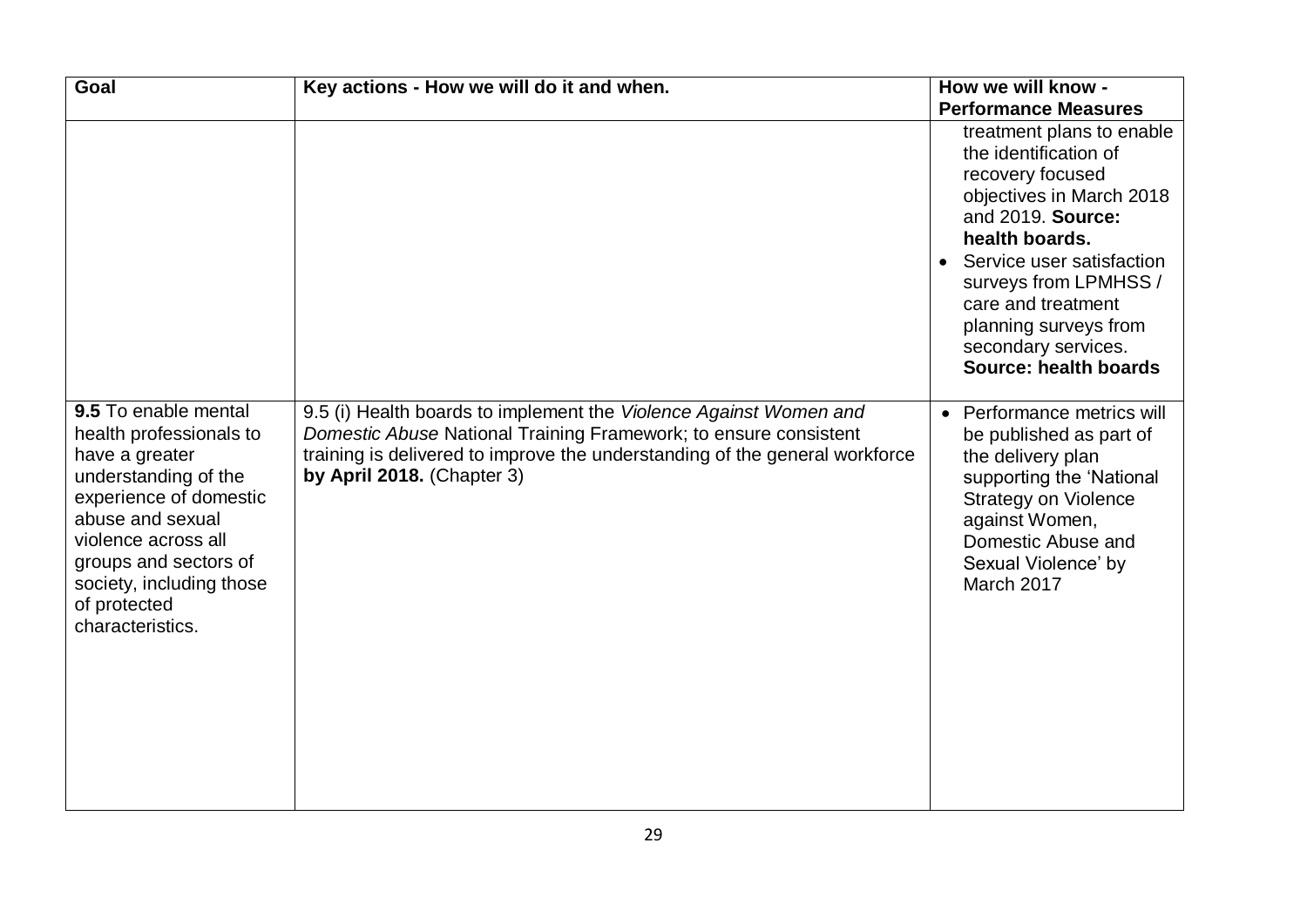| Goal                                                                                                           | Key actions - How we will do it and when.                                                                                                                                                                                                                                                                               | How we will know -                                                                                                           |
|----------------------------------------------------------------------------------------------------------------|-------------------------------------------------------------------------------------------------------------------------------------------------------------------------------------------------------------------------------------------------------------------------------------------------------------------------|------------------------------------------------------------------------------------------------------------------------------|
|                                                                                                                |                                                                                                                                                                                                                                                                                                                         | <b>Performance Measures</b>                                                                                                  |
|                                                                                                                | Priority area 10 - Wales is a 'Dementia Friendly Nation' ** Please note the specific actions within this area are subject to                                                                                                                                                                                            |                                                                                                                              |
|                                                                                                                | change with the planned publication of a dementia strategic action plan by December 2016                                                                                                                                                                                                                                |                                                                                                                              |
| 10.1 To improve the<br>quality of life and care for<br>people with, or at risk of,<br>dementia and their care- | 10.1 (i) Welsh Government (Health and Social Services) to produce a<br>dementia strategic plan by December 2016 to cover the period 2017-19.<br>10.1 (ii) Welsh Government, with partners including Public Health Wales                                                                                                 | Increase in number of<br>$\bullet$<br>dementia<br>friends/communities in<br>Wales. Source:                                   |
| givers, through the<br>implementation of our                                                                   | NHS Trust, to ensure people in Wales are aware of the steps they can take<br>to reduce their risk of dementia by March 2017 and review progress                                                                                                                                                                         | <b>Alzheimer's Society</b><br>Cymru                                                                                          |
| Wales: a Dementia-<br>Friendly Nation initiative.                                                              | annually. (Chapter 1)                                                                                                                                                                                                                                                                                                   | • 75% of staff will have<br>undertaken the<br>appropriate training as                                                        |
|                                                                                                                | 10.1 (iii) Health boards, local authorities and third sector to increase the<br>number of people in Wales who are able to spot signs of dementia,<br>understand where to access additional support and create more dementia<br>supportive communities by September 2016 and review progress six<br>monthly. (Chapter 1) | specified for the role in<br>'Good work - Dementia<br>Learning and<br>Development<br>Framework'. Source:<br>health boards    |
|                                                                                                                | 10.1 (iv) Health boards to provide primary care support worker at a cluster<br>level, who will deliver face-to-face support, information and advice on<br>accessing the right care and services for people newly diagnosed with<br>dementia by September 2016. (Chapter 2)                                              | Number of people on GP<br><b>Dementia Registers</b><br>(50% target for dementia<br>diagnosis by 2016,<br>increasing annually |
|                                                                                                                | 10.1 (v) Health boards to ensure effective liaison services are in place to<br>meet the needs for people with cognitive impairment/ dementia or mental<br>health problems in the DGH setting are met by March 2017. (Chapter 3)                                                                                         | thereafter). Source:<br>health boards<br>A minimum of 1 dementia                                                             |
|                                                                                                                | 10.1 (vi) Welsh Government (Health and Social Services) to roll out "Good<br>Work a training and development framework for dementia care in Wales"<br>across all health boards and local authorities development by September<br>2016. (Chapter 5)                                                                      | support worker per 2 GP<br>clusters in place across<br>Wales. Source: health<br>boards                                       |
|                                                                                                                | 10.1 (vii) Health boards, through the older persons community of practice                                                                                                                                                                                                                                               | • All of those identified with<br>dementia by memory<br>clinics, are referred to a                                           |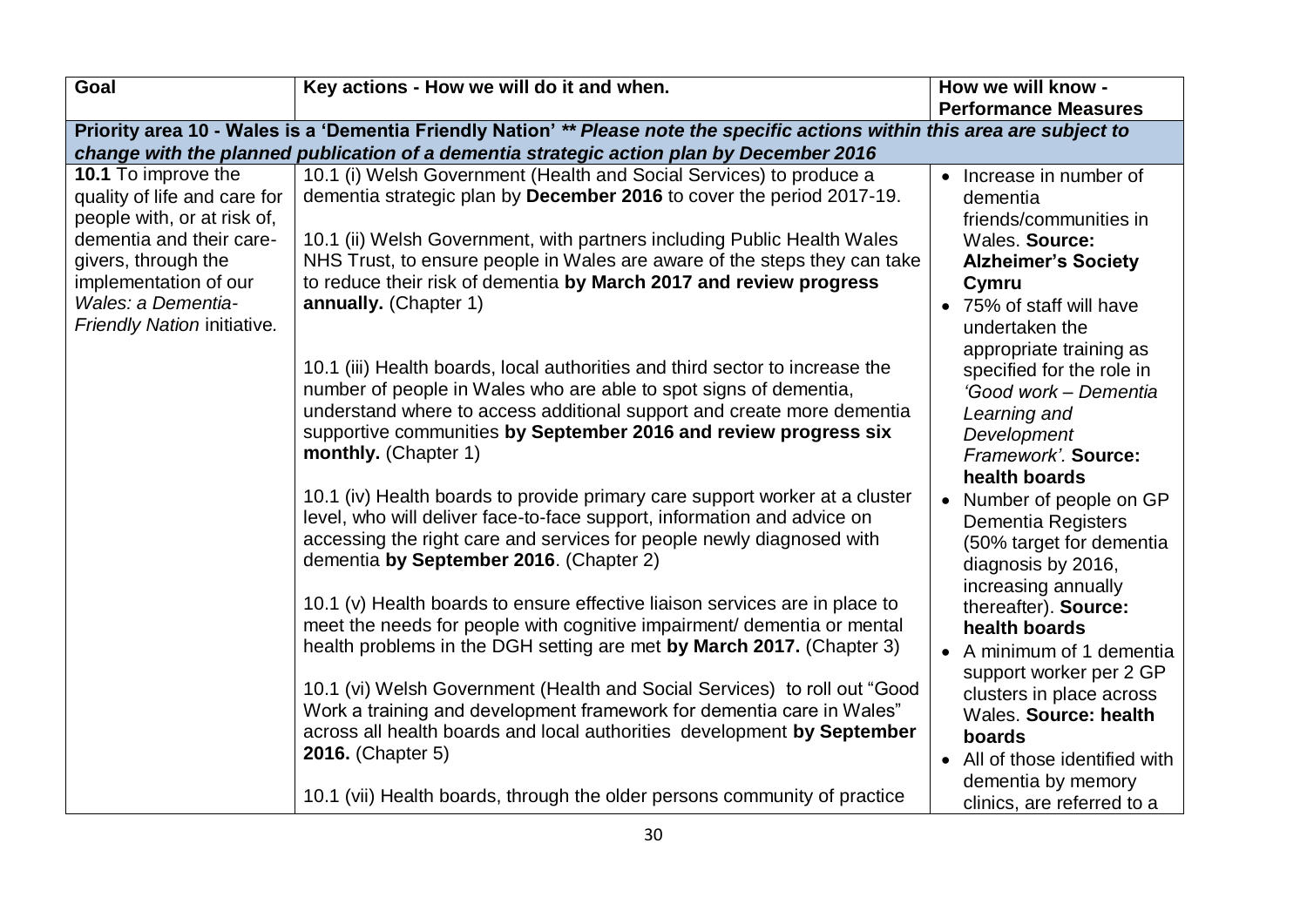| Goal                                                                                                                                  | Key actions - How we will do it and when.                                                                                                                                                                                                                                                                                                                                                                                                                                                                                                                                                                                                                                                                                                                                                                                                                                                                                                                                                                                                                                                                                                                                                                    | How we will know -                                                                                                                                                                                                                                                                                                                                                                                                        |
|---------------------------------------------------------------------------------------------------------------------------------------|--------------------------------------------------------------------------------------------------------------------------------------------------------------------------------------------------------------------------------------------------------------------------------------------------------------------------------------------------------------------------------------------------------------------------------------------------------------------------------------------------------------------------------------------------------------------------------------------------------------------------------------------------------------------------------------------------------------------------------------------------------------------------------------------------------------------------------------------------------------------------------------------------------------------------------------------------------------------------------------------------------------------------------------------------------------------------------------------------------------------------------------------------------------------------------------------------------------|---------------------------------------------------------------------------------------------------------------------------------------------------------------------------------------------------------------------------------------------------------------------------------------------------------------------------------------------------------------------------------------------------------------------------|
|                                                                                                                                       |                                                                                                                                                                                                                                                                                                                                                                                                                                                                                                                                                                                                                                                                                                                                                                                                                                                                                                                                                                                                                                                                                                                                                                                                              | <b>Performance Measures</b>                                                                                                                                                                                                                                                                                                                                                                                               |
|                                                                                                                                       | to continue to focus on service improvement using the outcomes of the<br>older persons' mental health spot-checks as part of their two year<br>implementation plan by March 2017. (Chapter 3)                                                                                                                                                                                                                                                                                                                                                                                                                                                                                                                                                                                                                                                                                                                                                                                                                                                                                                                                                                                                                | dementia support worker<br>post diagnosis. Source:<br>health boards<br>All DGHs have<br>$\bullet$<br>psychiatric liaison service<br>in place. Source: health<br>boards<br>Data sources will be<br>confirmed within dementia<br>strategic action plan (when<br>published)                                                                                                                                                  |
|                                                                                                                                       | Priority Area 11: The implementation of the strategy continues to be supported                                                                                                                                                                                                                                                                                                                                                                                                                                                                                                                                                                                                                                                                                                                                                                                                                                                                                                                                                                                                                                                                                                                               |                                                                                                                                                                                                                                                                                                                                                                                                                           |
| 11.1 To ensure that the<br>appropriate infrastructure<br>is in place to deliver the<br>requirements of Together<br>for Mental Health. | 11.1 (i) Regional Partnership Boards, as established under Part 9 of the<br>Social Services and Wellbeing Act, to work with the existing LPBS s to<br>review local structures to consider what additional or alternative<br>arrangements may be required to integrate services to improve outcomes<br>for individuals and/or make more effective use of resources by December<br>2016. (Chapter 5)<br>11.1 (ii) Health boards to review the arrangements of their LPBs to ensure<br>that they have the infrastructure in place to deliver on their commitments<br>within the new delivery plan and to deliver the requirements of T4CYP,<br>including to undertake a review of membership and terms of reference by<br>December 2016. (Chapter 5)<br>11.1 (iii) Welsh Government (Mental Health and Vulnerable Groups) and<br>Health boards to ensure that the National and Local Partnership Boards<br>meet the minimum requirement of having 2 service users and 2 carers as<br>core members on these boards, as representatives of the National Service<br>User and Carer Forum, and to ensure that these members are provided<br>with the appropriate support to undertake these roles by September 2016 | • Terms of reference of<br>local partnership boards<br>audited to evidence how<br>they link in with Regional<br>Partnership Boards and<br>support T4CYP<br>programme. Source:<br>local partnership<br>boards.<br>• Terms of reference of<br>local and national<br>partnership boards to<br>evidence carer and<br>service user membership<br>required. Source: local<br>partnership boards<br>audit / Welsh<br>Government. |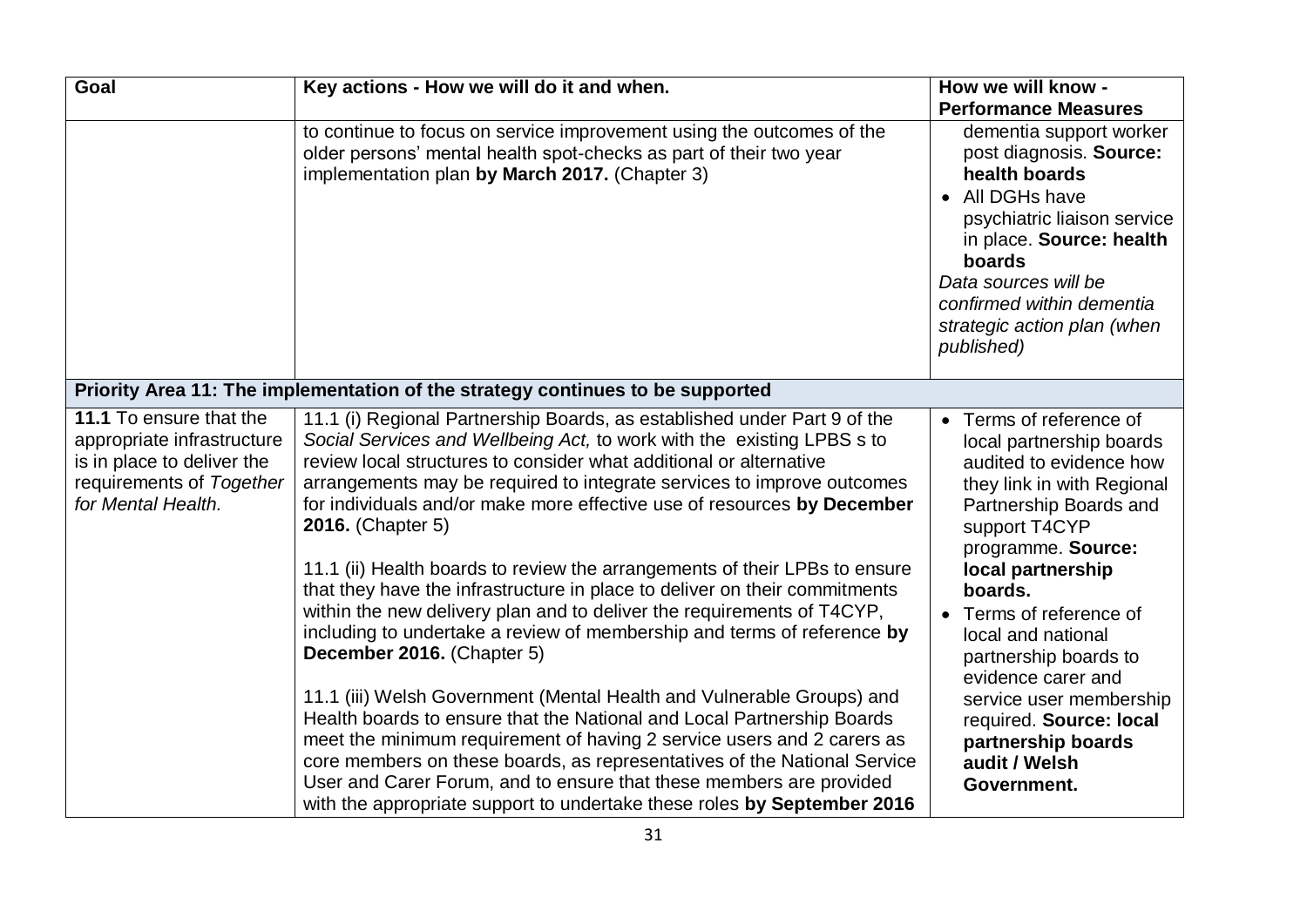| Goal                                                                                                                                          | Key actions - How we will do it and when.                                                                                                                                                                                                                                                                                                                                                                                                                                                                                                                                                                                                                                                                                             | How we will know -                                                                                                                                                                                                                                                                                                                                                          |
|-----------------------------------------------------------------------------------------------------------------------------------------------|---------------------------------------------------------------------------------------------------------------------------------------------------------------------------------------------------------------------------------------------------------------------------------------------------------------------------------------------------------------------------------------------------------------------------------------------------------------------------------------------------------------------------------------------------------------------------------------------------------------------------------------------------------------------------------------------------------------------------------------|-----------------------------------------------------------------------------------------------------------------------------------------------------------------------------------------------------------------------------------------------------------------------------------------------------------------------------------------------------------------------------|
|                                                                                                                                               |                                                                                                                                                                                                                                                                                                                                                                                                                                                                                                                                                                                                                                                                                                                                       | <b>Performance Measures</b>                                                                                                                                                                                                                                                                                                                                                 |
|                                                                                                                                               | and thereafter annual review (Chapter 5)                                                                                                                                                                                                                                                                                                                                                                                                                                                                                                                                                                                                                                                                                              |                                                                                                                                                                                                                                                                                                                                                                             |
| 11.2 To progress the<br>development and<br>implementation of a<br>national mental health<br>core data set capturing<br>service user outcomes. | 11.2 (i) PHW (1000 lives improvement service) to support the ongoing<br>development of the Mental Health Service Core Data Set (MHCDS) to<br>standardise data measures. New measures to be developed for recording<br>service need and monitoring service outcomes with repeat test<br>assessments. The MHCDS will also include specific measures for<br>specialist CAMHS, adult and older adult mental health services by April<br><b>2017.</b> (Chapter 5)<br>11.2 (ii) NHS Wales Informatics Service (NWIS) to support the<br>implementation of the Welsh Community Care Informatics System<br>(WCCIS) - a national technology platform for integrating health and social<br>care mental health services by July 2019. (Chapter 5) | Incrementally all health<br>boards and local<br>authorities to join the<br><b>WCCIS project-</b><br>(national information<br>technology platform) for<br>the MHCDS in line with<br>their procurement<br>processes and to be<br>reviewed annually.<br>Source: health boards<br>Data used to inform<br>$\bullet$<br>needs assessment and                                      |
|                                                                                                                                               |                                                                                                                                                                                                                                                                                                                                                                                                                                                                                                                                                                                                                                                                                                                                       | planning. Source: health<br>board IMTPs                                                                                                                                                                                                                                                                                                                                     |
| 11.3 To ensure a<br>competent and<br>sustainable workforce<br>that helps people<br>improve health as well as<br>treat sickness.               | 11.3 (i) Health boards and Trusts to ensure that staff configuration and skill<br>mix meets service needs as part of their Integrated Medium Term Plans by<br><b>March 2018.</b> (Chapter 5)<br>11.3(ii) Welsh Government (Health and Social Services) and health boards<br>to embed the NHS Wales Skills and Career Development Framework for<br>Clinical Healthcare Support Workers by September 2016. (Chapter 5)<br>11.3(iii) Health boards to ensure all mental health in-patient wards in<br>Wales test the Mental Health Nursing Workload Assessment Programme<br>by December 2016 with full implementation by July 2018. (Chapter 3)                                                                                          | • IMTPS will define the<br>service models required<br>to meet the needs of their<br>population, supported by<br>appropriate workforce<br>plans. Source: health<br>boards.<br>• Continuing Professional<br>Development (CPD)<br>requirements of current<br>practitioners are<br>identified and met<br>(evidenced through<br>health board feedback on<br>personal development |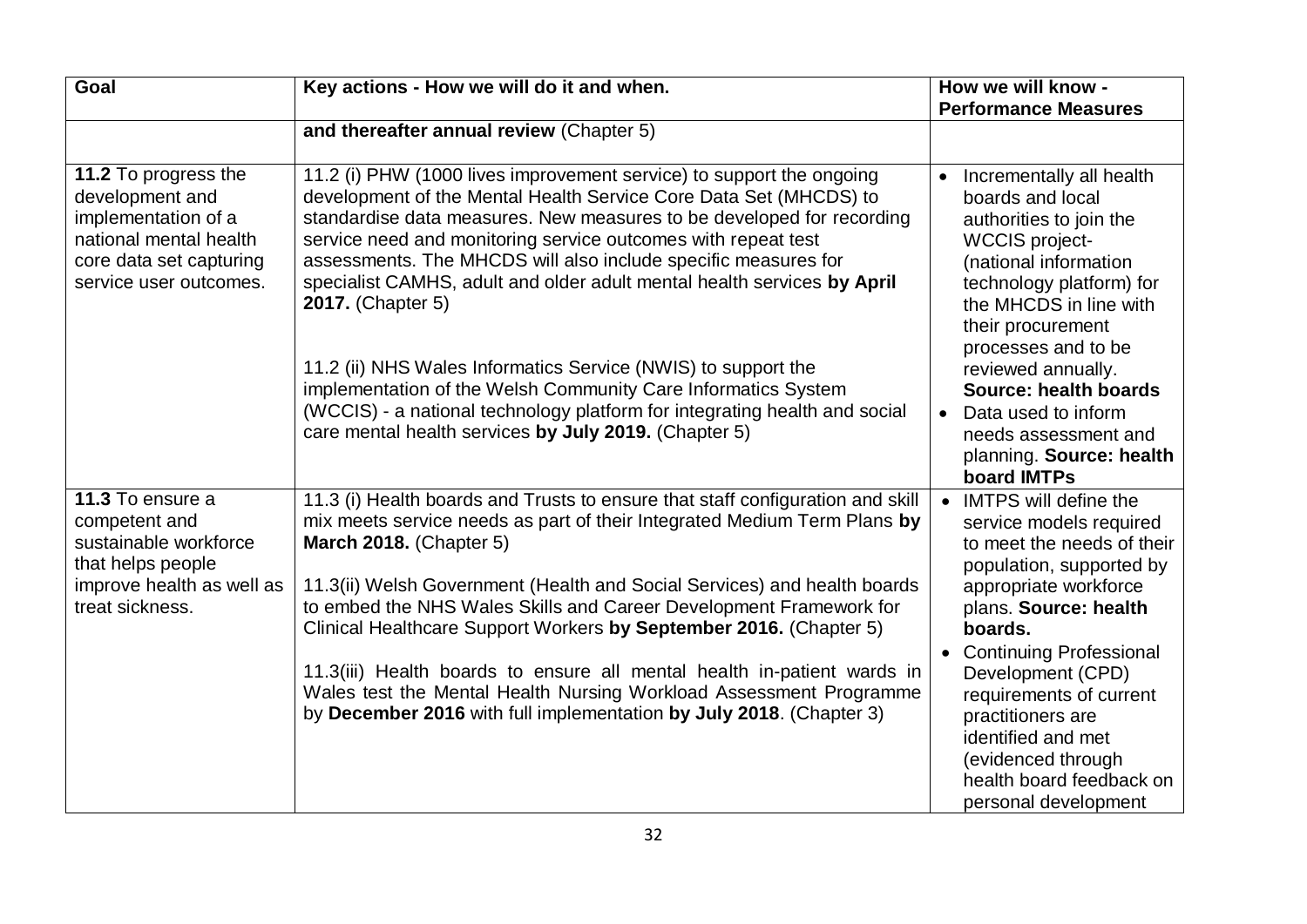| Goal                                                                                                                                                                                                                                                                                 | Key actions - How we will do it and when.                                                                                                                                                                                                                                                                                                                                                        | How we will know -                                                                                                                                                                                             |
|--------------------------------------------------------------------------------------------------------------------------------------------------------------------------------------------------------------------------------------------------------------------------------------|--------------------------------------------------------------------------------------------------------------------------------------------------------------------------------------------------------------------------------------------------------------------------------------------------------------------------------------------------------------------------------------------------|----------------------------------------------------------------------------------------------------------------------------------------------------------------------------------------------------------------|
|                                                                                                                                                                                                                                                                                      |                                                                                                                                                                                                                                                                                                                                                                                                  | <b>Performance Measures</b>                                                                                                                                                                                    |
|                                                                                                                                                                                                                                                                                      |                                                                                                                                                                                                                                                                                                                                                                                                  | reviews/ CPD and<br>appraisal compliance<br>rates and training data).<br>Source: health boards.<br>Reports contain the<br>appropriate data on both<br>CPD and mandatory<br>training. Source: health<br>boards. |
| To ensure that<br>11.4<br>investment in mental<br>health services is<br>sustained.                                                                                                                                                                                                   | 11.4 (i) Health Boards to demonstrate their adherence to their ring fenced<br>mental health allocations and to set out how their expenditure is improving<br>outcomes for people with mental health problems annually from 2016.<br>(Chapter 5)<br>11.4 (ii) Health boards to consider their planned expenditure against an<br>assessment of capacity and demand annually from 2017. (Chapter 5) | • Report on compliance<br>with the mental health<br>ring fence, including<br>appropriate capacity and<br>demand analysis.<br>Source: health boards.                                                            |
| 11.5 To continue to<br>promote and support<br>emotional wellbeing and<br>resilience, providing<br>effective and helpful<br>services at an early<br>stage, as well as<br>ensuring those in need of<br>specialist services<br>receive the highest<br>quality of care and<br>treatment. | 11.5 (i) Welsh Government (Health and Social Services) and health boards<br>to implement the Duty to Review recommendations arising from the<br>evaluation of the delivery of the Mental Health 2010 (Wales) Measure by<br><b>March 2019.</b> (Chapter 5)                                                                                                                                        | Report on compliance<br>$\bullet$<br>with the duty to review<br>recommendations<br>Source: health boards /<br><b>Welsh Government</b>                                                                          |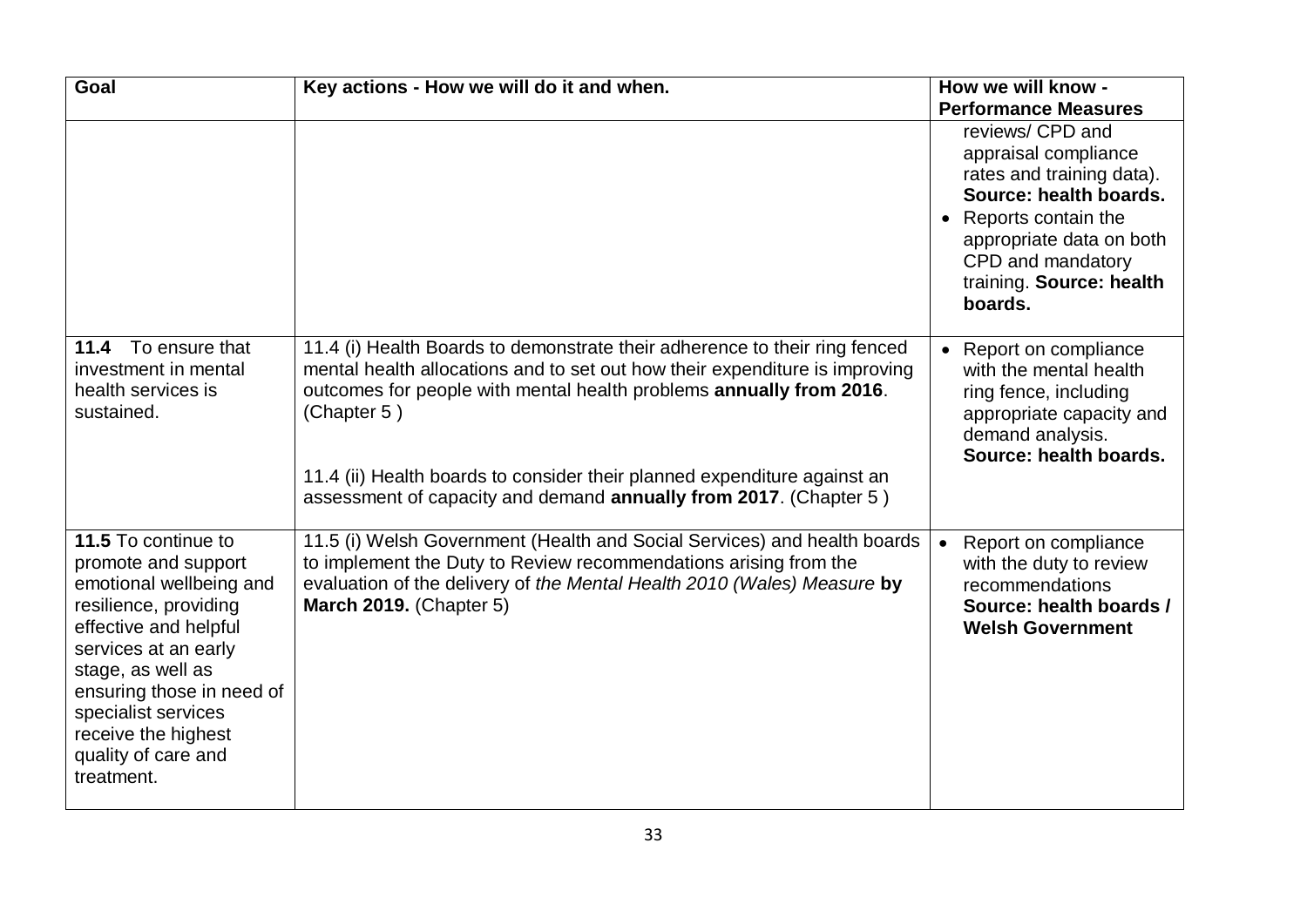| Goal                                                                                                                                                       | Key actions - How we will do it and when.                                                                                                                                                                                                                                                                                                                                                                                                                                                                                                                                                                                                                                                                                                                                                                                                                                                                                                 | How we will know -                                                                                                                                                                                                                                             |
|------------------------------------------------------------------------------------------------------------------------------------------------------------|-------------------------------------------------------------------------------------------------------------------------------------------------------------------------------------------------------------------------------------------------------------------------------------------------------------------------------------------------------------------------------------------------------------------------------------------------------------------------------------------------------------------------------------------------------------------------------------------------------------------------------------------------------------------------------------------------------------------------------------------------------------------------------------------------------------------------------------------------------------------------------------------------------------------------------------------|----------------------------------------------------------------------------------------------------------------------------------------------------------------------------------------------------------------------------------------------------------------|
|                                                                                                                                                            |                                                                                                                                                                                                                                                                                                                                                                                                                                                                                                                                                                                                                                                                                                                                                                                                                                                                                                                                           | <b>Performance Measures</b>                                                                                                                                                                                                                                    |
| 11.6 To continue to<br>support an evidence<br>based approach and<br>ensure active research<br>and evaluation is at the<br>heart of service<br>development. | 11.6 (i) Welsh Government (Health and Social Services) and NHS to work<br>with the Health and Care Research Wales Specialty Lead, researchers<br>and the Health and Care Research Wales Support and Delivery Service to<br>increase the number of mental health research studies undertaken in<br>Wales. Ongoing. (Chapter 5)<br>11.6 (ii) Welsh Government (Health and Social Services) to put                                                                                                                                                                                                                                                                                                                                                                                                                                                                                                                                           | • To meet the programme<br>deliverables within the<br>funding award to the<br><b>National Centre for</b><br>Mental Health by April<br>2018. Source: Welsh<br><b>Government</b>                                                                                 |
|                                                                                                                                                            | arrangements in place to ensure research feeds into organisations'<br>mechanisms for uptake of best practice and service change to improve<br>clinical practice and patient outcomes. Ongoing. (Chapter 5)<br>11.6 (iii) Public Health Wales NHS Trust to develop knowledge base on<br>building wellbeing and resilience of communities at scale by March 2019.<br>(Chapter 1)<br>11.6 (iv) Welsh Government (Housing Policy) to analyse the Supporting<br>People service user data using the Secure Anonymised Information<br>Linkage (SAIL) database to understand the impact of tenancy related<br>support on NHS services. (Ongoing) (Chapter 4)<br>11.6 (v) Welsh Government (Health and Social Services) to explore<br>whether SAIL database can be utilised to better understand outcomes<br>such as uptake of health appointments when alternatives interventions<br>such as talking therapies offered by March 2018. (Chapter 5) | Evidence and guidance<br>$\bullet$<br>available on effective<br>approaches to building<br>community mental<br>wellbeing and resilience.<br><b>Source: Public Health</b><br>Wales.<br>Potential of SAIL is fully<br>utilised Source: Welsh<br><b>Government</b> |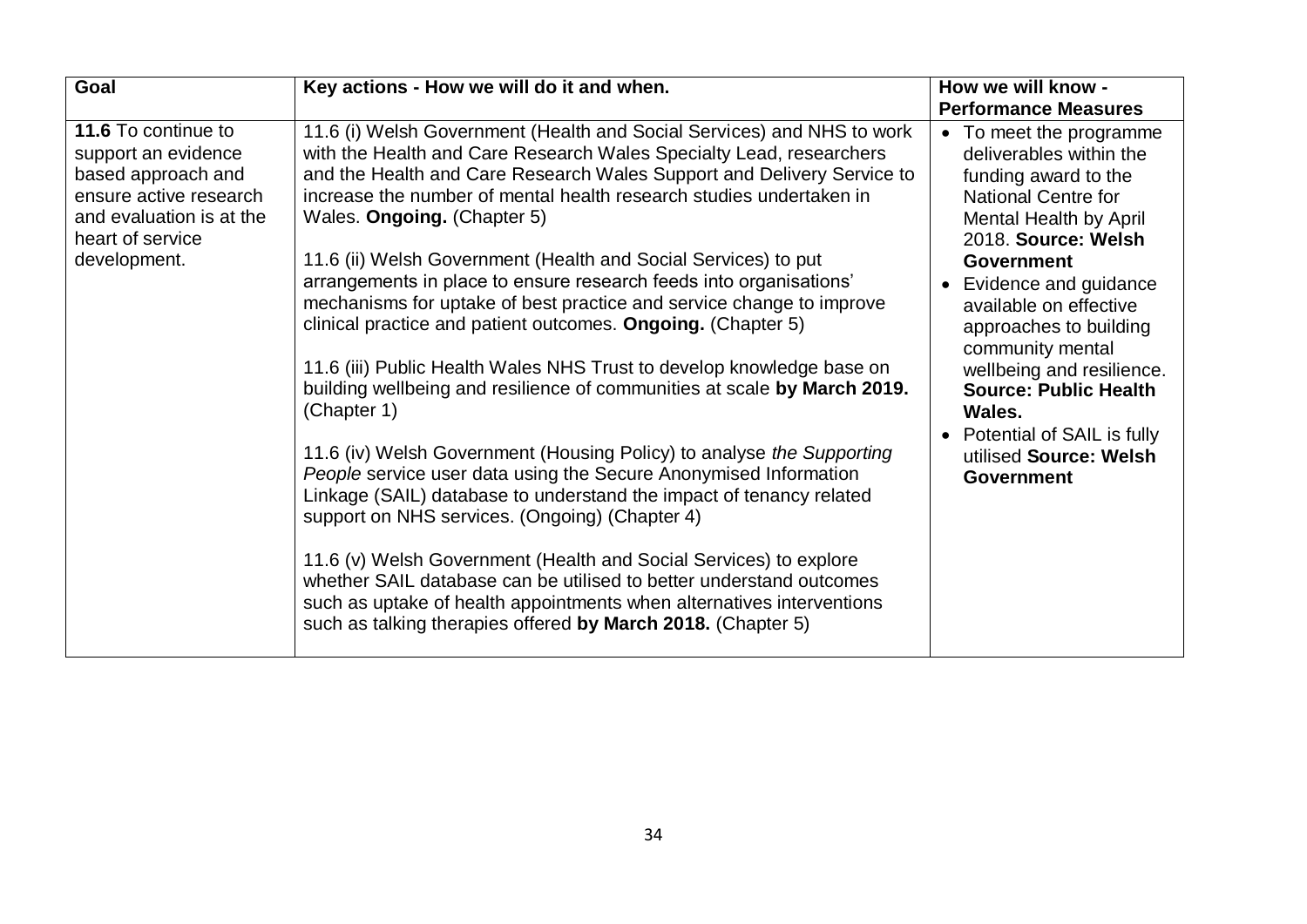#### **GLOSSARY OF TERMS**

| <b>ALN</b>                          | <b>Additional Learning Needs</b>                                                                                                                                |
|-------------------------------------|-----------------------------------------------------------------------------------------------------------------------------------------------------------------|
| <b>CTP</b>                          | <b>Care and Treatment Plans</b>                                                                                                                                 |
| <b>CCW</b>                          | <b>Care Council Wales</b>                                                                                                                                       |
| C.A.L.L                             | Community Advice and Listening Line                                                                                                                             |
| <b>CAMHS</b>                        | Child and Adolescent Mental Health Services.                                                                                                                    |
| <b>CEHR (NHS)</b>                   | NHS Centre for Equalities and Human Rights                                                                                                                      |
| <b>CPD</b>                          | <b>Continuing Professional Development</b>                                                                                                                      |
| <b>CJLS</b>                         | <b>Criminal Justice Liaison Services</b>                                                                                                                        |
| <b>DUP</b>                          | Duration of untreated psychosis                                                                                                                                 |
| EIP                                 | Early or a first episode psychosis                                                                                                                              |
| <b>FGA</b>                          | <b>Future Generations Act</b>                                                                                                                                   |
| <b>GMS</b>                          | <b>General Medical Services</b>                                                                                                                                 |
| <b>HIW</b>                          | <b>Health Inspectorate Wales</b>                                                                                                                                |
| <b>IMHA</b>                         | Independent Mental Health Advocacy                                                                                                                              |
| <b>IMTP</b>                         | <b>Integrated Medium Term Plans</b>                                                                                                                             |
| <b>LPB</b>                          | Local Partnership Board (Mental Health)                                                                                                                         |
| <b>LPMHSS</b>                       | <b>Local Primary Mental Health Support Services</b>                                                                                                             |
| <b>MCA</b>                          | <b>Mental Capacity Act</b>                                                                                                                                      |
| <b>MHCDS</b>                        | Mental Health Core Data Set                                                                                                                                     |
| <b>MHTR</b>                         | Mental Health Treatment Requirement                                                                                                                             |
| <b>National Indicator for Wales</b> | Nationally agreed indicator to monitor progress against the well-being goals of the Well-being of                                                               |
| <b>NICE</b>                         | Future Generations (Wales) Act 2015.<br>National Institute for Health and Care Excellence                                                                       |
| <b>NOMS</b>                         | National Offender Management Service                                                                                                                            |
| <b>NPB</b>                          | National Mental Health Partnership Board                                                                                                                        |
| <b>NQA</b>                          | <b>National Quality Award</b>                                                                                                                                   |
| <b>PHW</b>                          | <b>Public Health Wales NHS Trust</b>                                                                                                                            |
|                                     |                                                                                                                                                                 |
| <b>Protected Characteristics</b>    | As defined by the Equalities and Human Rights Commission: more information at:<br>https://www.equalityhumanrights.com/en/equality-act/protected-characteristics |
|                                     |                                                                                                                                                                 |
| <b>Prudent Health and Care</b>      | The public sector faces the dual challenges of rising costs and increasing demand, while continuing                                                             |